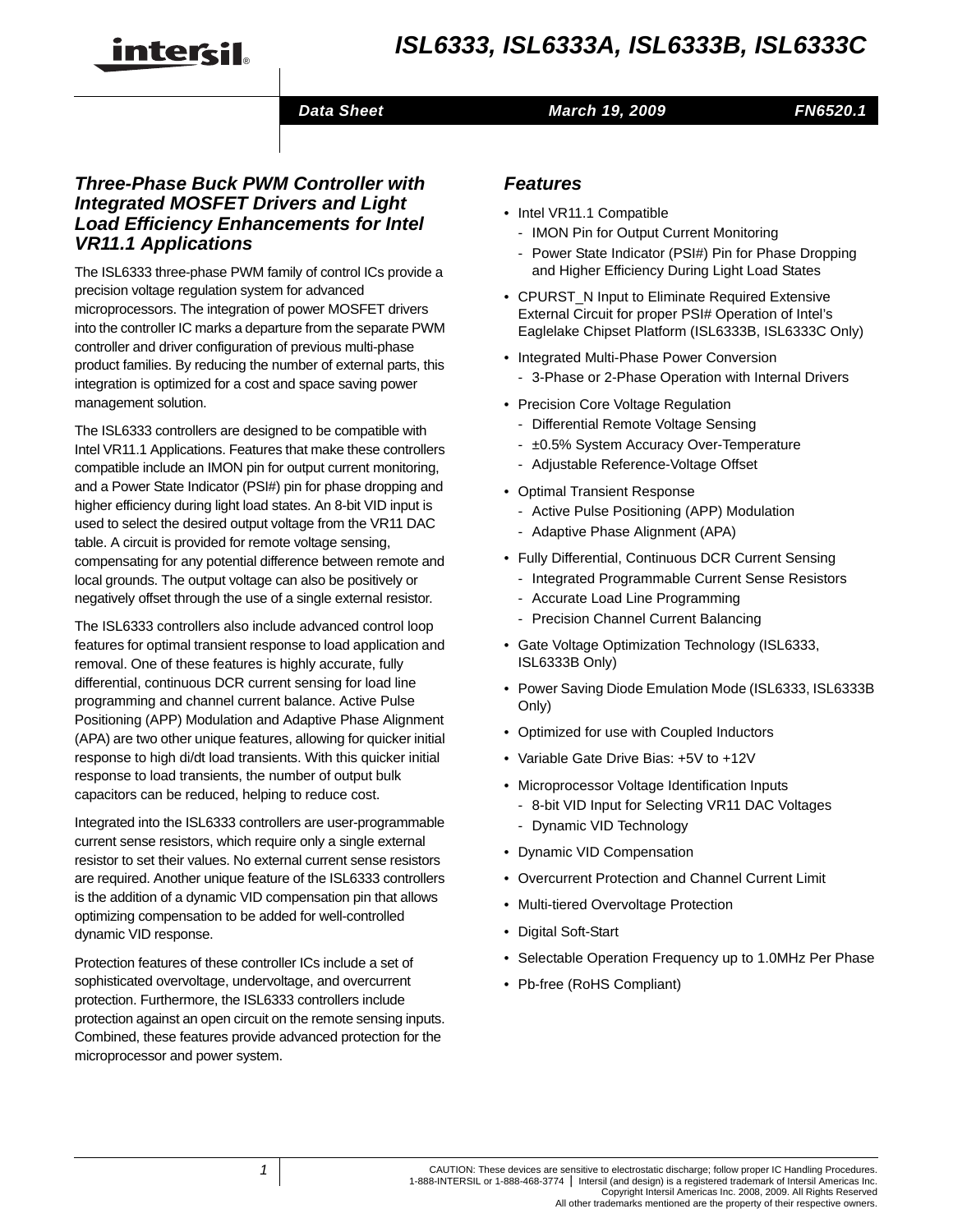#### *Ordering Information*

| <b>PART NUMBER</b><br>(Note) | <b>PART</b><br><b>MARKING</b> | <b>TEMP RANGE</b><br>(°C) | <b>PACKAGE</b><br>(Pb-free) | <b>PKG.</b><br>$DWG.$ # |
|------------------------------|-------------------------------|---------------------------|-----------------------------|-------------------------|
| ISL6333CRZ*                  | <b>ISL6333 CRZ</b>            | 0 to $+70$                | 48 Ld 7x7 QFN               | L48.7x7                 |
| ISL6333IRZ*                  | <b>ISL6333 IRZ</b>            | $-40$ to $+85$            | 48 Ld 7x7 QFN               | L48.7x7                 |
| ISL6333ACRZ*                 | ISL6333A CRZ                  | 0 to $+70$                | 48 Ld 7x7 QFN               | L48.7x7                 |
| ISL6333AIRZ*                 | ISL6333A IRZ                  | $-40$ to $+85$            | 48 Ld 7x7 OFN               | L48.7x7                 |
| ISL6333BCRZ*                 | ISL6333B CRZ                  | 0 to $+70$                | 48 Ld 7x7 QFN               | L48.7x7                 |
| ISL6333BIRZ*                 | <b>ISL6333B IRZ</b>           | $-40$ to $+85$            | 48 Ld 7x7 OFN               | L48.7x7                 |
| ISL6333CCRZ*                 | ISL6333C CRZ                  | 0 to $+70$                | 48 Ld 7x7 QFN               | L48.7x7                 |
| ISL6333CIRZ*                 | <b>ISL6333C IRZ</b>           | $-40$ to $+85$            | 48 Ld 7x7 QFN               | L48.7x7                 |

[\\*Add "-T" suffix for tape and reel. Please refer to TB347 for details on reel specifications.](http://www.intersil.com/data/tb/tb347.pdf)

NOTE: These Intersil Pb-free plastic packaged products employ special Pb-free material sets, molding compounds/die attach materials, and 100% matte tin plate plus anneal (e3 termination finish, which is RoHS compliant and compatible with both SnPb and Pb-free soldering operations). Intersil Pb-free products are MSL classified at Pb-free peak reflow temperatures that meet or exceed the Pb-free requirements of IPC/JEDEC J STD-020.

### *Pinouts*

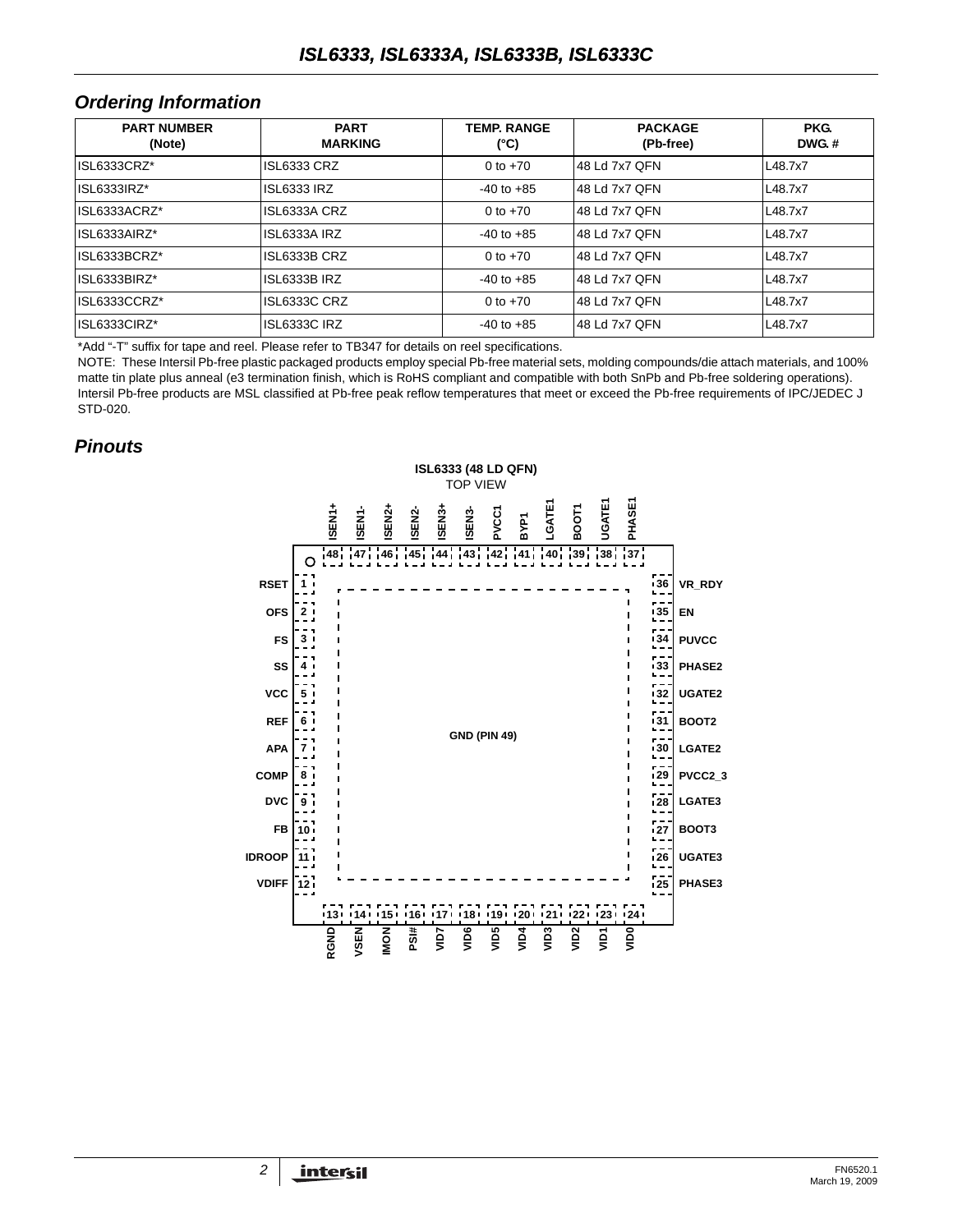#### *Pinouts* **(Continued)**

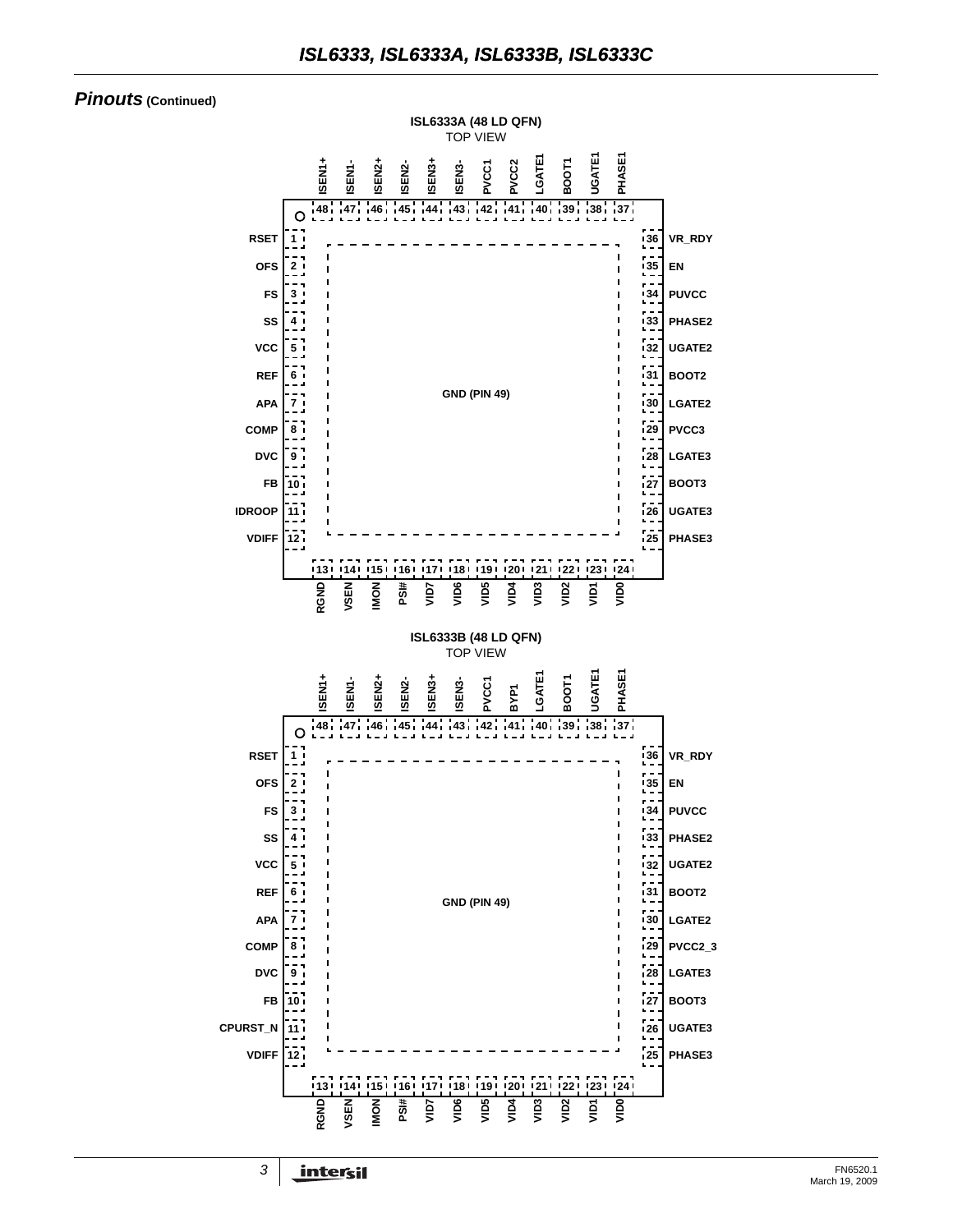#### *Pinouts* **(Continued)**



### *Controller Descriptions and Comments*

| <b>CONTROLLER</b> | <b>DIODE</b><br><b>EMULATION</b><br><b>MODE (DEM)</b>                                                                                                                                                                                                                                                                                                                                                                                                                | <b>GATE VOLTAGE OPTIMIZATION</b><br><b>TECHNOLOGY</b><br>(GVOT) | <b>DROOP PIN</b> | <b>ENABLE/DISABLE DROOP</b> | <b>CPURST N PIN</b> |  |  |  |
|-------------------|----------------------------------------------------------------------------------------------------------------------------------------------------------------------------------------------------------------------------------------------------------------------------------------------------------------------------------------------------------------------------------------------------------------------------------------------------------------------|-----------------------------------------------------------------|------------------|-----------------------------|---------------------|--|--|--|
| ISL6333           | <b>YES</b>                                                                                                                                                                                                                                                                                                                                                                                                                                                           | <b>YES</b>                                                      | <b>YES</b>       | Enable/Disable              | <b>NO</b>           |  |  |  |
| <b>ISL6333A</b>   | NO.                                                                                                                                                                                                                                                                                                                                                                                                                                                                  | NO.                                                             | <b>YES</b>       | Enable/Disable              | NO.                 |  |  |  |
| <b>ISL6333B</b>   | <b>YES</b>                                                                                                                                                                                                                                                                                                                                                                                                                                                           | <b>YES</b>                                                      | NO.              | Always Enabled              | <b>YES</b>          |  |  |  |
| <b>ISL6333C</b>   | <b>NO</b>                                                                                                                                                                                                                                                                                                                                                                                                                                                            | NO.                                                             | NO.              | Always Enabled              | <b>YES</b>          |  |  |  |
| <b>CONTROLLER</b> |                                                                                                                                                                                                                                                                                                                                                                                                                                                                      | <b>COMMENTS</b>                                                 |                  |                             |                     |  |  |  |
| <b>ISL6333</b>    | When PSI# is set high, the controller operates normally in continuous conduction mode (CCM) with all active channels firing.<br>When the PSI# pin is set low, the controller transitions to single phase operation and changes to diode emulation mode (DEM).<br>The controller also utilizes it's new Gate Voltage Optimization Technology (GVOT) to reduce Channel 1's lower MOSFET gate<br>drive voltage. This controller yields the highest low load efficiency. |                                                                 |                  |                             |                     |  |  |  |
| <b>ISL6333A</b>   | When PSI# is set high, the controller operates normally in continuous conduction mode (CCM) with all active channels firing.<br>When the PSI# pin is set low, the controller transitions to single phase operation only.                                                                                                                                                                                                                                             |                                                                 |                  |                             |                     |  |  |  |
| <b>ISL6333B</b>   | Same feature set as the ISL6333 controller with two additional changes. The CPURST_N pin is added to eliminate extensive<br>external circuitry required for proper PSI# operation of Intel's Eaglelake Chipset Platform. The droop pin has been removed<br>and the droop current now flows out of the FB pin. The droop feature is always active. This controller yields the highest low<br>load efficiency.                                                         |                                                                 |                  |                             |                     |  |  |  |
| <b>ISL6333C</b>   | Same feature set as the ISL6333A controller with two additional changes. The CPURST_N pin is added to eliminate extensive<br>external circuitry required for proper PSI# operation of Intel's Eaglelake Chipset Platform. The droop pin has been removed<br>and the droop current now flows out of the FB pin. The droop feature is always active.                                                                                                                   |                                                                 |                  |                             |                     |  |  |  |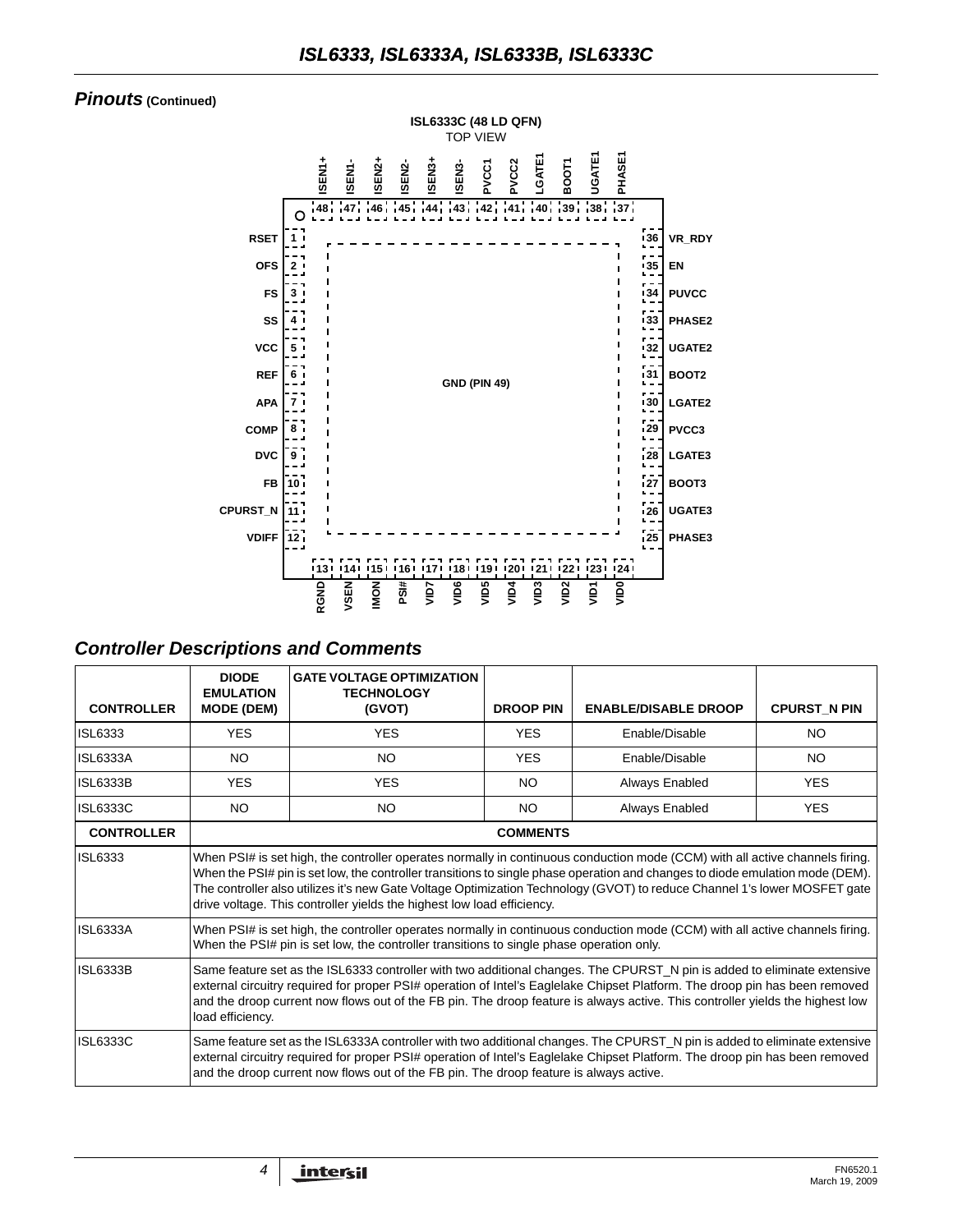## *Integrated Driver Block Diagram*

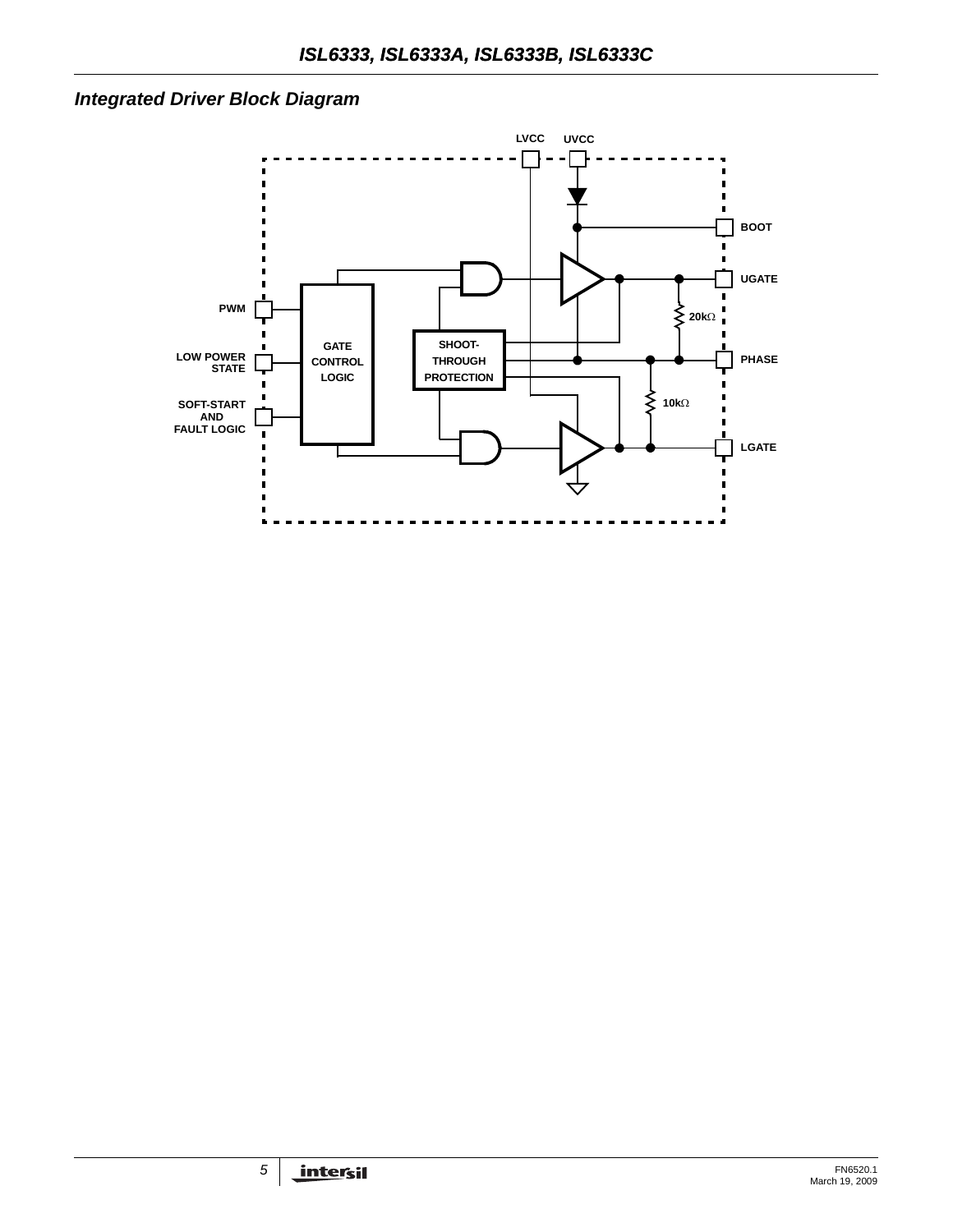#### *Block Diagram - ISL6333*

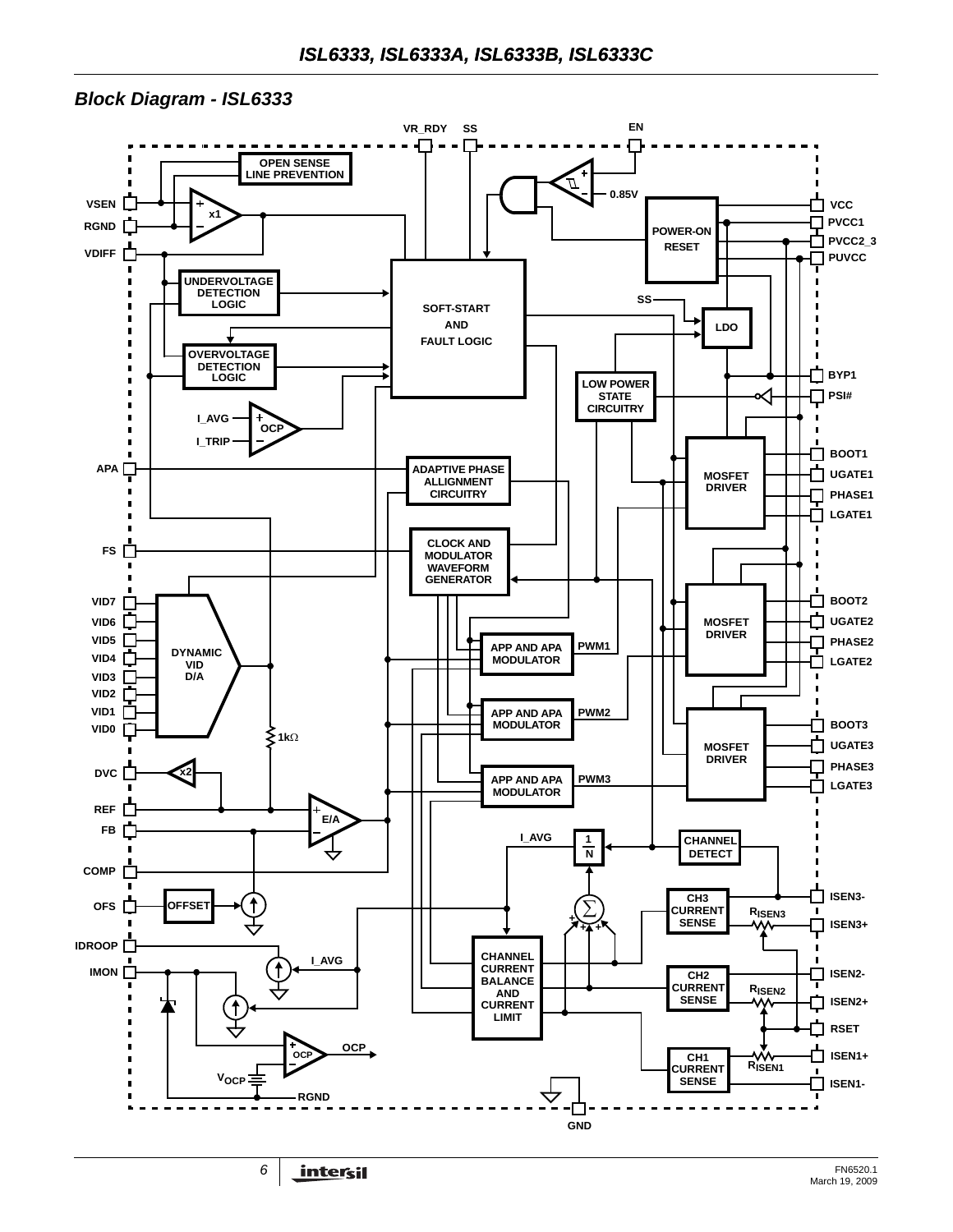### *Block Diagram - ISL6333A*

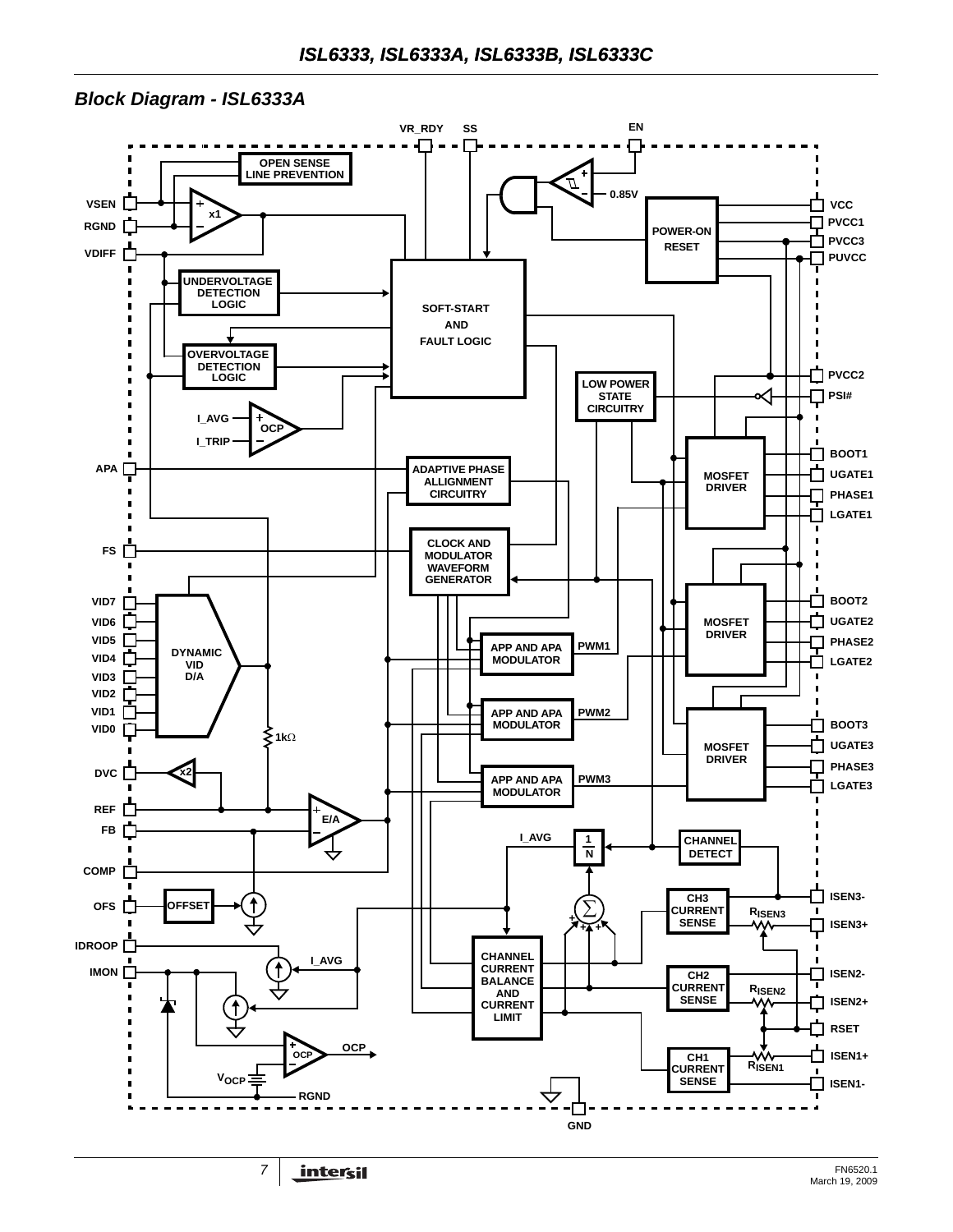### *Block Diagram - ISL6333B*

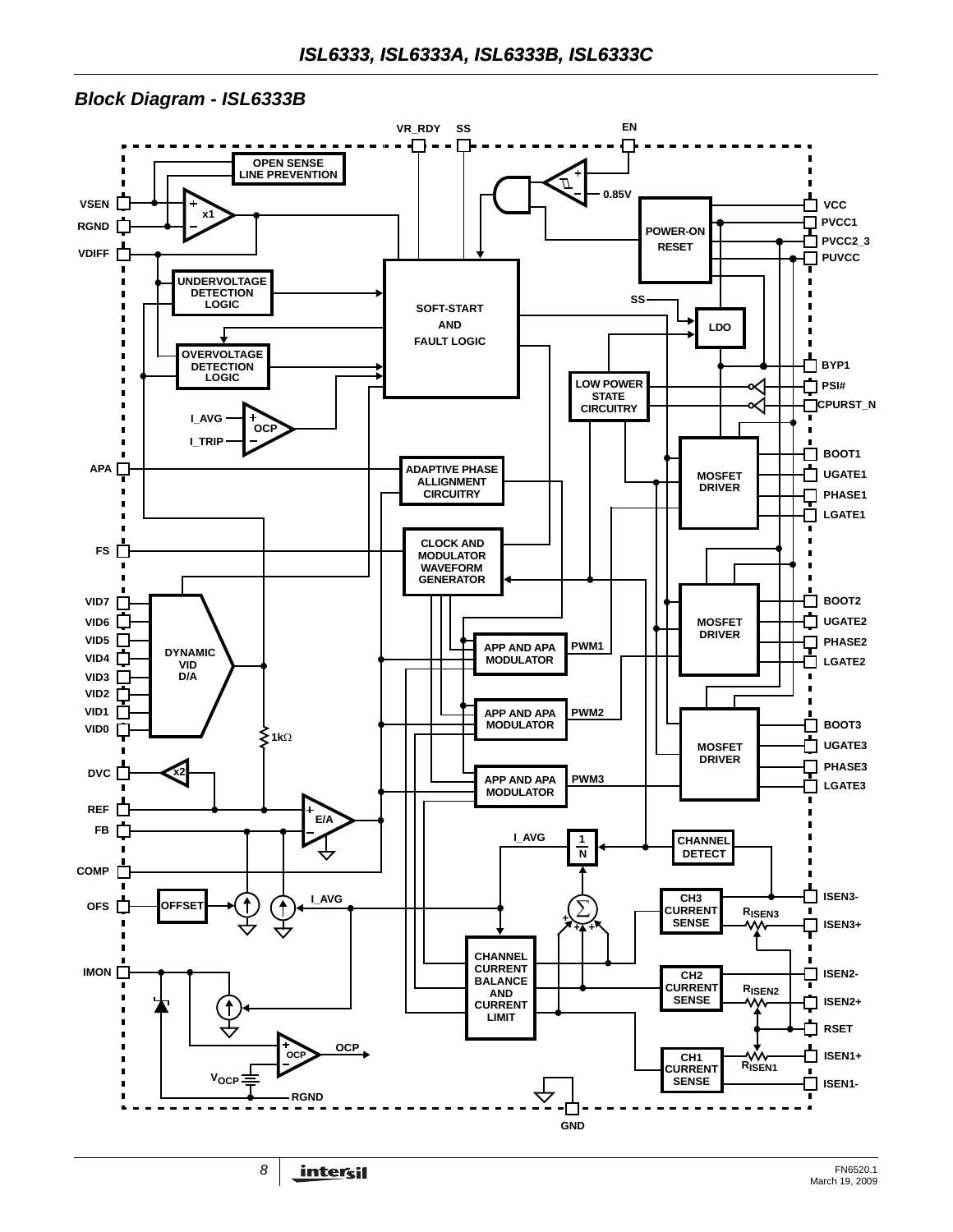### *Block Diagram - ISL6333C*

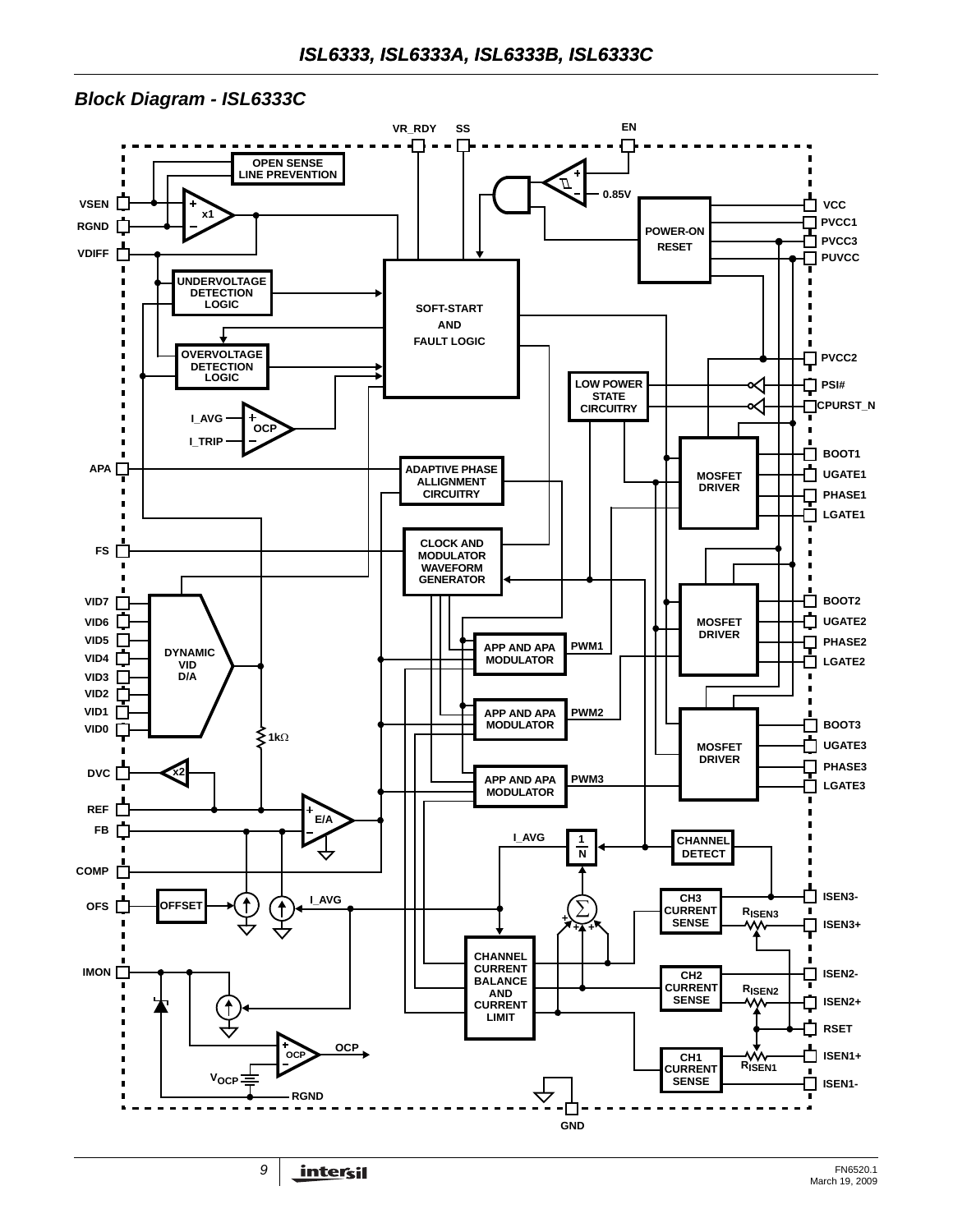## *Typical Application Diagram - ISL6333, ISL6333B*



**\*NOTE: ISL6333 - Connect the IDROOP pin to the FB pin. The CPURST\_N pin does not exist.**

**\*NOTE: ISL6333B - The CPURST\_N pin should connect to the CPURST\_N signal. The IDROOP pin does not exist.**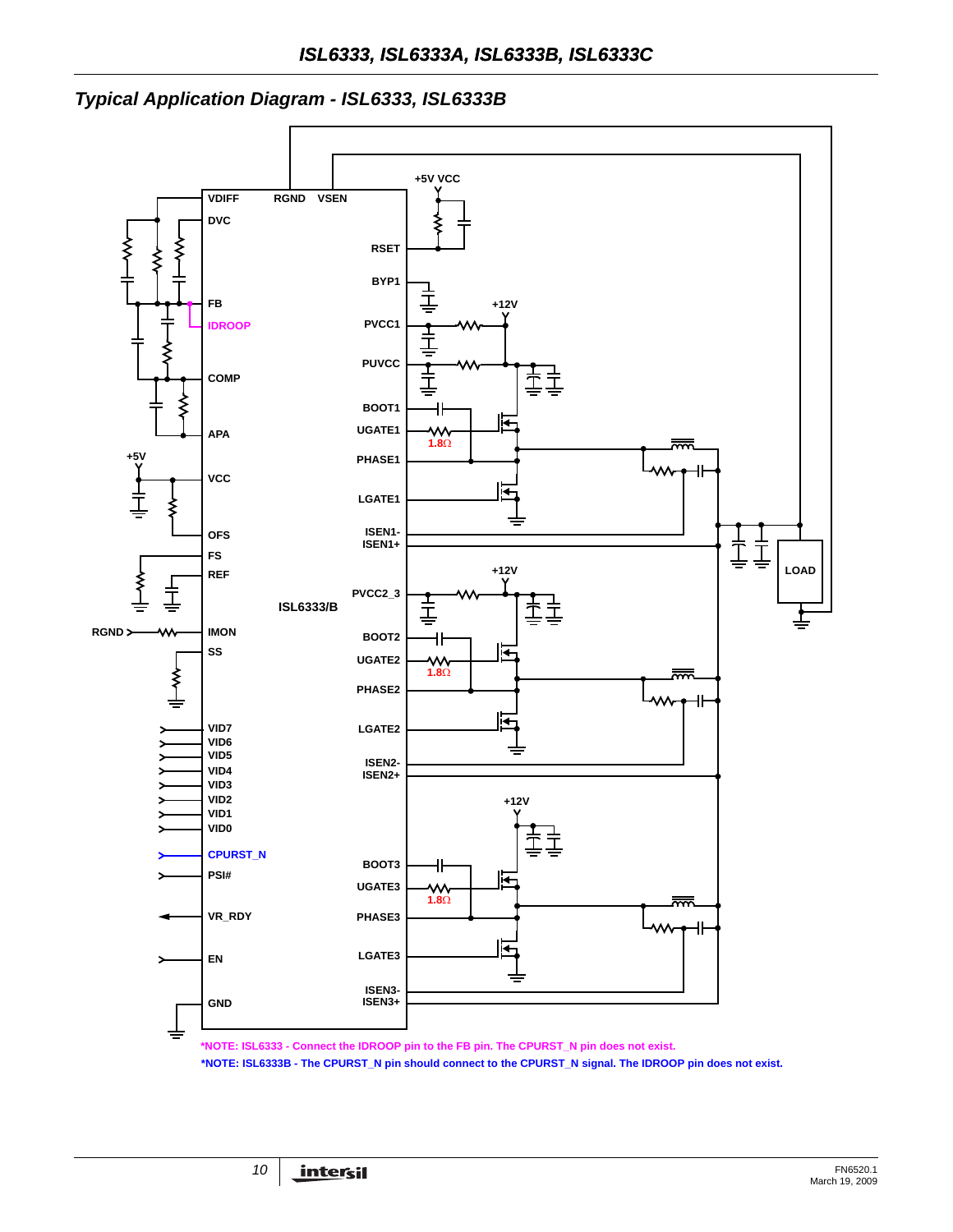

*Typical Application Diagram - ISL6333, ISL6333B with NTC Thermal Compensation*

**\*NOTE: ISL6333B - The CPURST\_N pin should connect to the CPURST\_N signal. The IDROOP pin does not exist.**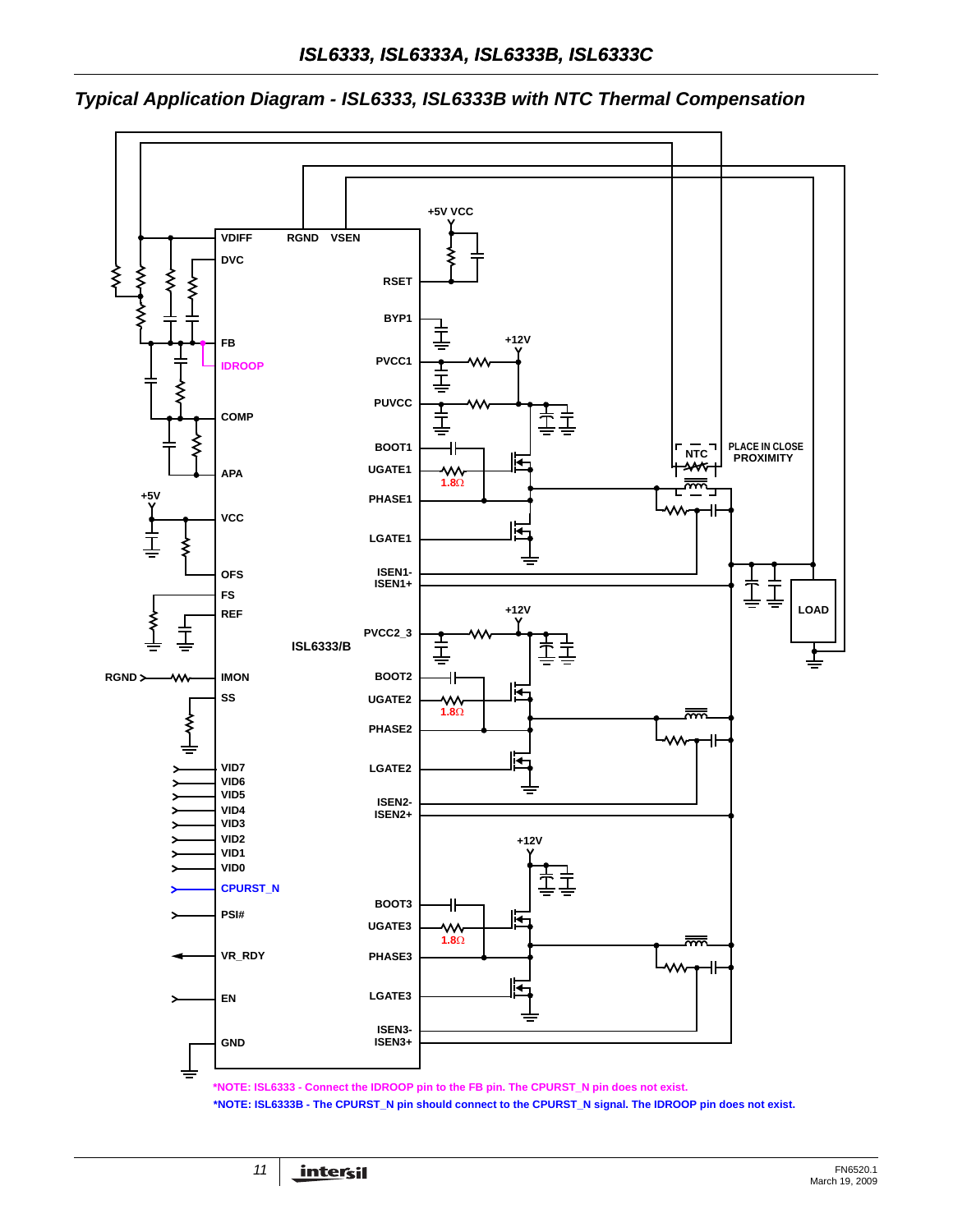



**\*NOTE: ISL6333A - Connect the IDROOP pin to the FB pin. The CPURST\_N pin does not exist.**

**\*NOTE: ISL6333C - The CPURST\_N pin should connect to the CPURST\_N signal. The IDROOP pin does not exist.**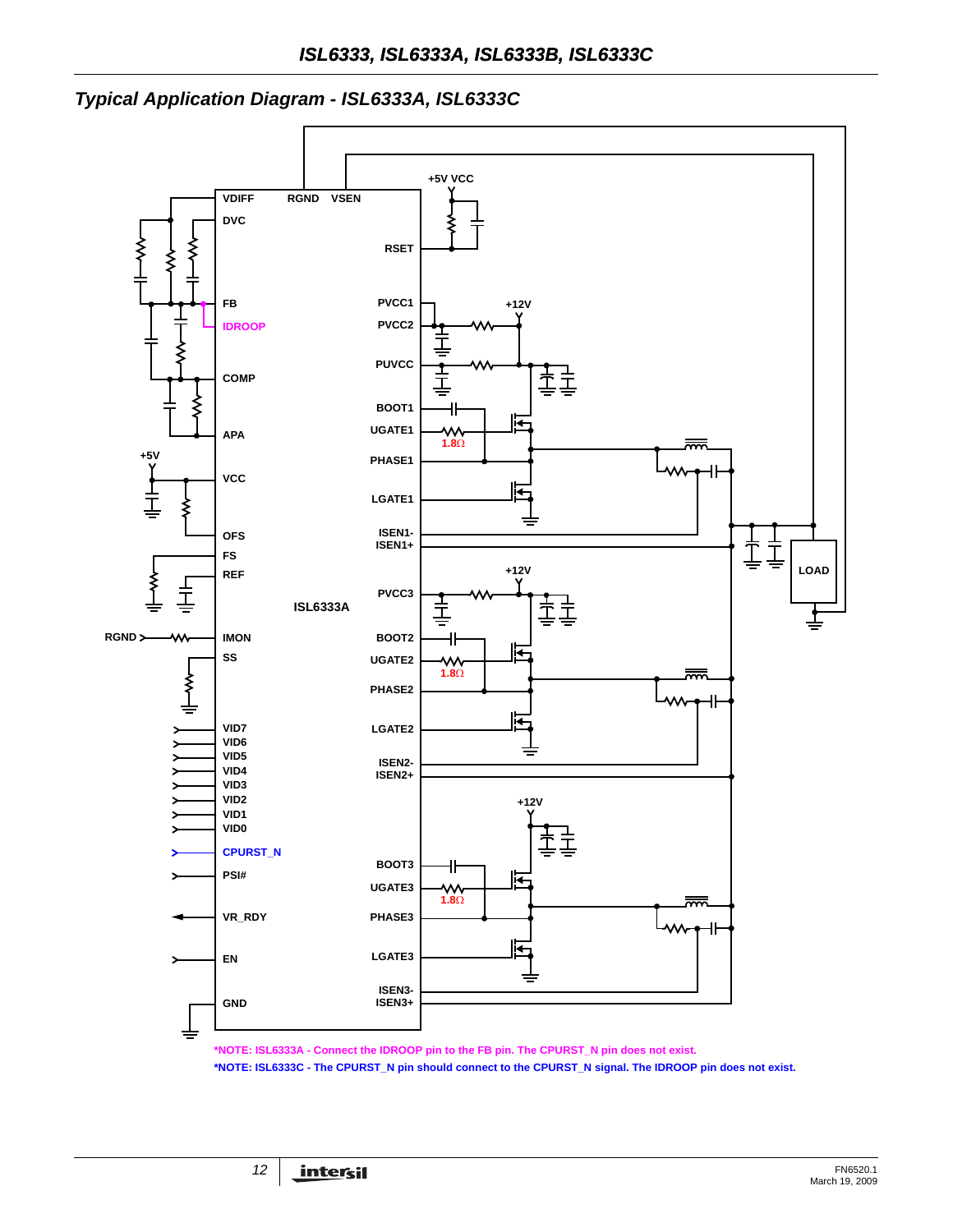#### **Absolute Maximum Ratings**

| Absolute BOOT Voltage, $V_{\text{BOOT}} \dots \dots \dots$ GND - 0.3V to GND + 36V        |
|-------------------------------------------------------------------------------------------|
| PHASE Voltage, V <sub>PHASE</sub> GND - 8V (<400ns, 20µJ) to 24V                          |
| $(<$ 200ns, $V_{\text{BOOT}}$ - PHASE = 12V)                                              |
| UGATE Voltage, V <sub>UGATE</sub> . V <sub>PHASE</sub> - 0.3V to V <sub>BOOT</sub> + 0.3V |
| V <sub>PHASE</sub> - 3.5V (<100ns Pulse Width, 2µJ) to V <sub>BOOT</sub> + 0.3V           |
| LGATE Voltage, $V_{LGATE}$ GND - 0.3V to PVCC + 0.3V                                      |
| GND - 5V (<100ns Pulse Width, 2 $\mu$ J) to PVCC + 0.3V                                   |
| Input, Output, or I/O Voltage GND - 0.3V to VCC + 0.3V                                    |
|                                                                                           |

#### **Thermal Information**

| <b>Thermal Resistance</b>                         |    | $\theta$ JA (°C/W) $\theta$ JC (°C/W) |
|---------------------------------------------------|----|---------------------------------------|
| $QFN$ Package (Notes 1, 2) $\ldots \ldots \ldots$ | 28 | 1.5                                   |
| Maximum Junction Temperature +150°C               |    |                                       |
| Maximum Storage Temperature Range65°C to +150°C   |    |                                       |
|                                                   |    |                                       |
| http://www.intersil.com/pbfree/Pb-FreeReflow.asp  |    |                                       |

#### **Recommended Operating Conditions**

| VCC Supply Voltage +5V ±5%                                                                  |
|---------------------------------------------------------------------------------------------|
| PVCC Supply Voltage $\ldots \ldots \ldots \ldots \ldots \ldots \ldots +5V$ to 12V $\pm 5\%$ |
| <b>Ambient Temperature</b>                                                                  |
| ISL6333CRZ. ISL6333ACRZ. ISL6333BCRZ.                                                       |
| $ISL6333CCRZ$ 0 °C to +70 °C                                                                |
| ISL6333IRZ. ISL6333AIRZ. ISL6333BIRZ.                                                       |
|                                                                                             |
|                                                                                             |

*CAUTION: Do not operate at or near the maximum ratings listed for extended periods of time. Exposure to such conditions may adversely impact product reliability and result in failures not covered by warranty.*

#### NOTES:

- <span id="page-12-0"></span>1. θJA is measured in free air with the component mounted on a high effective thermal conductivity test board with "direct attach" features. See Tech Brief TB379.
- <span id="page-12-1"></span>2. For  $\theta_{\text{JC}}$ , the "case temp" location is the center of the exposed metal pad on the package underside.
- 3. Limits established by characterization and are not production tested.

<span id="page-12-4"></span>

| Electrical Specifications Recommended Operating Conditions. Unless otherwise specified, parts are 100% tested at +25°C; |
|-------------------------------------------------------------------------------------------------------------------------|
| temperature limits are established by characterization and are not production tested.                                   |

<span id="page-12-3"></span><span id="page-12-2"></span>

| <b>PARAMETER</b>                                                                                                  | <b>TEST CONDITIONS</b>        | <b>MIN</b> | <b>TYP</b>   | <b>MAX</b> | <b>UNITS</b> |
|-------------------------------------------------------------------------------------------------------------------|-------------------------------|------------|--------------|------------|--------------|
| <b>BIAS SUPPLIES</b>                                                                                              |                               |            |              |            |              |
| Input Bias Supply Current                                                                                         | $I_{VCC}$ ; EN = high         | 13         | 16.7         | 19.5       | mA           |
| Lower Gate Drive Bias Current -<br>PVCC1 Pin                                                                      | $I_{PVCC1}$ ; EN = high       | 0.7        | 1.8          | 4          | mA           |
| Lower Gate Drive Bias Current -<br>PVCC2_3 Pin (ISL6333, ISL6333B<br>Only)                                        | $I_{PVCC2}$ 3; EN = high      | 1.5        | 2.6          | 5          | mA           |
| Lower Gate Drive Bias Current - PVCC3<br>Pin (ISL6333A, ISL6333C Only)                                            | $I_{PVCC3}$ ; EN = high       | 1.5        | 2.6          | 5          | mA           |
| Upper Gate Drive Bias Current -<br>PUVCC Pin                                                                      | $I_{\text{UVCC}}$ ; EN = high | 0.6        | $\mathbf{1}$ | 1.4        | mA           |
| VCC POR (Power-On Reset) Threshold                                                                                | VCC rising                    | 4.25       | 4.41         | 4.50       | V            |
|                                                                                                                   | VCC falling                   | 3.75       | 3.85         | 4.00       | $\vee$       |
| PVCC POR (Power-On Reset)                                                                                         | PVCC1, PVCC2_3, PUVCC rising  | 4.30       | 4.42         | 4.55       | V            |
| Threshold                                                                                                         | PVCC1, PVCC2 3, PUVCC falling | 3.70       | 3.83         | 3.95       | $\vee$       |
| BYP1 POR (Power-On Reset)                                                                                         | BYP1 rising                   | 4.20       | 4.40         | 4.55       | $\vee$       |
| Threshold                                                                                                         | BYP1 falling                  | 3.70       | 3.80         | 3.90       | $\vee$       |
| <b>PWM MODULATOR</b>                                                                                              |                               |            |              |            |              |
| Oscillator Frequency Accuracy, FSW<br>(ISL6333CRZ, ISL6333ACRZ,<br>ISL6333BCRZ, ISL6333CCRZ)                      | $R_T = 100k\Omega$ (± 0.1%)   | 225        | 250          | 275        | kHz          |
| Oscillator Frequency Accuracy, F <sub>SW</sub><br>(ISL6333IRZ, ISL6333AIRZ,<br>ISL6333BIRZ, ISL6333CIRZ) (Note 3) | $R_T = 100k\Omega$ (± 0.1%)   | 215        | 250          | 280        | kHz          |
| Adjustment Range of Switching<br>Frequency                                                                        | (Note 3)                      | 0.08       |              | 1.0        | <b>MHz</b>   |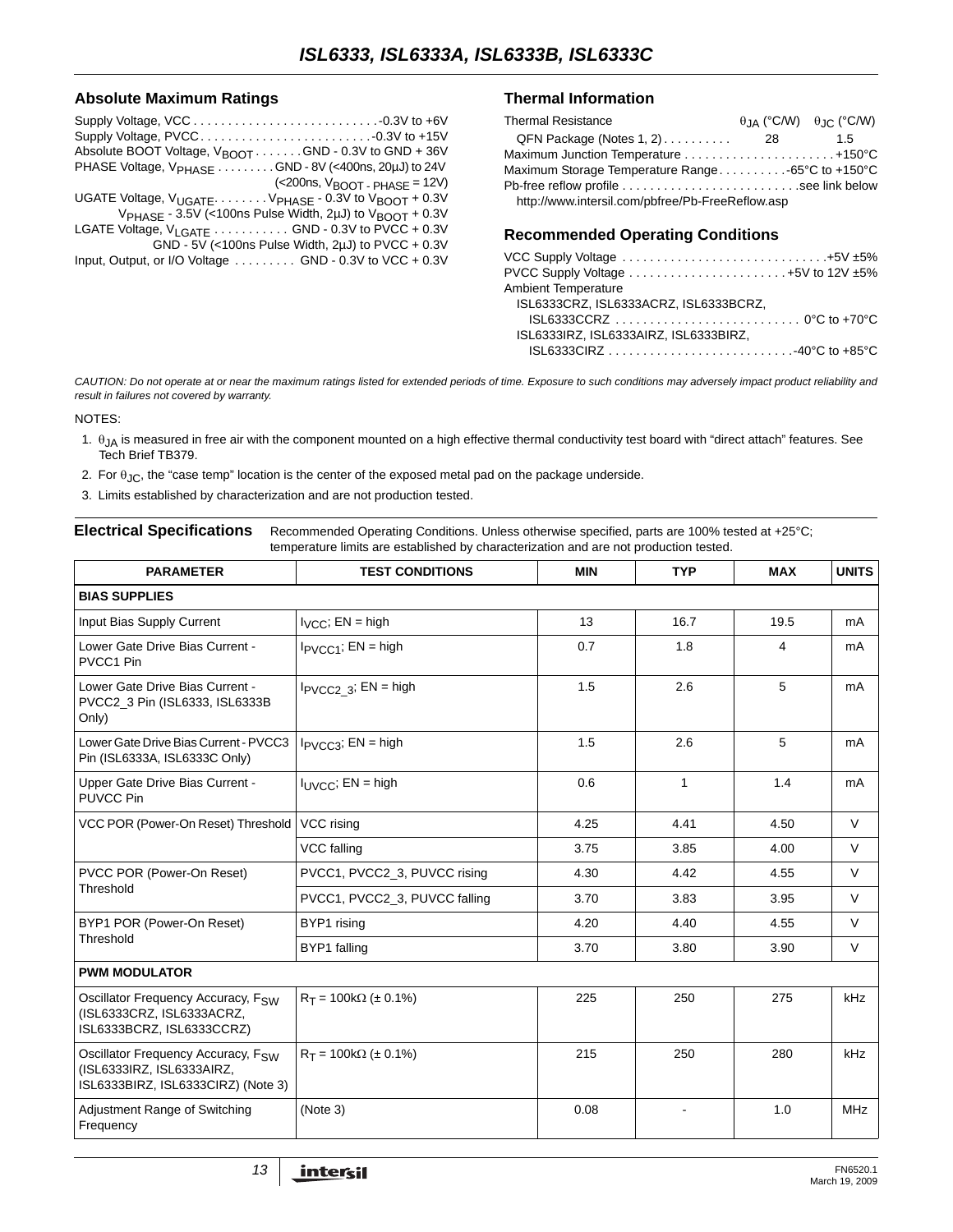## *ISL6333, ISL6333A, ISL6333B, ISL6333C*

#### **Electrical Specifications** Recommended Operating Conditions. Unless otherwise specified, parts are 100% tested at +25°C;

temperature limits are established by characterization and are not production tested. **(Continued)**

| <b>PARAMETER</b>                                        | <b>TEST CONDITIONS</b>                                                                        | <b>MIN</b>     | <b>TYP</b>               | <b>MAX</b>               | <b>UNITS</b> |
|---------------------------------------------------------|-----------------------------------------------------------------------------------------------|----------------|--------------------------|--------------------------|--------------|
| Oscillator Ramp Amplitude, Vp <sub>-P</sub>             | (Note 3)                                                                                      |                | 1.50                     |                          | V            |
| <b>CONTROL THRESHOLDS</b>                               |                                                                                               |                |                          |                          |              |
| <b>EN Rising Threshold</b>                              |                                                                                               | 0.84           | 0.86                     | 0.88                     | $\vee$       |
| <b>EN Hysteresis</b>                                    |                                                                                               | 96             | 104                      | 120                      | mV           |
| <b>REFERENCE AND DAC</b>                                |                                                                                               |                |                          |                          |              |
| System Accuracy (1.000V to 1.600V)                      |                                                                                               | $-0.5$         | $\blacksquare$           | 0.5                      | %            |
| System Accuracy (0.600V to 1.000V)                      |                                                                                               | $-1.0$         | $\blacksquare$           | 1.0                      | %            |
| System Accuracy (0.400V to 0.600V)                      |                                                                                               | $-2.0$         |                          | 2.0                      | %            |
| DAC Input Low Voltage                                   |                                                                                               |                | $\blacksquare$           | 0.4                      | V            |
| DAC Input High Voltage                                  |                                                                                               | 0.8            | $\overline{\phantom{a}}$ |                          | V            |
| <b>PSI# INPUT</b>                                       |                                                                                               |                |                          |                          |              |
| PSI# Input Low Voltage Threshold                        |                                                                                               | $\blacksquare$ | $\overline{\phantom{a}}$ | 0.4                      | V            |
| PSI# Input High Voltage Threshold                       |                                                                                               | 0.8            |                          |                          | V            |
| PIN-ADJUSTABLE OFFSET                                   |                                                                                               |                |                          |                          |              |
| <b>OFS Sink Current Accuracy</b><br>(Negative Offset)   | $ROFS = 32.4k\Omega$ from OFS to VCC                                                          | $-52.0$        | $-50.3$                  | $-48.0$                  | μA           |
| <b>OFS Source Current Accuracy</b><br>(Positive Offset) | $ROFS = 6.04k\Omega$ from OFS to GND                                                          | 47.0           | 48.7                     | 51.0                     | μA           |
| <b>ERROR AMPLIFIER</b>                                  |                                                                                               |                |                          |                          |              |
| DC Gain                                                 | $R_L$ = 10k to ground, (Note 3)                                                               |                | 96                       |                          | dB           |
| Gain-Bandwidth Product                                  | $C_L$ = 100pF, $R_L$ = 10k to ground,<br>(Note 3)                                             |                | 40                       |                          | MHz          |
| <b>Slew Rate</b>                                        | $C_L$ = 100pF, Load = ±400µA, (Note 3)                                                        |                | 20                       |                          | $V/\mu s$    |
| Maximum Output Voltage                                  | $Load = 1mA$                                                                                  | 4.00           | 4.196                    | $\overline{\phantom{a}}$ | V            |
| Minimum Output Voltage                                  | $Load = -1mA$                                                                                 |                | 1.231                    | 1.60                     | V            |
| <b>SOFT-START RAMP</b>                                  |                                                                                               |                |                          |                          |              |
| Soft-Start Ramp Rate                                    | $R_S = 100k\Omega$                                                                            | 1.15           | 1.274                    | 1.37                     | $mV/\mu s$   |
| Adjustment Range of Soft-Start Ramp<br>Rate (Note 3)    |                                                                                               | 0.156          |                          | 6.25                     | $mV/\mu s$   |
| <b>CURRENT SENSING</b>                                  |                                                                                               |                |                          |                          |              |
| <b>IDROOP Current Sense Offset</b>                      | $R_{\text{SET}} = 40.2 \text{k}\Omega, V_{\text{ISEN1+}} = V_{\text{ISEN2+}} = 0V$            | $-2.5$         | $\mathbf 0$              | 2.5                      | μA           |
| <b>IDROOP Current Sense Gain</b>                        | $R_{\text{SET}} = 40.2 \text{k}\Omega$ , $V_{\text{ISEN1}} = V_{\text{ISEN2}} = 24 \text{mV}$ | 77.5           | 81.2                     | 85                       | μA           |
| <b>OVERCURRENT PROTECTION</b>                           |                                                                                               |                |                          |                          |              |
| Overcurrent Trip Level - Average<br>Channel             | Normal operation                                                                              | 88             | 100                      | 110                      | μA           |
|                                                         | Dynamic VID change                                                                            | 120            | 140                      | 160                      | μA           |
| Overcurrent Trip Level - Individual<br>Channel          | Normal operation                                                                              | 120            | 138                      | 160                      | μA           |
|                                                         | Dynamic VID change                                                                            | 170            | 195                      | 222                      | μA           |
| <b>IMON Pin Clamped Overcurrent Level</b>               |                                                                                               | 1.1            | 1.127                    | 1.15                     | $\vee$       |
| OVERVOLTAGE AND UNDERVOLTAGE PROTECTION                 |                                                                                               |                |                          |                          |              |
| Undervoltage Threshold                                  | VSEN falling                                                                                  | 0.48*VDAC      | 0.503*VDAC               | 0.525*VDAC               | V            |
| Undervoltage Hysteresis                                 | <b>VSEN</b> rising                                                                            | 0.02*VDAC      | 0.084*VDAC               | $0.15*VDAC$              | V            |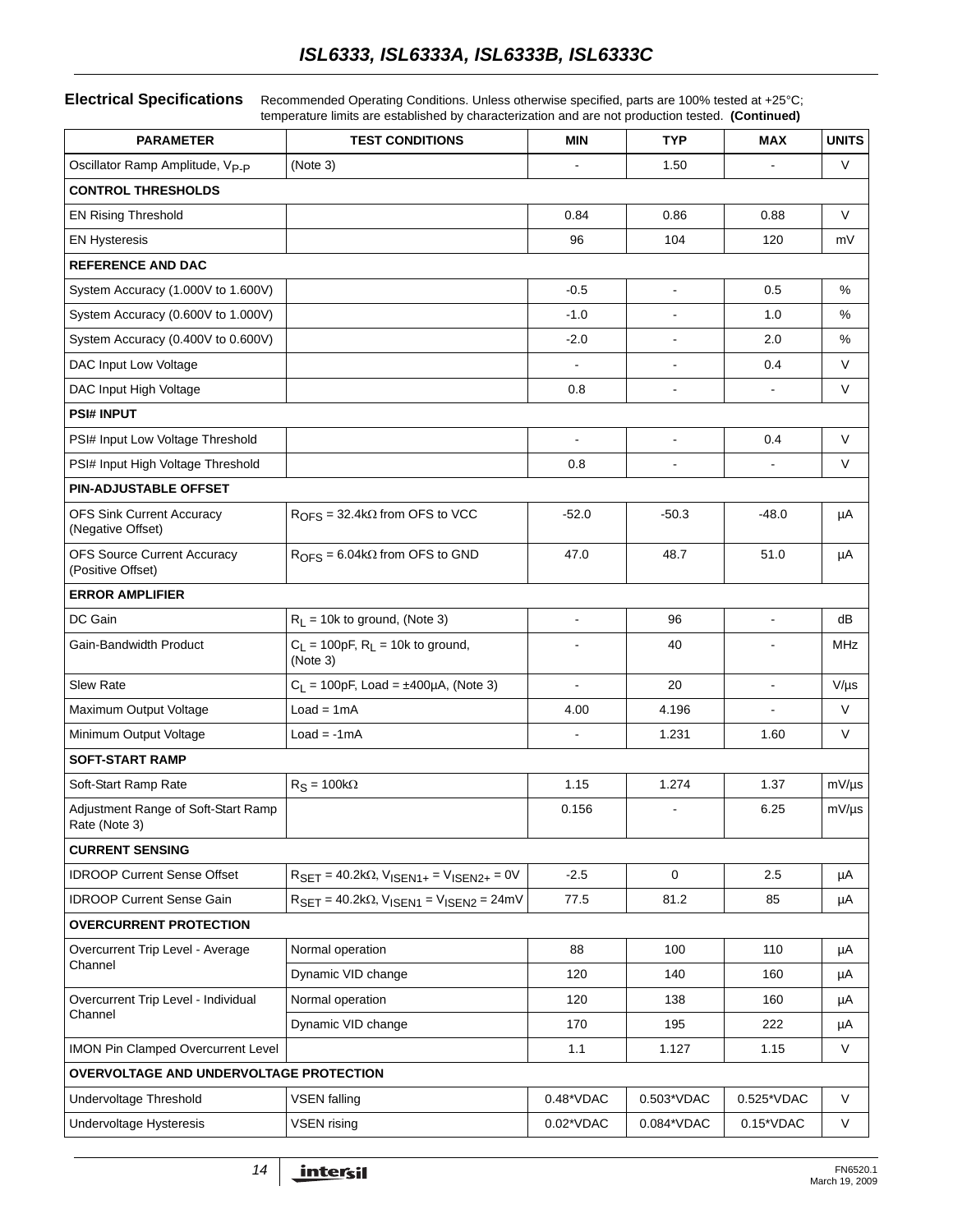## *ISL6333, ISL6333A, ISL6333B, ISL6333C*

#### **Electrical Specifications** Recommended Operating Conditions. Unless otherwise specified, parts are 100% tested at +25°C; temperature limits are established by characterization and are not production tested. **(Continued)**

| <b>PARAMETER</b>                           | <b>TEST CONDITIONS</b>                                                  | <b>MIN</b>               | <b>TYP</b>     | <b>MAX</b>     | <b>UNITS</b> |
|--------------------------------------------|-------------------------------------------------------------------------|--------------------------|----------------|----------------|--------------|
| Overvoltage Threshold During<br>Soft-Start |                                                                         | 1.260                    | 1.280          | 1.300          | $\vee$       |
| Overvoltage Threshold                      | VR11, VSEN rising                                                       | $VDAC + 160mV$           | $VDAC + 175mV$ | $VDAC + 194mV$ | $\vee$       |
| Overvoltage Hysteresis                     | <b>VSEN</b> falling                                                     | 90                       | 108            | 120            | mV           |
| <b>SWITCHING TIME (Note 3)</b>             |                                                                         |                          |                |                |              |
| <b>UGATE Rise Time</b>                     | $t_{\text{RUGATE}}$ ; $V_{\text{PVCC}} = 12V$ , 3nF load, 10% to<br>90% |                          | 26             |                | ns           |
| <b>LGATE Rise Time</b>                     | t <sub>RLGATE</sub> : V <sub>PVCC</sub> = 12V, 3nF load, 10% to<br>90%  | $\overline{\phantom{0}}$ | 18             |                | ns           |
| <b>UGATE Fall Time</b>                     | t <sub>FUGATE:</sub> V <sub>PVCC</sub> = 12V, 3nF load, 90% to<br>10%   | 18                       |                | $\blacksquare$ | ns           |
| <b>LGATE Fall Time</b>                     | tFLGATE: VPVCC = 12V, 3nF load, 90% to<br>10%                           |                          | 12             |                | ns           |
| <b>UGATE Turn-On Non-Overlap</b>           | $tpDHUGATE$ ; $VPVCC = 12V$ , $3nF$ load,<br>adaptive                   |                          | 10             |                | ns           |
| LGATE Turn-On Non-Overlap                  | tpDHLGATE; VPVCC = 12V, 3nF load,<br>adaptive                           |                          | 10             |                | ns           |
| <b>GATE DRIVE RESISTANCE (Note 3)</b>      |                                                                         |                          |                |                |              |
| <b>Upper Drive Source Resistance</b>       | $V_{\text{PVCC}}$ = 12V, 15mA source current                            | ä,                       | 2.0            | $\sim$         | Ω            |
| <b>Upper Drive Sink Resistance</b>         | $V_{\text{PVCC}}$ = 12V, 15mA sink current                              |                          | 1.35           |                | $\Omega$     |
| Lower Drive Source Resistance              | $V_{PVCC}$ = 12V, 15mA source current                                   |                          | 1.35           |                | Ω            |
| Lower Drive Sink Resistance                | $V_{\text{PVCC}}$ = 12V, 15mA sink current                              |                          | 0.90           |                | Ω            |
| <b>OVER-TEMPERATURE SHUTDOWN (Note 3)</b>  |                                                                         |                          |                |                |              |
| <b>Thermal Shutdown Setpoint</b>           |                                                                         | $\blacksquare$           | 160            | $\blacksquare$ | °C           |
| <b>Thermal Recovery Setpoint</b>           |                                                                         |                          | 100            |                | °C           |

## *Timing Diagram*

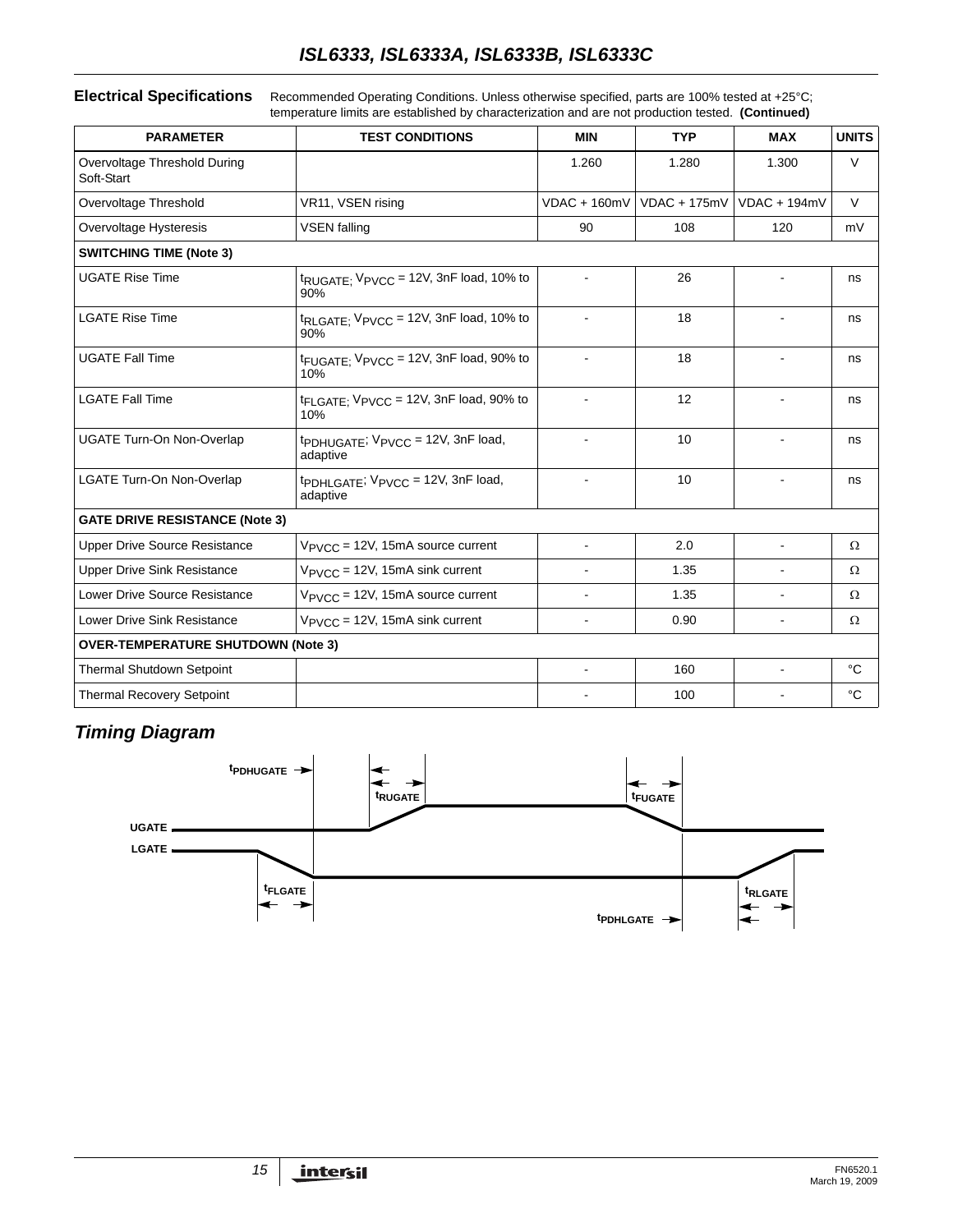## *Functional Pin Description*

#### *VCC*

VCC is the bias supply for the ICs small-signal circuitry. Connect this pin to a +5V supply and decouple using a quality 0.1µF ceramic capacitor.

#### *PVCC1 (ISL6333, ISL6333B Only)*

This pin is the input to an internal LDO that regulates the voltage on the BYP1 pin and should be connected to a +12V supply. It is very important that this pin is decoupled using a quality 1.0µF ceramic capacitor.

### *PVCC2\_3 (ISL6333, ISL6333B Only)*

This pin is the power supply pin for Channels 2 and 3 lower MOSFET drivers, and should be connected to a +12V supply. Decouple this pin with a quality 1.0µF ceramic capacitor.

#### *PVCC1, PVCC2, and PVCC3 (ISL6333A, ISL6333C Only)*

These pins are the power supply pins for Channels 1, 2, and 3 lower MOSFET drivers, and should be connected to a +12V supply. Decouple these pins with quality 1.0µF ceramic capacitors

## *PUVCC*

This pin is the power supply pin for Channels 1, 2, and 3 upper MOSFET drivers, and can be connected to any voltage from +5V to +12V depending on the desired MOSFET gate-drive level. Decouple this pin with a quality 1.0µF ceramic capacitor.

## *BYP1 (ISL6333, ISL6333B Only)*

This pin is the output of an internal LDO which powers Channel 1 lower MOSFET driver. A quality 1.0µF ceramic capacitor should be placed from this pin to ground.

#### *GND*

GND is the bias and reference ground for the IC.

#### *EN*

This pin is a threshold-sensitive (approximately 0.86V) enable input for the controllers. Held low, this pin disables controller operation. Pulled high, the pin enables the controller for operation.

## *FS*

A resistor,  $R_{FS}$ , tied from this pin to ground sets the channel switching frequency of the controller. Refer to Equation 46 for proper resistor calculation.

The FS pin also determines whether the controllers operate in the coupled inductor mode or the standard inductor mode of operation. Tying the  $R_{FS}$  resistor to ground will set the controllers to operate in standard inductor mode. Tying the R<sub>FS</sub> resistor to VCC sets the controllers to operate in coupled inductor mode.

### *VID0, VID1, VID2, VID3, VID4, VID5, VID6, and VID7*

These are the inputs for the internal DAC that provide the reference voltage for output regulation. These pins respond to TTL logic thresholds. These pins are internally pulled high to approximately 1.2V, by 40µA internal current sources. The internal pull-up current decreases to 0 as the VID voltage approaches the internal pull-up voltage. All VID pins are compatible with external pull-up voltages not exceeding the IC's bias voltage (VCC).

#### *VSEN and RGND*

VSEN and RGND are inputs to the precision differential remote-sense amplifier and should be connected to the sense pins of the remote load.

#### *VDIFF*

VDIFF is the output of the differential remote-sense amplifier. The voltage on this pin is equal to the difference between VSEN and RGND.

#### *FB and COMP*

These pins are the internal error amplifier inverting input and output respectively. The FB pin, COMP pin, and the VDIFF pins are tied together through external R-C networks to compensate the regulator.

#### *DVC*

A series resistor and capacitor can be connected from the DVC pin to the FB pin to compensate and smooth dynamic VID transitions.

#### *IDROOP (ISL6333, ISL6333A Only)*

The IDROOP pin is the average channel-current sense output. Connecting this pin directly to FB allows the converter to incorporate output voltage droop proportional to the output current. If voltage droop is not desired leave this pin unconnected.

#### *IMON*

The IMON pin is the average channel-current sense output. This pin is used as a load current indicator to monitor the output load current.

#### *APA*

This is the Adaptive Phase Alignment set pin. A 100µA current flows into the APA pin and by tying a resistor from this pin to COMP the trip level for the Adaptive Phase Alignment circuitry can be set.

#### *REF*

The REF input pin is the positive input of the error amplifier. It is internally connected to the DAC output through a 1kΩ resistor. A capacitor is used between the REF pin and ground to smooth the voltage transition during soft-start and Dynamic VID transitions. This pin can also be bypassed to RGND if desired.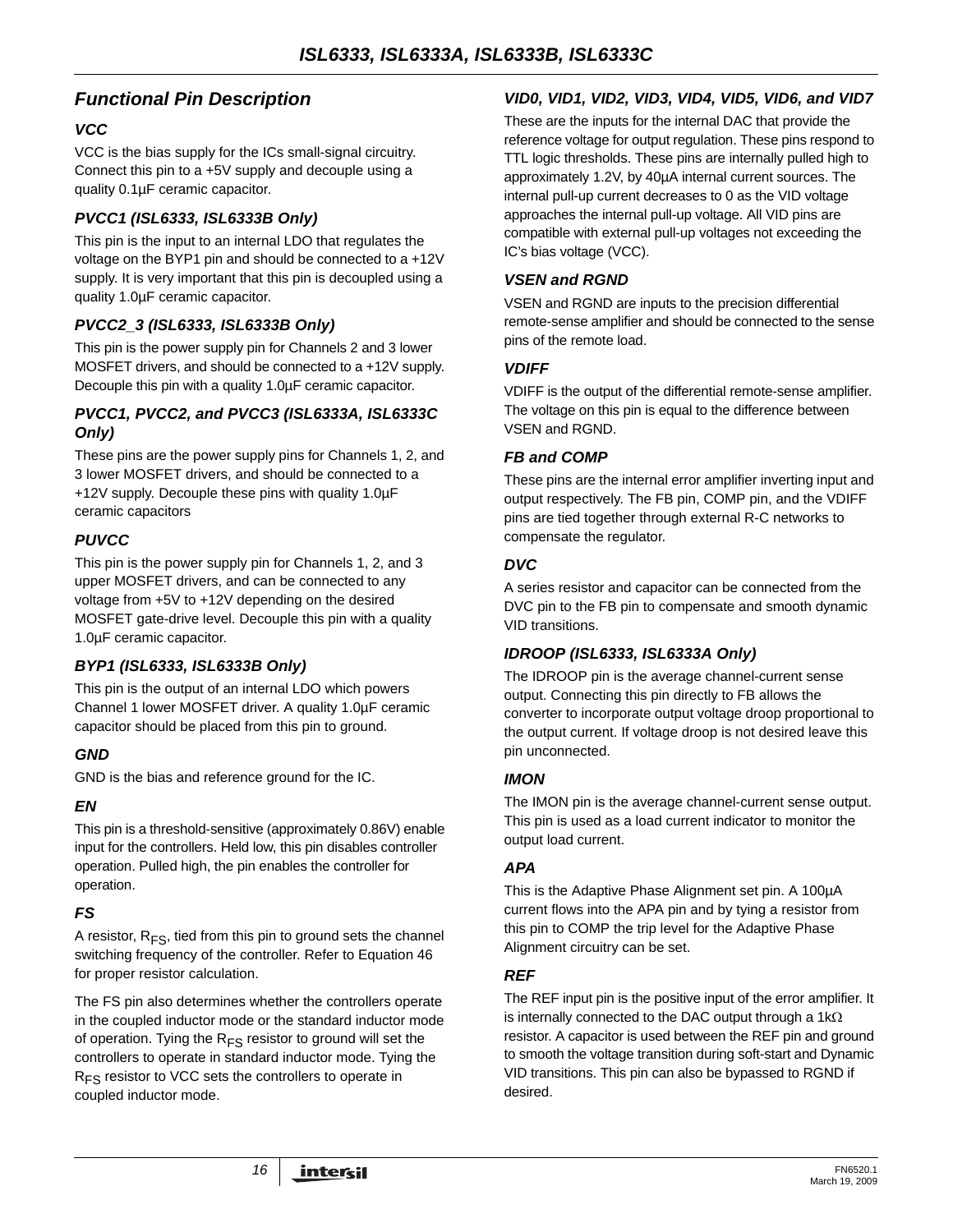### *RSET*

Connect this pin to VCC through a resistor to set the effective value of the internal  $R_{\text{ISEN}}$  current sense resistors. It is recommended a 0.1µF ceramic capacitor be placed in parallel with this resistor for noise immunization.

### *OFS*

The OFS pin provides a means to program a DC current for generating an offset voltage across the resistor between FB and VSEN. The offset current is generated via an external resistor and precision internal voltage references. The polarity of the offset is selected by connecting the resistor to GND or VCC. For no offset, the OFS pin should be left unconnected.

#### *ISEN1-, ISEN1+, ISEN2-, ISEN2+, ISEN3-, and ISEN3+*

These pins are used for differentially sensing the corresponding channel output currents. The sensed currents are used for channel balancing, protection and load line regulation.

Connect ISEN1-, ISEN2-, and ISEN3- to the node between the RC sense elements surrounding the inductor of their respective channel. Tie the ISEN+ pins to the VCORE side of their corresponding channel's sense capacitor.

Tying ISEN3- to VCC programs the part for two-phase operation.

### *UGATE1, UGATE2, and UGATE3*

Connect these pins to their corresponding upper MOSFET gates through 1.8 $\Omega$  resistors. These pins are used to control the upper MOSFETs and are monitored for shoot-through prevention purposes.

#### *BOOT1, BOOT2, and BOOT3*

These pins provide the bias voltage for the corresponding upper MOSFET drives. Connect these pins to appropriately chosen external bootstrap capacitors. Internal bootstrap diodes connected to the PVCC pin provides the necessary bootstrap charge.

#### *PHASE1, PHASE2, and PHASE3*

Connect these pins to the sources of the corresponding upper MOSFETs. These pins are the return path for the upper MOSFET drives.

#### *LGATE1, LGATE2, and LGATE3*

These pins are used to control the lower MOSFETs. Connect these pins to the corresponding lower MOSFETs' gates.

## *SS*

A resistor,  $R_{SS}$ , placed from SS to ground or VCC, will set the soft-start ramp slope. Refer to Equations 20 and 21 for proper resistor calculation.

On the ISL6333 and ISL6333B the SS pin also determines what voltage level the internal LDO regulates the BYP1 pin to when PSI# is low. Tying the  $R_{SS}$  resistor to ground

regulates BYP1 to 5.75V. Tying the  $R_{SS}$  resistor to VCC, regulates BYP1 to 7.75V.

#### *VR\_RDY*

VR\_RDY indicates whether VDIFF is within specified overvoltage and undervoltage limits after a fixed delay from the end of soft-start. It is an open-drain logic output. If VDIFF exceeds these limits, an overcurrent event occurs, or if the part is disabled, VR\_RDY is pulled low. VR\_RDY is always low prior to the end of soft-start.

#### *PSI#*

The PSI# pin is a digital logic input pin used to indicate whether the controllers should be in a low power state of operation or not. When PSI# is HIGH the controllers will run in it's normal power state. When PSI# is LOW the controllers will change their operating state to improve light load efficiency. The controllers resume normal operation when this pin is pulled HIGH again.

### *CPURST\_N (ISL6333B, ISL6333C Only)*

The CPURST\_N pin is a digital logic input pin used in conjunction with the PSI# pin to indicate whether the ISL6333B and ISL6333C should be in a lower power state of operation or not. If CPURST\_N is high, the operating state of the controllers can be changed to improve light load efficiency by setting PSI# low. If CPURST\_N is low, the controllers cannot be put into it's light load operating state. Once CPURST\_N toggles high again, there is a 50ms delay before the controllers are allowed to enter a low power state.

## *Operation*

#### *Multi-phase Power Conversion*

Microprocessor load current profiles have changed to the point that using single-phase regulators is no longer a viable solution. Designing a regulator that is cost-effective, thermally sound, and efficient has become a challenge that only multi-phase converters can accomplish. The ISL6333 family of controllers help simplify implementation by integrating vital functions and requiring minimal external components. The block diagrams provide a top level view of multi-phase power conversion using the ISL6333 family of controllers.

#### *Interleaving*

The switching of each channel in a multi-phase converter is timed to be symmetrically out-of-phase with each of the other channels. In a 3-phase converter, each channel switches 1/3 cycle after the previous channel and 1/3 cycle before the following channel. As a result, the three-phase converter has a combined ripple frequency 3x greater than the ripple frequency of any one phase. In addition, the peak-to-peak amplitude of the combined inductor currents is reduced in proportion to the number of phases (Equations 1 and 2). Increased ripple frequency and lower ripple amplitude mean that the designer can use less per-channel inductance and lower total output capacitance for any performance specification.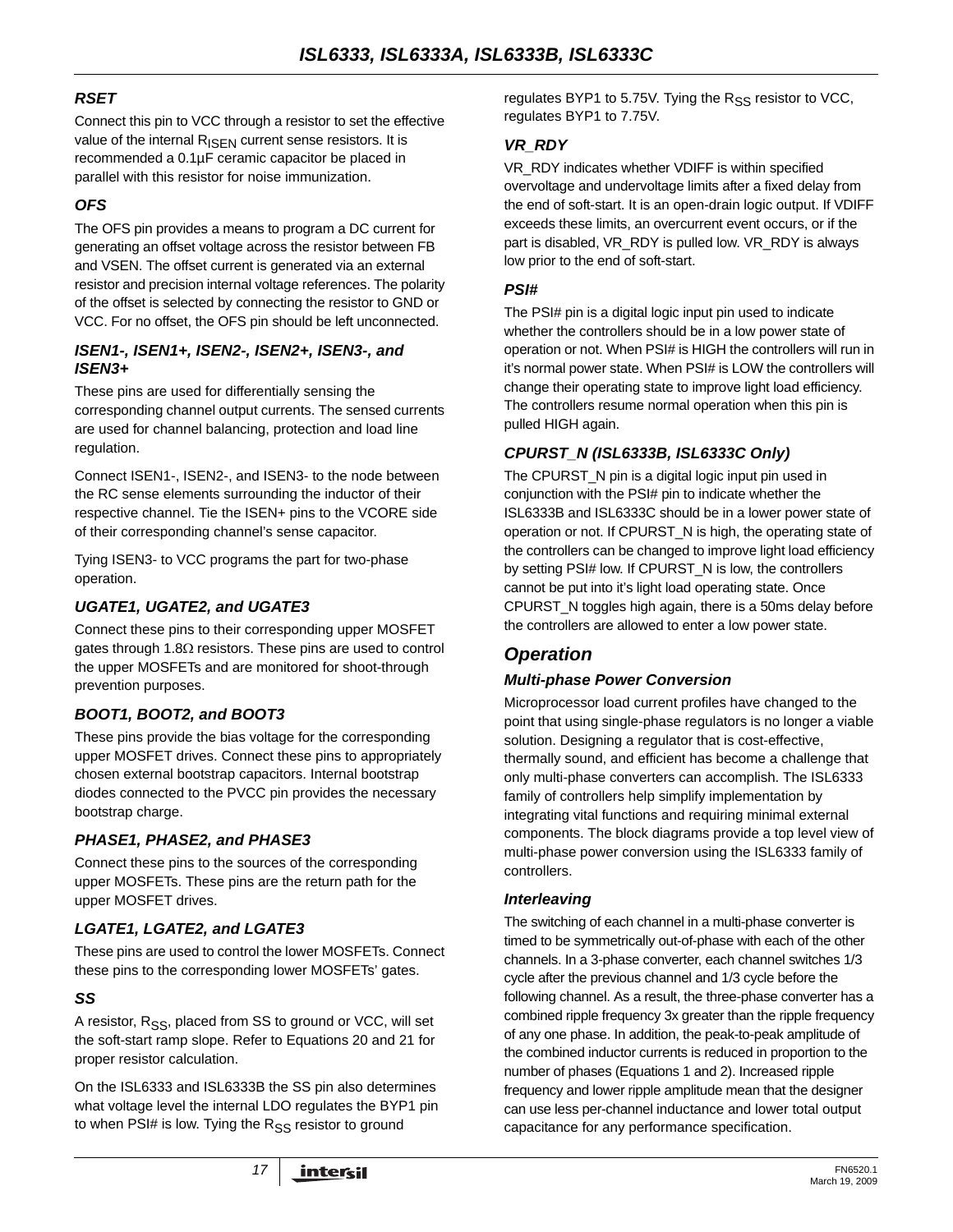

<span id="page-17-0"></span>**FIGURE 1. PWM AND INDUCTOR-CURRENT WAVEFORMS FOR 3-PHASE CONVERTER**

Figure [1](#page-17-0) illustrates the multiplicative effect on output ripple frequency. The three channel currents  $(I_1, I_2,$  and  $I_1, 3)$ combine to form the AC ripple current and the DC load current. The ripple component has three times the ripple frequency of each individual channel current. Each PWM pulse is terminated 1/3 of a cycle after the PWM pulse of the previous phase. The peak-to-peak current for each phase is about 7A, and the DC components of the inductor currents combine to feed the load.

To understand the reduction of ripple current amplitude in the multi-phase circuit, examine the equation representing an individual channel peak-to-peak inductor current.

$$
I_{PP} = \frac{(V_{IN} - V_{OUT}) \cdot V_{OUT}}{L \cdot f_S \cdot V_{IN}}
$$
 (EQ. 1)

In Equation 1,  $V_{IN}$  and  $V_{OUT}$  are the input and output voltages respectively, L is the single-channel inductor value, and  $f_S$  is the switching frequency.

The output capacitors conduct the ripple component of the inductor current. In the case of multi-phase converters, the capacitor current is the sum of the ripple currents from each of the individual channels. Compare Equation 1 to the expression for the peak-to-peak current after the summation of N symmetrically phase-shifted inductor currents in Equation 2. Peak-to-peak ripple current decreases by an amount proportional to the number of channels. Output voltage ripple is a function of capacitance, capacitor equivalent series resistance (ESR), and inductor ripple current. Reducing the inductor ripple current allows the designer to use fewer or less costly output capacitors.

$$
I_{C(PP)} = \frac{(V_{1N} - N \cdot V_{OUT}) \cdot V_{OUT}}{L \cdot f_S \cdot V_{IN}}
$$
 (EQ. 2)

Another benefit of interleaving is to reduce input ripple current. Input capacitance is determined in part by the maximum input ripple current. Multi-phase topologies can improve overall system cost and size by lowering input ripple current and allowing the designer to reduce the cost of input capacitance. The example in Figure 2 illustrates input currents from a three-phase converter combining to reduce the total input ripple current.

The converter depicted in Figure 2 delivers 1.5V to a 36A load from a 12V input. The RMS input capacitor current is 5.9A. Compare this to a single-phase converter also stepping down 12V to 1.5V at 36A. The single-phase converter has 11.9A<sub>RMS</sub> input capacitor current. The single-phase converter must use an input capacitor bank with twice the RMS current capacity as the equivalent three-phase converter.



#### *Active Pulse Positioning (APP) Modulated PWM Operation*

The controllers use a proprietary Active Pulse Positioning (APP) modulation scheme to control the internal PWM signals that command each channel's driver to turn their upper and lower MOSFETs on and off. The time interval in which a PWM signal can occur is generated by an internal clock, whose cycle time is the inverse of the switching frequency set by the resistor connected to the FS pin. The advantage of Intersil's proprietary Active Pulse Positioning (APP) modulator is that the PWM signal has the ability to turn on at any point during this PWM time interval, and turn off immediately after the PWM signal transitions high. This is important because it allows the controllers to quickly respond to output voltage drops associated with current load spikes, while avoiding the ring back affects associated with other modulation schemes.

The PWM output state is driven by the position of the error amplifier output signal, V<sub>COMP</sub> minus the current correction signal relative to the proprietary modulator ramp waveform as illustrated in Figure 4. At the beginning of each PWM time interval, this modified V<sub>COMP</sub> signal is compared to the internal modulator waveform. As long as the modified V<sub>COMP</sub> voltage is lower then the modulator waveform voltage, the PWM signal is commanded low. The internal MOSFET driver detects the low state of the PWM signal and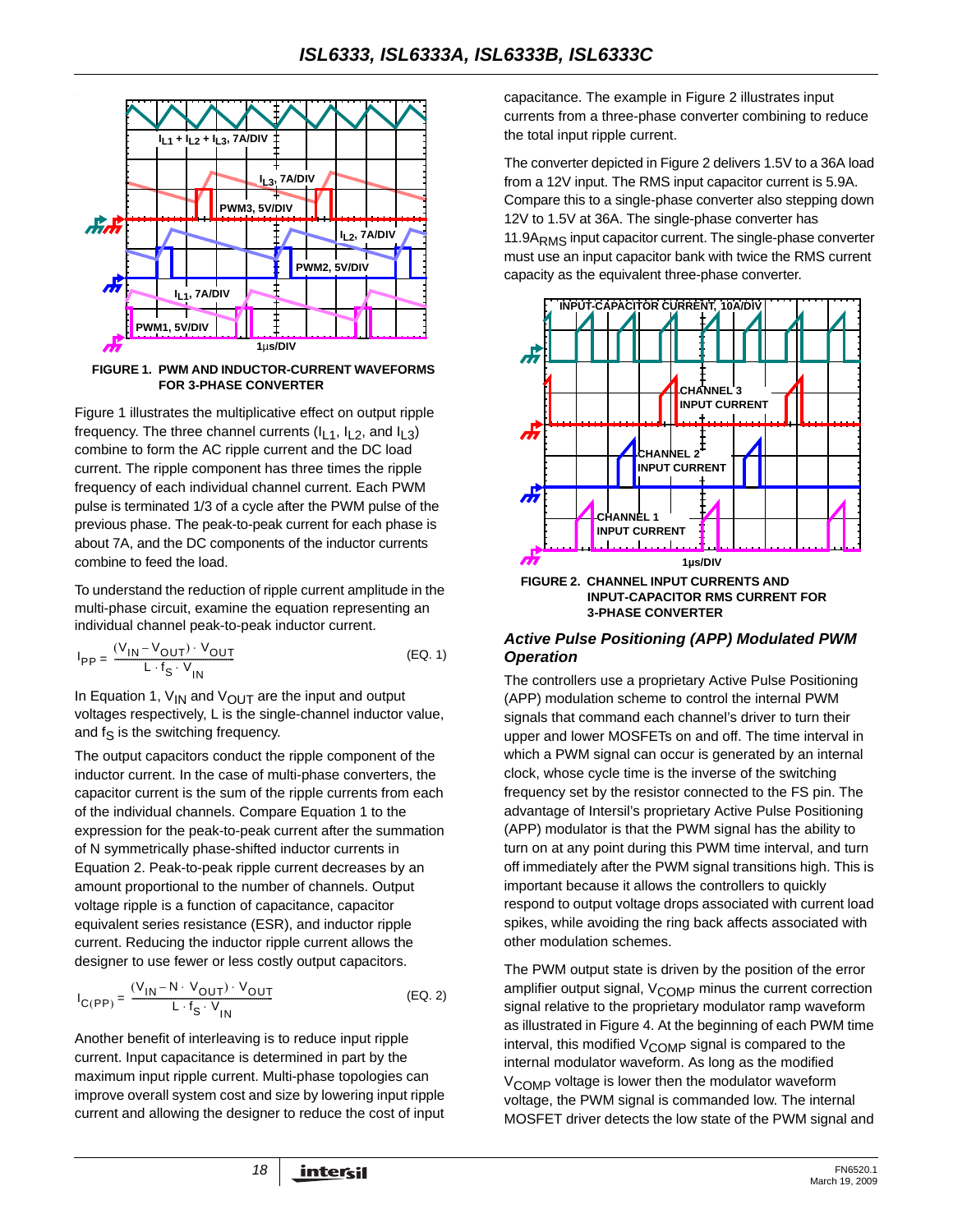turns off the upper MOSFET and turns on the lower synchronous MOSFET. When the modified  $V_{\text{COMP}}$  voltage crosses the modulator ramp, the PWM output transitions high, turning off the synchronous MOSFET and turning on the upper MOSFET. The PWM signal will remain high until the modified  $V_{\text{COMP}}$  voltage crosses the modulator ramp again. When this occurs the PWM signal will transition low again.

During each PWM time interval, the PWM signal can only transition high once. Once PWM transitions high it cannot transition high again until the beginning of the next PWM time interval. This prevents the occurrence of double PWM pulses occurring during a single period.



<span id="page-18-2"></span>**FIGURE 3. ADAPTIVE PHASE ALIGNMENT DETECTION**

#### *Adaptive Phase Alignment (APA)*

To further improve the transient response, the controllers also implement Intersil's proprietary Adaptive Phase Alignment (APA) technique, which turns on all of the channels together at the same time during large current step, high di/dt transient events. As Figure [3](#page-18-2) shows, the APA circuitry works by monitoring the voltage on the APA pin and comparing it to a filtered copy of the voltage on the COMP pin. The voltage on the APA pin is a copy of the COMP pin voltage that has been negatively offset. If the APA pin exceeds the filtered COMP pin voltage an APA event occurs and all of the channels are forced on.

The APA trip level is the amount of DC offset between the COMP pin and the APA pin. This is the voltage excursion that the APA and COMP pin must have during a transient event to activate the Adaptive Phase Alignment circuitry. This APA trip level is set through a resistor,  $R_{APA}$ , that connects from the APA pin to the COMP pin. A 100µA current flows across  $R_{APA}$  into the APA pin to set the APA trip level as described in Equation [3.](#page-18-1) An APA trip level of 500mV is recommended for most applications. A 1000pF capacitor,  $C_{APA}$ , should also be placed across the  $R_{APA}$ resistor to help with noise immunity.

$$
V_{APA(TRIP)} = R_{APA} \cdot 100 \times 10^{-6}
$$
 (EQ. 3)

<span id="page-18-1"></span>

#### *Number of Active Channels*

The default number of active channels on the controllers is three for 3-phase operation. If 2-phase operation is desired, the ISEN3- pin should be tied to the VCC pin. This will disable Channel 3, so only Channel 1 and 2 will fire. In 2-phase operation all of the Channel 3 pins should be left unconnected including the PHASE3, LGATE3, UGATE3, BOOT3, and ISEN3+ pins.

#### *PSI# (Low Power State) Operation*

The controllers are designed to operate in both their normal power state for high efficiency at heavy loads, and a low power state to increase the regulator's light load efficiency. The power state of the regulator is controlled by the PSI# pin, which is a digital logic input. When this pin is set HIGH the regulators will operate in their normal power state, with all active channels firing in continuous conduction mode (CCM). When the PSI# pin is set LOW the controllers change their operating state to the low power state to increase light load efficiency. The different controllers have different low power operating states as described in Table [1](#page-18-0)  and the following sections.

<span id="page-18-0"></span>

| <b>CONTROLLER</b> | PSI#        | <b>PHASE</b><br><b>COUNT</b> | <b>CCM OR</b><br><b>DEM</b> | <b>GVOT</b> |
|-------------------|-------------|------------------------------|-----------------------------|-------------|
| ISL6333,          | <b>HIGH</b> | 3/2-phase                    | <b>CCM</b>                  | Yes         |
| <b>ISL6333B</b>   | LOW         | 1-phase                      | <b>DEM</b>                  | Yes         |
| <b>ISL6333A.</b>  | HIGH        | 3/2-phase                    | <b>CCM</b>                  | No          |
| <b>ISL6333C</b>   | LOW         | 1-phase                      | <b>CCM</b>                  | No          |

**TABLE 1. POWER STATE OPERATION DESCRIPTION**

It's important to note that during soft-start and dynamic VID transitions the PSI# pin is ignored and the controllers are forced to run in their normal power state. The state of the PSI# pin is considered again at the end of a successful soft-start sequence or dynamic VID transition.

#### **ISL6333, ISL6333B LOW POWER STATE**

On the ISL6333 and ISL6333B, when the PSI# pin is set LOW, the controllers change their operating state in multiple ways. First, all active channels are turned off accept for Channel 1. Channel 1 continues to operate but does so in diode emulation mode (DEM). DEM only allows the upper and lower MOSFETs to turn on to allow positive current to flow through the output inductor. If the inductor current falls to 0A during a switching cycle, both the lower and upper MOSFETs are turned off to allow no negative current to build up in the inductor. This helps to decrease the conduction losses of the MOSFETs and the inductor at very low load currents.

When the ISL6333 and ISL6333B are operating in DEM, it's important for the controllers to know whether the output inductors are standard inductors or coupled inductors. PWM operation is optimized for use with coupled inductors by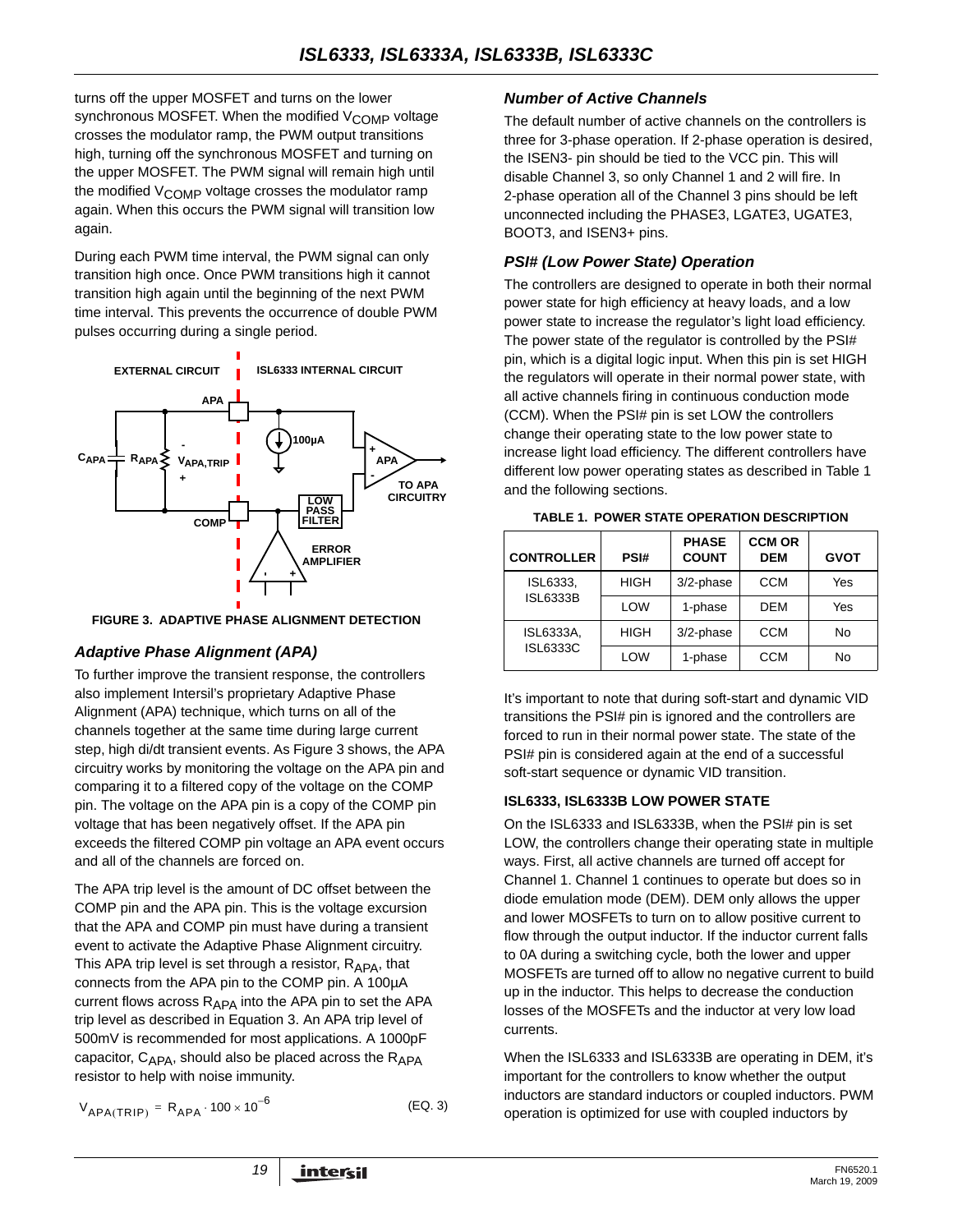minimizing switching losses and body-diode conduction losses. The FS pin determines whether the controllers operate in the coupled inductor mode or the standard inductor mode of operation. Tying the FS pin resistor,  $R_{FS}$ , to ground will set the controllers to operate in standard inductor mode. Tying the  $R_{FS}$  resistor to VCC sets the controllers to operate in coupled inductor mode.

When PSI# is set LOW, the ISL6333 and ISL6333B also utilize the new Gate Voltage Optimization Technology (GVOT) to reduce Channel 1 lower MOSFET gate drive voltage. The controllers are designed to optimize the Channel 1 lower MOSFET gate drive voltage to ensure high efficiency in both normal and low power states. In the low power state where the converter load current is low, MOSFET driving loss is a higher percentage of the power loss associated with the lower MOSFET. In low power state, the lower gate drive voltage can therefore be reduced to decrease the driving losses of the lower MOSFETs and increase the system efficiency. More information about this can be found in the ["Gate Voltage Optimization Technology](#page-26-0)  [\(GVOT\) \(ISL6333, ISL6333B Only\)" on page 27](#page-26-0).

When the PSI# pin is set HIGH, the controllers will immediately begin returning the regulator to it's normal power state, by turning on all the active channels, placing them in CCM mode, and increasing the Channel 1 lower gate drive voltage back to it's original level.

#### **ISL6333A, ISL6333C LOW POWER STATE**

On the ISL6333A and ISL6333C, when the PSI# pin is set LOW, the controllers change their operating state by turning off all active channels accept for Channel 1. This is the only change made to the regulator. Channel 1 continues to operate in CCM just as it does in the normal power state. When the PSI# pin is set HIGH, the controllers immediately begin returning the regulator to it's normal power state, by turning on all the active channels.

## *CPURST\_N Operation (ISL6333B, ISL6333C Only)*

The ISL6333B and ISL6333C both include a CPURST\_N pin which can be utilized by microprocessors that have a CPURST\_N output. The CPURST\_N pin is a digital input used in conjunction with the PSI# pin to indicate whether the controllers should be in a lower power state of operation or not. If CPURST\_N is HIGH, the operating state of the controllers is controlled by the PSI# pin. If CPURST\_N is LOW, the controllers will only run in their normal power state and cannot be put into their light load power state. Once CPURST\_N toggles HIGH again, there is a 50ms delay before the controllers recognize the state of the PSI# pin.

#### *Channel Current Balance*

One important benefit of multi-phase operation is the thermal advantage gained by distributing the dissipated heat over multiple devices and greater area. By doing this the designer avoids the complexity of driving parallel MOSFETs and the

expense of using expensive heat sinks and exotic magnetic materials.

In order to realize the thermal advantage, it is important that each channel in a multi-phase converter be controlled to carry equal amounts of current at any load level. To achieve this, the currents through each channel must be sensed continuously every switching cycle. The sensed currents, I<sub>SFN</sub>, from each active channel are summed together and divided by the number of active channels. The resulting cycle average current,  $I_{\text{AVG}}$ , provides a measure of the total load-current demand on the converter during each switching cycle. Channel current balance is achieved by comparing the sensed current of each channel to the cycle average current, and making the proper adjustment to each channel pulse width based on the error. Intersil's patented current-balance method is illustrated in Figure 4, with error correction for Channel 1 represented. In the figure, the cycle average current,  $I_{AVG}$ , is compared with the Channel 1 sensed current,  $I_{\text{SEN1}}$ , to create an error signal  $I_{\text{ER}}$ .



**NOTE: CHANNEL 3 IS OPTIONAL.**

**FIGURE 4. CHANNEL-1 PWM FUNCTION AND CURRENT-BALANCE ADJUSTMENT**

The filtered error signal modifies the pulse width commanded by V<sub>COMP</sub> to correct any unbalance and force  $I_{FR}$  toward zero. The same method for error signal correction is applied to each active channel.

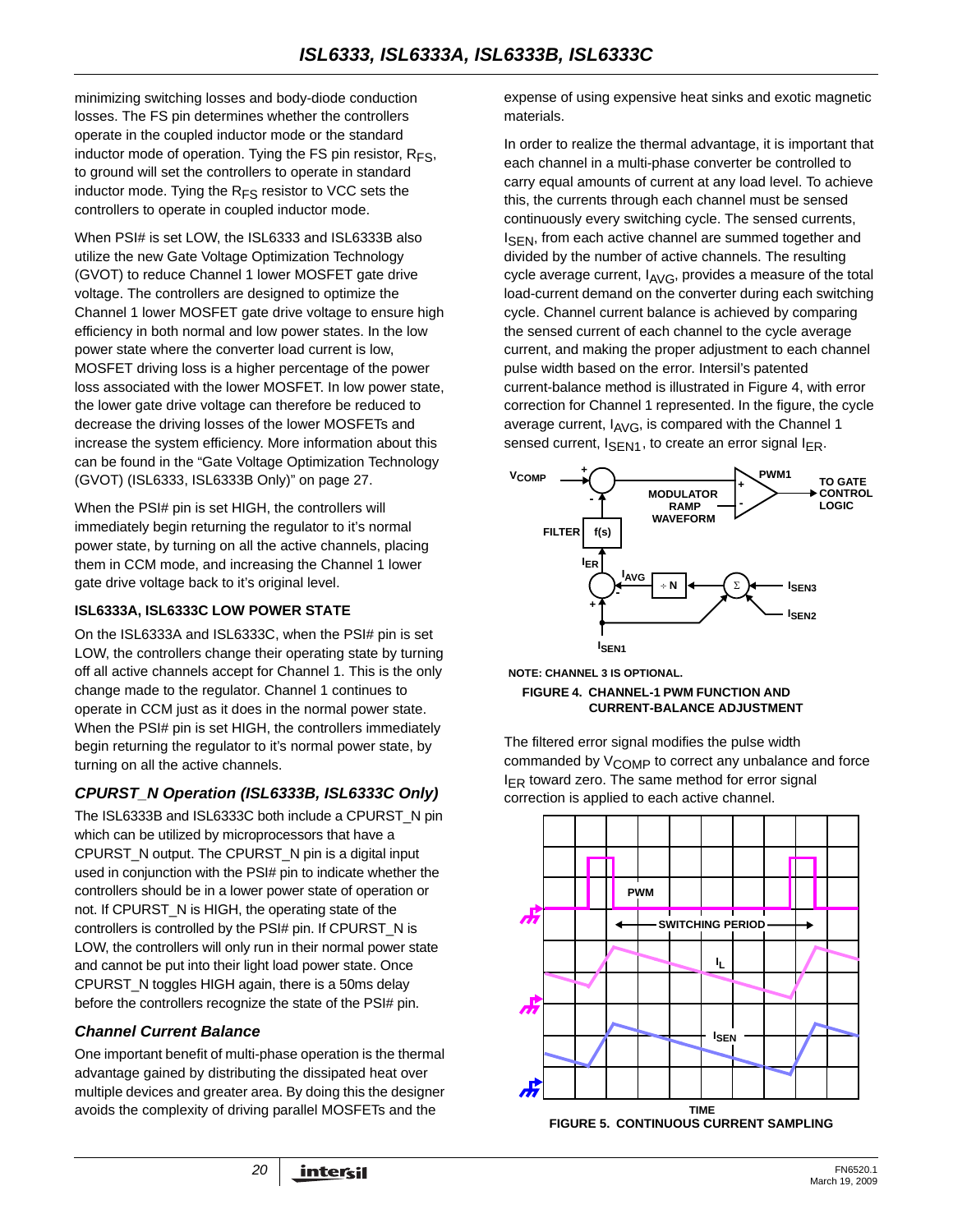#### *Continuous Current Sensing*

In order to realize proper current-balance, the currents in each channel are sensed continuously every switching cycle. During this time the current-sense amplifier uses the ISEN inputs to reproduce a signal proportional to the inductor current,  $I_L$ . This sensed current,  $I_{\text{SEN}}$ , is simply a scaled version of the inductor current.

The controllers support inductor DCR current sensing to continuously sense each channel's current for channel-current balance. The internal circuitry, shown in Figure 6 represents one channel of the controller. This circuitry is repeated for each channel in the converter, but may not be active depending on how many channels are operating.



**CONFIGURATION**

Inductor windings have a characteristic distributed resistance or DCR (Direct Current Resistance). For simplicity, the inductor DCR is considered as a separate lumped quantity, as shown in Figure 6. The channel current I<sub>I</sub>, flowing through the inductor, passes through the DCR. Equation 4 shows the S-domain equivalent voltage,  $V_L$ , across the inductor.

$$
V_{L}(s) = I_{L} \cdot (s \cdot L + DCR) \tag{Eq. 4}
$$

A simple R-C network across the inductor  $(R_1$  and C) extracts the DCR voltage, as shown in Figure 6. The voltage across the sense capacitor,  $V_C$ , can be shown to be proportional to the channel current  $I_1$ , shown in Equation 5.

$$
V_C(s) = \frac{\left(\frac{s \cdot L}{DCR} + 1\right)}{(s \cdot R_1 \cdot C_1 + 1)} \cdot DCR \cdot I_L
$$
 (EQ. 5)

If the  $R_1$ -C<sub>1</sub> network components are selected such that their time constant matches the inductor L/DCR time constant, then  $V_{\text{C}}$  is equal to the voltage drop across the DCR.

The capacitor voltage  $V_C$ , is then replicated across the effective internal sense resistance,  $R_{\text{ISEN}}$ . This develops a current through R<sub>ISEN</sub> which is proportional to the inductor current. This current, I<sub>SEN</sub>, is continuously sensed and is then used by the controllers for load-line regulation, channel-current balancing, and overcurrent detection and limiting. Equation 6 shows that the proportion between the channel-current,  $I_L$ , and the sensed current,  $I_{\text{SEN}}$ , is driven by the value of the effective sense resistance, R<sub>ISEN</sub>, and the DCR of the inductor.

$$
I_{\text{SEN}} = I_{\text{L}} \cdot \frac{\text{DCR}}{R_{\text{ISBN}}}
$$
 (EQ. 6)

The effective internal  $R_{\text{ISFN}}$  resistance is important to the current sensing process because it sets the gain of the load line regulation loop as well as the gain of the channel-current balance loop and the overcurrent trip level. The effective internal R<sub>ISEN</sub> resistance is user programmable and is set through use of the  $R_{\text{SET}}$  pin. Placing a single resistor,  $R_{\text{SET}}$ , from the  $R_{\text{SFT}}$  pin to the VCC pin programs the effective internal R<sub>ISEN</sub> resistance according to Equation [7.](#page-20-0)

<span id="page-20-0"></span>
$$
R_{\text{ISEN}} = \frac{3}{400} \cdot R_{\text{SET}} \tag{Eq. 7}
$$

#### *Output Voltage Setting*

The controllers use a digital to analog converter (DAC) to generate a reference voltage based on the logic signals at the VID pins. The DAC decodes the logic signals into one of the discrete voltages shown in Table 2. Each VID pin is pulled up to an internal 1.2V voltage by a weak current source (40µA), which decreases to 0A as the voltage at the VID pin varies from 0 to the internal 1.2V pull-up voltage. External pull-up resistors or active-high output stages can augment the pull-up current sources, up to a voltage of 5V.

**TABLE 2. VR11 VOLTAGE IDENTIFICATION CODES**

| VID7 | VID <sub>6</sub> | VID <sub>5</sub> | VID4     | VID <sub>3</sub> | VID <sub>2</sub> | VID1 | VID <sub>0</sub> | <b>VDAC</b> |
|------|------------------|------------------|----------|------------------|------------------|------|------------------|-------------|
| 0    | 0                | 0                | 0        | 0                | 0                | 0    | 0                | <b>OFF</b>  |
| 0    | 0                | 0                | 0        | 0                | 0                | 0    | 1                | <b>OFF</b>  |
| 0    | 0                | 0                | 0        | 0                | 0                | 1    | 0                | 1.60000     |
| 0    | 0                | 0                | 0        | 0                | 0                | 1    | 1                | 1.59375     |
| 0    | 0                | 0                | 0        | 0                | 1                | 0    | 0                | 1.58750     |
| 0    | $\Omega$         | 0                | $\Omega$ | 0                | 1                | 0    | 1                | 1.58125     |
| 0    | 0                | 0                | 0        | 0                | 1                | 1    | 0                | 1.57500     |
| 0    | 0                | 0                | 0        | 0                | 1                | 1    | 1                | 1.56875     |
| 0    | $\Omega$         | 0                | $\Omega$ | 1                | $\Omega$         | 0    | 0                | 1.56250     |
| 0    | 0                | 0                | 0        | 1                | 0                | 0    | 1                | 1.55625     |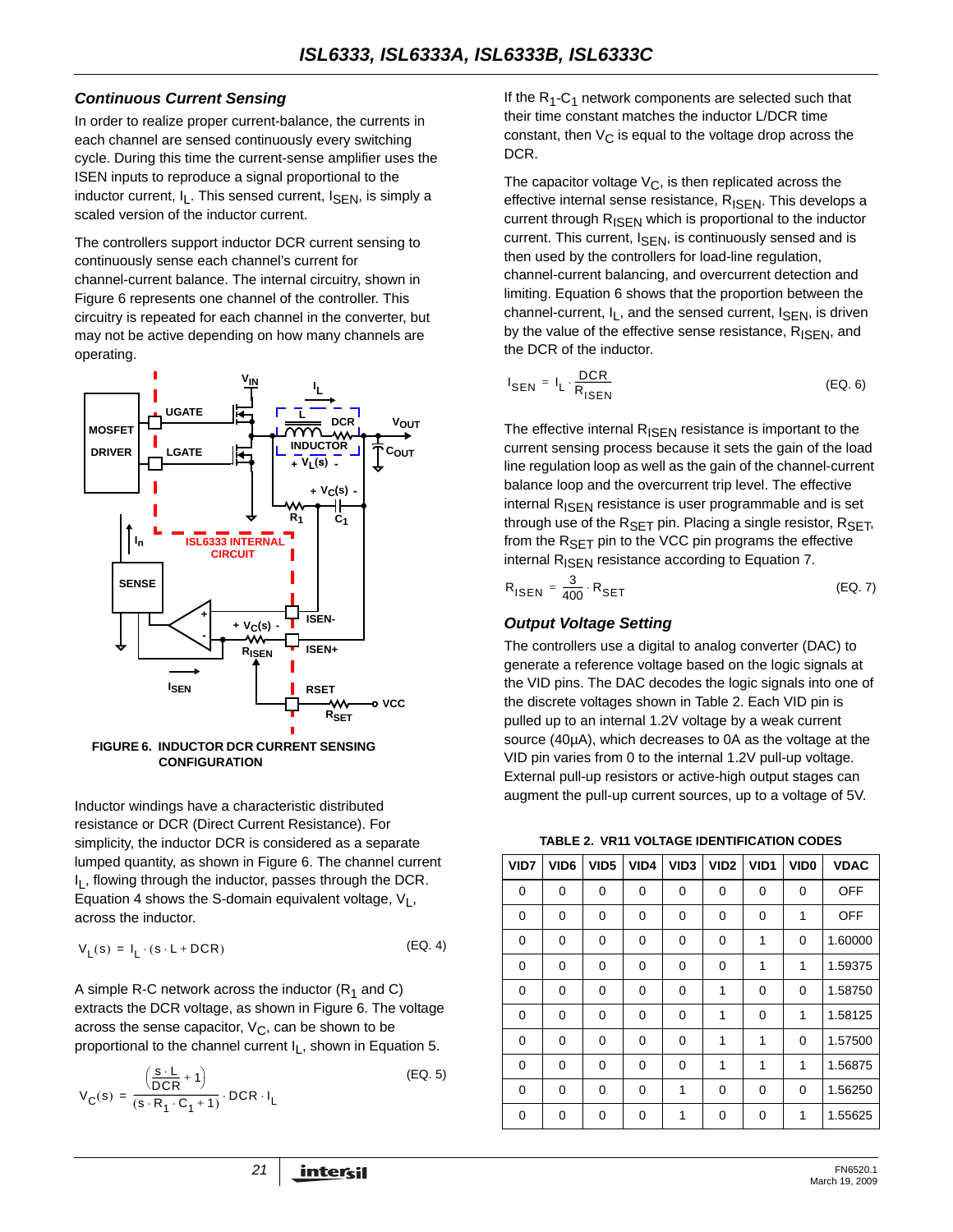## *ISL6333, ISL6333A, ISL6333B, ISL6333C*

#### **TABLE 2. VR11 VOLTAGE IDENTIFICATION CODES (Continued)**

| VID7 | VID <sub>6</sub> | VID <sub>5</sub> | VID4 | VID <sub>3</sub> | VID <sub>2</sub> | VID1 | <b>VID0</b> | <b>VDAC</b> |
|------|------------------|------------------|------|------------------|------------------|------|-------------|-------------|
| 0    | 0                | 0                | 0    | 1                | 0                | 1    | 0           | 1.55000     |
| 0    | 0                | 0                | 0    | 1                | 0                | 1    | 1           | 1.54375     |
| 0    | 0                | 0                | 0    | 1                | 1                | 0    | 0           | 1.53750     |
| 0    | 0                | 0                | 0    | 1                | 1                | 0    | 1           | 1.53125     |
| 0    | 0                | 0                | 0    | 1                | 1                | 1    | 0           | 1.52500     |
| 0    | 0                | 0                | 0    | 1                | 1                | 1    | 1           | 1.51875     |
| 0    | 0                | 0                | 1    | 0                | 0                | 0    | 0           | 1.51250     |
| 0    | 0                | 0                | 1    | 0                | 0                | 0    | 1           | 1.50625     |
| 0    | 0                | 0                | 1    | 0                | 0                | 1    | 0           | 1.50000     |
| 0    | 0                | 0                | 1    | 0                | 0                | 1    | 1           | 1.49375     |
| 0    | 0                | 0                | 1    | 0                | 1                | 0    | 0           | 1.48750     |
| 0    | 0                | 0                | 1    | 0                | 1                | 0    | 1           | 1.48125     |
| 0    | 0                | 0                | 1    | 0                | 1                | 1    | 0           | 1.47500     |
| 0    | 0                | 0                | 1    | 0                | 1                | 1    | 1           | 1.46875     |
| 0    | 0                | 0                | 1    | 1                | 0                | 0    | 0           | 1.46250     |
| 0    | 0                | 0                | 1    | 1                | 0                | 0    | 1           | 1.45625     |
| 0    | 0                | 0                | 1    | 1                | 0                | 1    | 0           | 1.45000     |
| 0    | 0                | 0                | 1    | 1                | 0                | 1    | 1           | 1.44375     |
| 0    | 0                | 0                | 1    | 1                | 1                | 0    | 0           | 1.43750     |
| 0    | 0                | 0                | 1    | 1                | 1                | 0    | 1           | 1.43125     |
| 0    | 0                | 0                | 1    | 1                | 1                | 1    | 0           | 1.42500     |
| 0    | 0                | 0                | 1    | 1                | 1                | 1    | 1           | 1.41875     |
| 0    | 0                | 1                | 0    | 0                | 0                | 0    | 0           | 1.41250     |
| 0    | 0                | 1                | 0    | 0                | 0                | 0    | 1           | 1.40625     |
| 0    | 0                | 1                | 0    | 0                | 0                | 1    | 0           | 1.40000     |
| 0    | 0                | 1                | 0    | 0                | 0                | 1    | 1           | 1.39375     |
| 0    | 0                | $\mathbf 1$      | 0    | 0                | $\mathbf 1$      | 0    | 0           | 1.38750     |
| 0    | 0                | 1                | 0    | 0                | 1                | 0    | 1           | 1.38125     |
| 0    | 0                | 1                | 0    | 0                | 1                | 1    | 0           | 1.37500     |
| 0    | 0                | 1                | 0    | 0                | 1                | 1    | 1           | 1.36875     |
| 0    | 0                | 1                | 0    | 1                | 0                | 0    | 0           | 1.36250     |
| 0    | 0                | 1                | 0    | 1                | 0                | 0    | 1           | 1.35625     |
| 0    | 0                | 1                | 0    | 1                | 0                | 1    | 0           | 1.35000     |
| 0    | 0                | 1                | 0    | 1                | 0                | 1    | 1           | 1.34375     |
| 0    | 0                | 1                | 0    | 1                | 1                | 0    | 0           | 1.33750     |
| 0    | 0                | 1                | 0    | 1                | 1                | 0    | 1           | 1.33125     |
| 0    | 0                | 1                | 0    | 1                | 1                | 1    | 0           | 1.32500     |
| 0    | 0                | 1                | 0    | 1                | 1                | 1    | 1           | 1.31875     |
| 0    | 0                | 1                | 1    | 0                | 0                | 0    | 0           | 1.31250     |
| 0    | 0                | 1                | 1    | 0                | 0                | 0    | 1           | 1.30625     |

|  |  |  |  |  |  | TABLE 2. VR11 VOLTAGE IDENTIFICATION CODES (Continued) |
|--|--|--|--|--|--|--------------------------------------------------------|
|--|--|--|--|--|--|--------------------------------------------------------|

| VID7 | VID6         | VID <sub>5</sub> | VID4 | VID <sub>3</sub> | VID <sub>2</sub> | VID1 | VID <sub>0</sub> | <b>VDAC</b> |
|------|--------------|------------------|------|------------------|------------------|------|------------------|-------------|
| 0    | 0            | 1                | 1    | 0                | 0                | 1    | 0                | 1.30000     |
| 0    | 0            | 1                | 1    | 0                | 0                | 1    | 1                | 1.29375     |
| 0    | 0            | $\mathbf{1}$     | 1    | 0                | 1                | 0    | 0                | 1.28750     |
| 0    | 0            | 1                | 1    | 0                | 1                | 0    | 1                | 1.28125     |
| 0    | 0            | 1                | 1    | 0                | 1                | 1    | 0                | 1.27500     |
| 0    | 0            | 1                | 1    | 0                | 1                | 1    | 1                | 1.26875     |
| 0    | 0            | 1                | 1    | 1                | 0                | 0    | 0                | 1.26250     |
| 0    | 0            | 1                | 1    | 1                | 0                | 0    | 1                | 1.25625     |
| 0    | 0            | 1                | 1    | $\mathbf{1}$     | 0                | 1    | 0                | 1.25000     |
| 0    | 0            | 1                | 1    | 1                | 0                | 1    | 1                | 1.24375     |
| 0    | 0            | 1                | 1    | 1                | 1                | 0    | 0                | 1.23750     |
| 0    | 0            | 1                | 1    | $\mathbf{1}$     | 1                | 0    | 1                | 1.23125     |
| 0    | 0            | 1                | 1    | 1                | 1                | 1    | 0                | 1.22500     |
| 0    | 0            | 1                | 1    | 1                | 1                | 1    | 1                | 1.21875     |
| 0    | 1            | 0                | 0    | 0                | 0                | 0    | 0                | 1.21250     |
| 0    | 1            | 0                | 0    | 0                | 0                | 0    | 1                | 1.20625     |
| 0    | 1            | 0                | 0    | 0                | 0                | 1    | 0                | 1.20000     |
| 0    | 1            | 0                | 0    | 0                | 0                | 1    | 1                | 1.19375     |
| 0    | 1            | 0                | 0    | 0                | 1                | 0    | 0                | 1.18750     |
| 0    | 1            | 0                | 0    | 0                | 1                | 0    | 1                | 1.18125     |
| 0    | 1            | 0                | 0    | 0                | 1                | 1    | 0                | 1.17500     |
| 0    | 1            | 0                | 0    | 0                | 1                | 1    | 1                | 1.16875     |
| 0    | 1            | 0                | 0    | 1                | 0                | 0    | 0                | 1.16250     |
| 0    | 1            | 0                | 0    | $\mathbf{1}$     | 0                | 0    | 1                | 1.15625     |
| 0    | 1            | 0                | 0    | 1                | 0                | 1    | 0                | 1.15000     |
| 0    | 1            | 0                | 0    | 1                | 0                | 1    | 1                | 1.14375     |
| 0    | $\mathbf{1}$ | 0                | 0    | $\mathbf 1$      | 1                | 0    | 0                | 1.13750     |
| 0    | 1            | 0                | 0    | 1                | 1                | 0    | 1                | 1.13125     |
| 0    | 1            | 0                | 0    | 1                | 1                | 1    | 0                | 1.12500     |
| 0    | 1            | 0                | 0    | 1                | 1                | 1    | 1                | 1.11875     |
| 0    | 1            | 0                | 1    | 0                | 0                | 0    | 0                | 1.11250     |
| 0    | 1            | 0                | 1    | 0                | 0                | 0    | 1                | 1.10625     |
| 0    | 1            | 0                | 1    | 0                | 0                | 1    | 0                | 1.10000     |
| 0    | 1            | 0                | 1    | 0                | 0                | 1    | 1                | 1.09375     |
| 0    | 1            | 0                | 1    | 0                | 1                | 0    | 0                | 1.08750     |
| 0    | 1            | 0                | 1    | 0                | 1                | 0    | 1                | 1.08125     |
| 0    | 1            | 0                | 1    | 0                | 1                | 1    | 0                | 1.07500     |
| 0    | 1            | 0                | 1    | 0                | 1                | 1    | 1                | 1.06875     |
| 0    | 1            | 0                | 1    | 1                | 0                | 0    | 0                | 1.06250     |
| 0    | 1            | 0                | 1    | 1                | 0                | 0    | 1                | 1.05625     |

22 **intersil**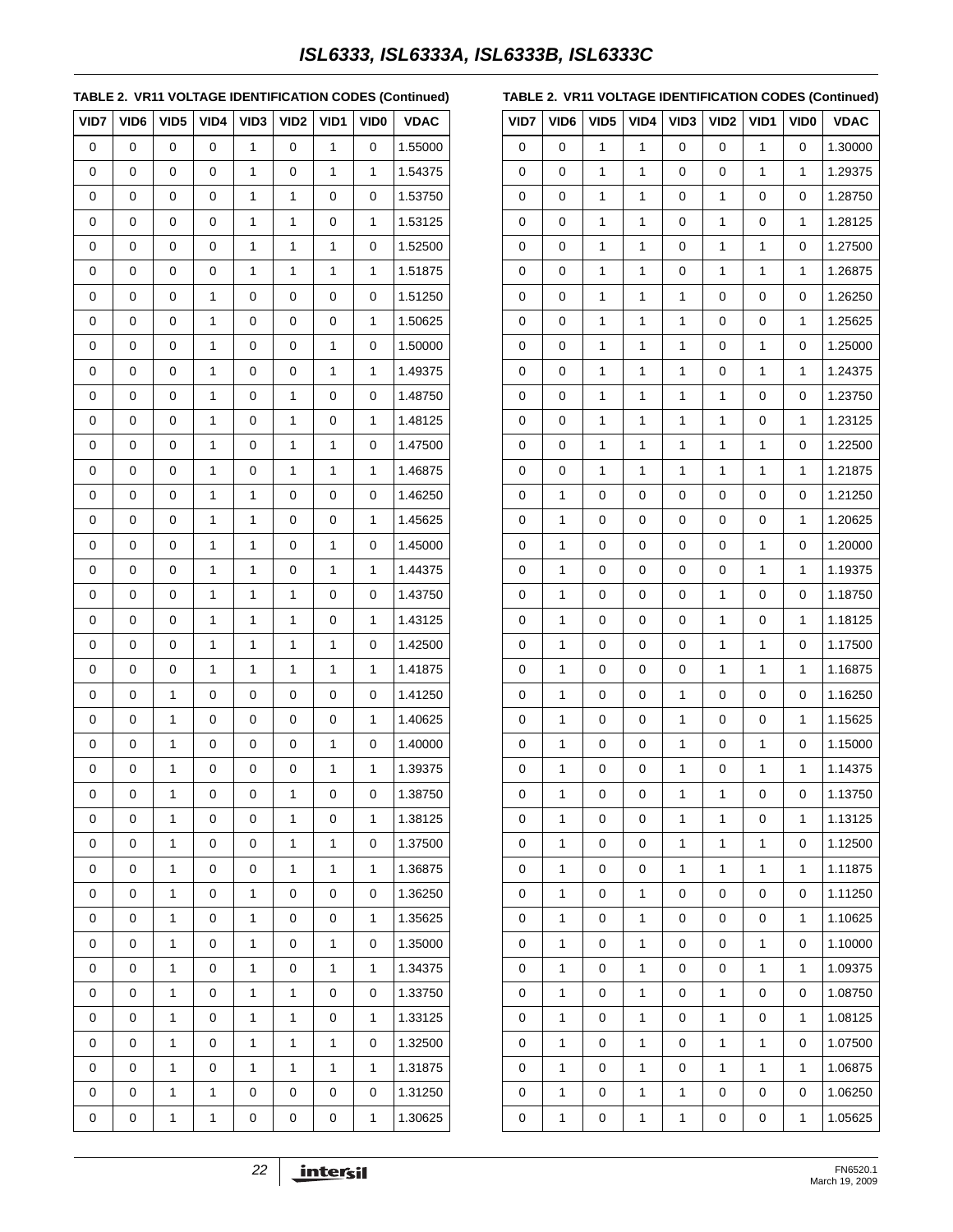## *ISL6333, ISL6333A, ISL6333B, ISL6333C*

#### **TABLE 2. VR11 VOLTAGE IDENTIFICATION CODES (Continued)**

| VID7 | VID <sub>6</sub> | VID5 | VID4         | VID <sub>3</sub> | VID <sub>2</sub> | VID1         | <b>VID0</b>  | <b>VDAC</b> |
|------|------------------|------|--------------|------------------|------------------|--------------|--------------|-------------|
| 0    | 1                | 0    | 1            | 1                | 0                | 1            | 0            | 1.05000     |
| 0    | 1                | 0    | 1            | 1                | 0                | 1            | 1            | 1.04375     |
| 0    | 1                | 0    | 1            | 1                | 1                | 0            | 0            | 1.03750     |
| 0    | 1                | 0    | $\mathbf{1}$ | 1                | 1                | 0            | 1            | 1.03125     |
| 0    | 1                | 0    | 1            | 1                | 1                | 1            | 0            | 1.02500     |
| 0    | 1                | 0    | 1            | 1                | 1                | $\mathbf{1}$ | 1            | 1.01875     |
| 0    | 1                | 1    | 0            | 0                | 0                | 0            | 0            | 1.01250     |
| 0    | 1                | 1    | 0            | 0                | 0                | 0            | 1            | 1.00625     |
| 0    | 1                | 1    | 0            | 0                | 0                | 1            | 0            | 1.00000     |
| 0    | 1                | 1    | 0            | 0                | 0                | 1            | 1            | 0.99375     |
| 0    | 1                | 1    | 0            | 0                | 1                | 0            | 0            | 0.98750     |
| 0    | 1                | 1    | 0            | 0                | 1                | 0            | 1            | 0.98125     |
| 0    | 1                | 1    | 0            | 0                | 1                | 1            | 0            | 0.97500     |
| 0    | 1                | 1    | 0            | 0                | 1                | 1            | 1            | 0.96875     |
| 0    | 1                | 1    | 0            | 1                | 0                | 0            | 0            | 0.96250     |
| 0    | 1                | 1    | 0            | 1                | 0                | 0            | 1            | 0.95625     |
| 0    | 1                | 1    | 0            | 1                | 0                | 1            | 0            | 0.95000     |
| 0    | 1                | 1    | 0            | 1                | 0                | 1            | 1            | 0.94375     |
| 0    | 1                | 1    | 0            | 1                | 1                | 0            | 0            | 0.93750     |
| 0    | 1                | 1    | 0            | 1                | 1                | 0            | 1            | 0.93125     |
| 0    | 1                | 1    | 0            | 1                | 1                | 1            | 0            | 0.92500     |
| 0    | 1                | 1    | 0            | 1                | 1                | 1            | 1            | 0.91875     |
| 0    | 1                | 1    | 1            | 0                | 0                | 0            | 0            | 0.91250     |
| 0    | 1                | 1    | 1            | 0                | 0                | 0            | 1            | 0.90625     |
| 0    | 1                | 1    | 1            | 0                | 0                | 1            | 0            | 0.90000     |
| 0    | 1                | 1    | $\mathbf{1}$ | 0                | 0                | 1            | 1            | 0.89375     |
| 0    | 1                | 1    | 1            | 0                | 1                | 0            | 0            | 0.88750     |
| 0    | 1                | 1    | 1            | 0                | 1                | 0            | 1            | 0.88125     |
| 0    | 1                | 1    | 1            | 0                | 1                | 1            | 0            | 0.87500     |
| 0    | 1                | 1    | $\mathbf{1}$ | 0                | $\mathbf{1}$     | 1            | $\mathbf{1}$ | 0.86875     |
| 0    | 1                | 1    | $\mathbf{1}$ | 1                | 0                | 0            | 0            | 0.86250     |
| 0    | 1                | 1    | 1            | 1                | 0                | 0            | 1            | 0.85625     |
| 0    | 1                | 1    | $\mathbf{1}$ | 1                | 0                | 1            | 0            | 0.85000     |
| 0    | 1                | 1    | $\mathbf{1}$ | 1                | 0                | 1            | 1            | 0.84375     |
| 0    | 1                | 1    | 1            | 1                | 1                | 0            | 0            | 0.83750     |
| 0    | 1                | 1    | $\mathbf{1}$ | 1                | $\mathbf{1}$     | 0            | 1            | 0.83125     |
| 0    | 1                | 1    | $\mathbf{1}$ | 1                | $\mathbf{1}$     | 1            | 0            | 0.82500     |
| 0    | 1                | 1    | 1            | 1                | 1                | 1            | 1            | 0.81875     |
| 1    | 0                | 0    | 0            | 0                | 0                | 0            | 0            | 0.81250     |
| 1    | 0                | 0    | 0            | 0                | 0                | 0            | 1            | 0.80625     |

#### **TABLE 2. VR11 VOLTAGE IDENTIFICATION CODES (Continued)**

| VID7         | VID <sub>6</sub> | VID <sub>5</sub> | VID4         | VID <sub>3</sub> | VID <sub>2</sub> | VID1 | VID <sub>0</sub> | <b>VDAC</b> |
|--------------|------------------|------------------|--------------|------------------|------------------|------|------------------|-------------|
| 1            | 0                | 0                | 0            | 0                | 0                | 1    | 0                | 0.80000     |
| 1            | 0                | 0                | 0            | 0                | $\mathbf 0$      | 1    | 1                | 0.79375     |
| 1            | 0                | 0                | 0            | 0                | 1                | 0    | 0                | 0.78750     |
| 1            | 0                | 0                | 0            | 0                | 1                | 0    | 1                | 0.78125     |
| 1            | 0                | 0                | 0            | 0                | 1                | 1    | 0                | 0.77500     |
| $\mathbf{1}$ | 0                | 0                | 0            | 0                | 1                | 1    | 1                | 0.76875     |
| 1            | 0                | 0                | 0            | 1                | 0                | 0    | 0                | 0.76250     |
| 1            | 0                | 0                | 0            | 1                | 0                | 0    | 1                | 0.75625     |
| $\mathbf{1}$ | 0                | 0                | 0            | $\mathbf 1$      | 0                | 1    | 0                | 0.75000     |
| 1            | 0                | 0                | 0            | 1                | 0                | 1    | 1                | 0.74375     |
| 1            | 0                | 0                | 0            | 1                | 1                | 0    | 0                | 0.73750     |
| $\mathbf{1}$ | 0                | 0                | 0            | $\mathbf 1$      | 1                | 0    | 1                | 0.73125     |
| 1            | 0                | 0                | 0            | 1                | 1                | 1    | 0                | 0.72500     |
| 1            | 0                | 0                | 0            | 1                | 1                | 1    | 1                | 0.71875     |
| 1            | 0                | 0                | $\mathbf{1}$ | 0                | $\mathbf 0$      | 0    | 0                | 0.71250     |
| 1            | 0                | 0                | 1            | 0                | 0                | 0    | 1                | 0.70625     |
| 1            | 0                | 0                | 1            | 0                | 0                | 1    | 0                | 0.70000     |
| $\mathbf{1}$ | 0                | 0                | $\mathbf{1}$ | 0                | 0                | 1    | 1                | 0.69375     |
| 1            | 0                | 0                | 1            | 0                | 1                | 0    | 0                | 0.68750     |
| 1            | 0                | 0                | 1            | 0                | 1                | 0    | 1                | 0.68125     |
| 1            | 0                | 0                | $\mathbf{1}$ | 0                | 1                | 1    | 0                | 0.67500     |
| 1            | 0                | 0                | 1            | 0                | 1                | 1    | 1                | 0.66875     |
| 1            | 0                | 0                | 1            | 1                | 0                | 0    | 0                | 0.66250     |
| 1            | 0                | 0                | $\mathbf{1}$ | $\mathbf 1$      | 0                | 0    | 1                | 0.65625     |
| 1            | 0                | 0                | 1            | 1                | 0                | 1    | 0                | 0.65000     |
| 1            | 0                | 0                | 1            | 1                | 0                | 1    | 1                | 0.64375     |
| $\mathbf{1}$ | 0                | 0                | $\mathbf 1$  | 1                | 1                | 0    | 0                | 0.63750     |
| 1            | 0                | 0                | 1            | 1                | 1                | 0    | 1                | 0.63125     |
| 1            | 0                | 0                | 1            | 1                | 1                | 1    | 0                | 0.62500     |
| 1            | 0                | 0                | $\mathbf{1}$ | 1                | 1                | 1    | 1                | 0.61875     |
| 1            | 0                | 1                | 0            | 0                | 0                | 0    | 0                | 0.61250     |
| 1            | 0                | 1                | 0            | 0                | 0                | 0    | 1                | 0.60625     |
| 1            | 0                | 1                | 0            | 0                | 0                | 1    | 0                | 0.60000     |
| 1            | 0                | 1                | 0            | 0                | 0                | 1    | 1                | 0.59375     |
| 1            | 0                | 1                | 0            | 0                | 1                | 0    | 0                | 0.58750     |
| 1            | 0                | 1                | 0            | 0                | 1                | 0    | 1                | 0.58125     |
| 1            | 0                | 1                | 0            | 0                | 1                | 1    | 0                | 0.57500     |
| 1            | 0                | 1                | 0            | 0                | 1                | 1    | 1                | 0.56875     |
| 1            | 0                | 1                | 0            | 1                | 0                | 0    | 0                | 0.56250     |
| 1            | 0                | 1                | 0            | 1                | 0                | 0    | 1                | 0.55625     |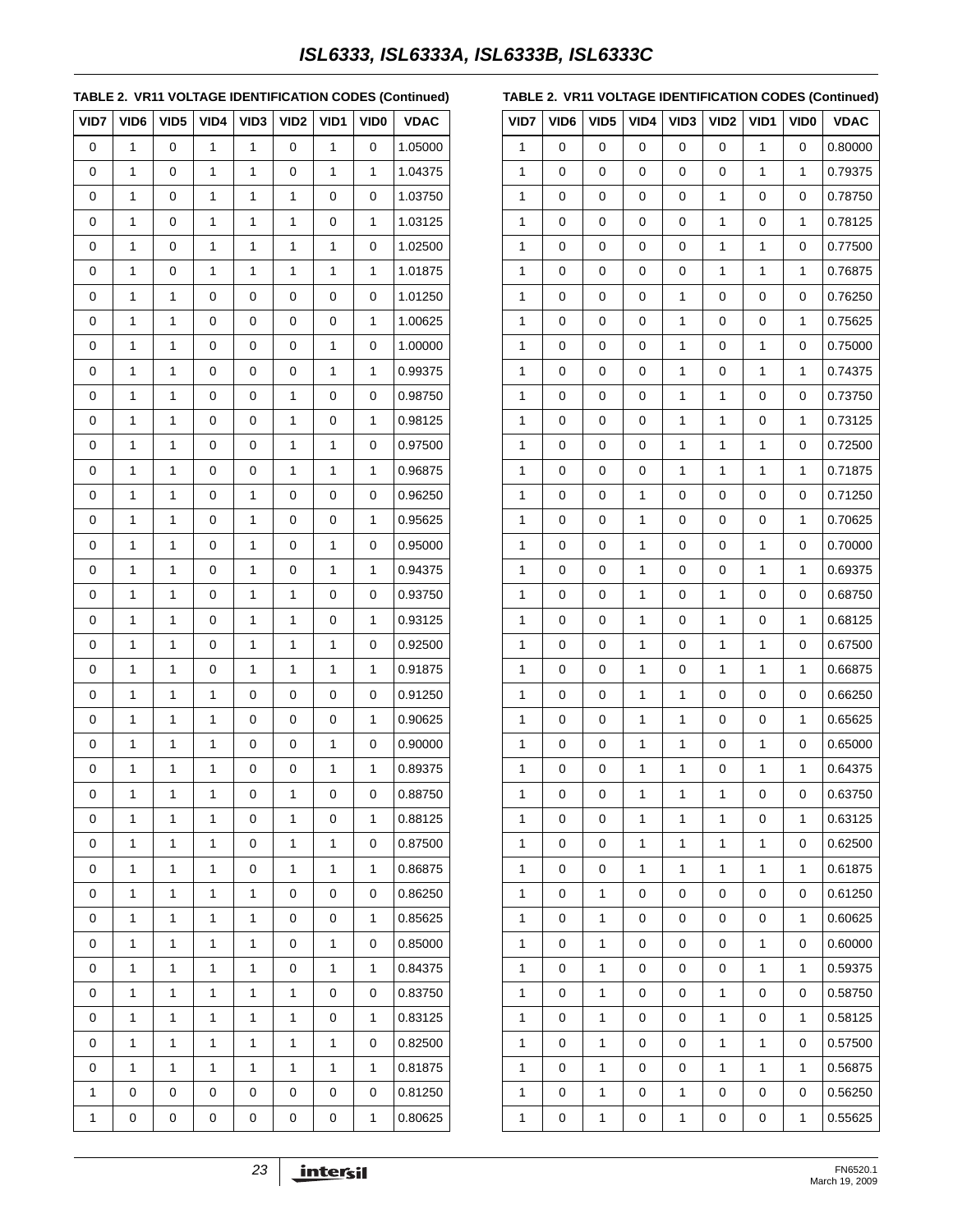| TABLE 2. VR11 VOLTAGE IDENTIFICATION CODES (Continued) |
|--------------------------------------------------------|
|                                                        |

| VID7 | VID <sub>6</sub> | VID <sub>5</sub> | VID4 | VID <sub>3</sub> | VID <sub>2</sub> | VID1 | VID <sub>0</sub> | <b>VDAC</b> |
|------|------------------|------------------|------|------------------|------------------|------|------------------|-------------|
| 1    | 0                | 1                | 0    | 1                | 0                | 1    | 0                | 0.55000     |
| 1    | $\Omega$         | 1                | 0    | 1                | 0                | 1    | 1                | 0.54375     |
| 1    | 0                | 1                | 0    | 1                | 1                | 0    | 0                | 0.53750     |
| 1    | 0                | 1                | 0    | 1                | 1                | 0    | 1                | 0.53125     |
| 1    | 0                | 1                | 0    | 1                | 1                | 1    | 0                | 0.52500     |
| 1    | $\Omega$         | 1                | 0    | 1                | 1                | 1    | 1                | 0.51875     |
| 1    | $\Omega$         | 1                | 1    | 0                | 0                | 0    | 0                | 0.51250     |
| 1    | $\Omega$         | 1                | 1    | 0                | 0                | 0    | 1                | 0.50625     |
| 1    | 0                | 1                | 1    | 0                | 0                | 1    | 0                | 0.50000     |
| 1    | 1                | 1                | 1    | 1                | 1                | 1    | 0                | OFF         |
| 1    | 1                | 1                | 1    | 1                | 1                | 1    | 1                | <b>OFF</b>  |

#### *Voltage Regulation*

The integrating compensation network shown in Figure [7,](#page-23-0) insures that the steady-state error in the output voltage is limited only to the error in the reference voltage (output of the DAC) and offset errors in the OFS current source, remote-sense and error amplifiers. Intersil specifies the guaranteed tolerance of the controllers to include the combined tolerances of each of these elements.

The output of the error amplifier,  $V_{\text{COMP}}$ , is compared to the modulator waveform to generate the PWM signals. The PWM signals control the timing of the Internal MOSFET drivers and regulate the converter output so that the voltage at FB is equal to the voltage at REF. This will regulate the output voltage to be equal to Equation 8. The internal and external circuitry that controls voltage regulation is illustrated in Figure [7](#page-23-0).

$$
V_{OUT} = V_{REF} - V_{OFS} - V_{DROOP}
$$
 (EQ. 8)

The controllers incorporate an internal differential remote-sense amplifier in the feedback path. The amplifier removes the voltage error encountered when measuring the output voltage relative to the controller ground reference point resulting in a more accurate means of sensing output voltage. Connect the microprocessor sense pins to the non-inverting input, VSEN, and inverting input, RGND, of the remote-sense amplifier. The remote sense output,  $V_{\text{DIFF}}$ , is connected to the inverting input of the error amplifier through an external resistor.

#### *Load Line (Droop) Regulation*

Some microprocessor manufacturers require a precisely controlled output resistance. This dependence of output voltage on load current is often termed "droop" or "load line" regulation. By adding a well controlled output impedance, the output voltage can effectively be level shifted in a direction which works to achieve the load line regulation required by these manufacturers.



<span id="page-23-0"></span>

In other cases, the designer may determine that a more cost-effective solution can be achieved by adding droop. Droop can help to reduce the output voltage spike that results from fast load current demand changes.

The magnitude of the spike is dictated by the ESR and ESL of the output capacitors selected. By positioning the no-load voltage level near the upper specification limit, a larger negative spike can be sustained without crossing the lower limit. By adding a well controlled output impedance, the output voltage under load can effectively be level shifted down so that a larger positive spike can be sustained without crossing the upper specification limit.

As shown in Figure [7](#page-23-0), a current proportional to the average current of all active channels,  $I_{\text{AVG}}$ , flows from the IDROOP pin through a load line regulation resistor  $R_{FB}$ . The resulting voltage drop across  $R_{FB}$  is proportional to the output current, effectively creating an output voltage droop with a steady-state value defined as Equation 9:

$$
V_{\text{DROOP}} = I_{\text{AVG}} \cdot R_{\text{FB}} \tag{EQ.9}
$$

The regulated output voltage is reduced by the droop voltage V<sub>DROOP</sub>. The output voltage as a function of load current is derived by combining Equations 6, [7](#page-20-0), 8, and 9.

$$
V_{OUT} = V_{REF} - V_{OTS} - \left(\frac{I_{OUT}}{N} \cdot \frac{DCR}{R_{SET}} \cdot \frac{400}{3} \cdot R_{FB}\right) \qquad (EQ. 10)
$$

In Equation 10,  $V_{REF}$  is the reference voltage,  $V_{OFF}$  is the programmed offset voltage,  $I_{\text{OUT}}$  is the total output current of the converter, R<sub>ISEN</sub> is the internal sense resistor connected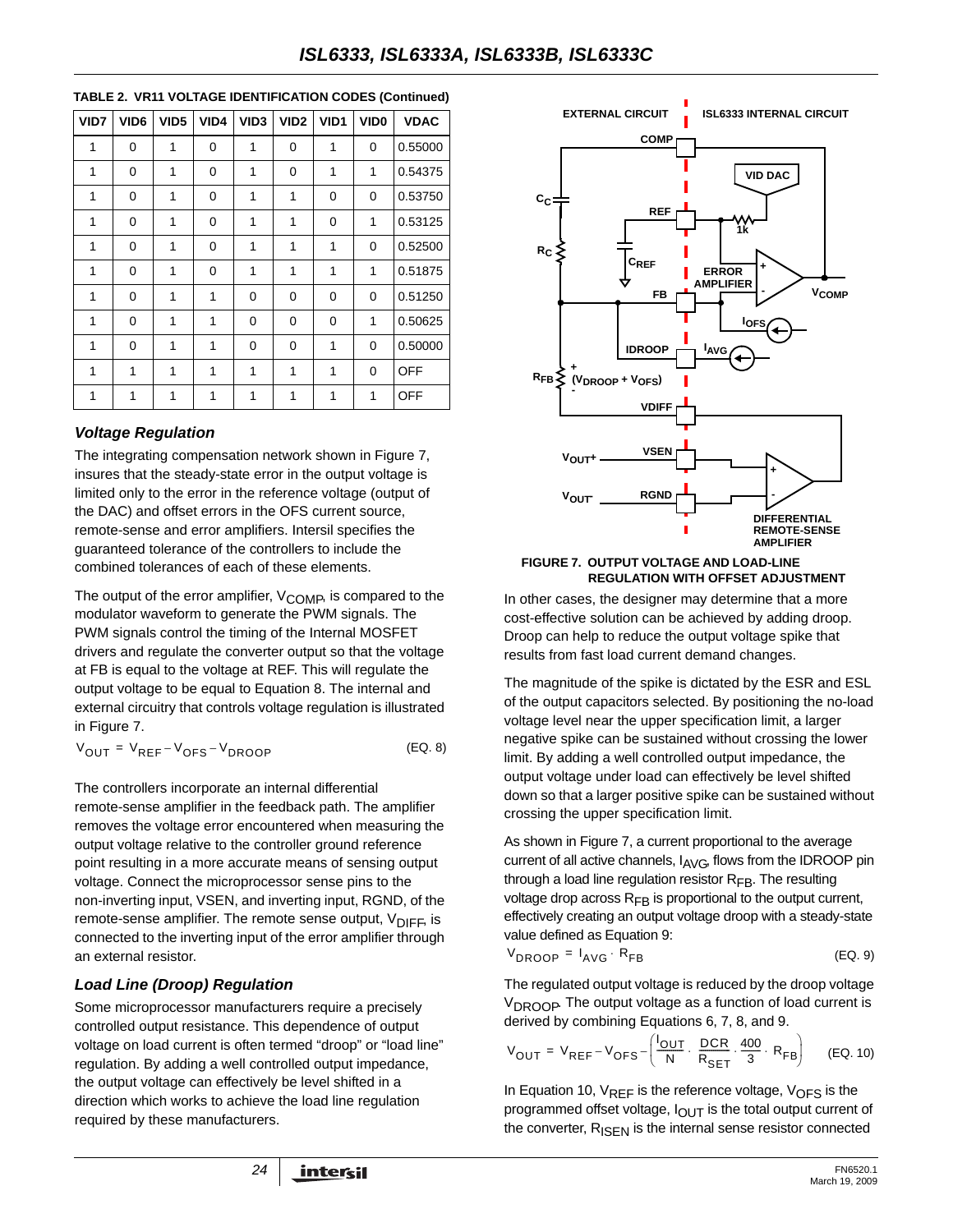to the ISEN+ pin,  $R_{FB}$  is the feedback resistor, N is the active number of channels, and DCR is the Inductor DCR value.

Therefore the equivalent loadline impedance, i.e. droop impedance, is equal to Equation [11:](#page-24-0)

$$
R_{LL} = \frac{R_{FB}}{N} \cdot \frac{DCR}{R_{SET}} \cdot \frac{400}{3}
$$
 (EQ. 11)

#### *Output-Voltage Offset Programming*

The controllers allow the designer to accurately adjust the offset voltage by connecting a resistor,  $R<sub>OFS</sub>$ , from the OFS pin to VCC or GND. When R<sub>OFS</sub> is connected between OFS and VCC, the voltage across it is regulated to 1.6V. This causes a proportional current ( $I_{\text{OFS}}$ ) to flow into the OFS pin and out of the FB pin, providing a negative offset. If  $R_{\text{OFS}}$  is connected to ground, the voltage across it is regulated to 0.3V, and  $I_{\text{OFS}}$  flows into the FB pin and out of the OFS pin, providing a positive offset. The offset current flowing through the resistor between VSEN and FB will generate the desired offset voltage which is equal to the product ( $I_{\text{OFS}}$  x  $R_{\text{FB}}$ ). These functions are shown in Figures [8](#page-24-1) and [9.](#page-24-2)



<span id="page-24-1"></span>Once the desired output offset voltage has been determined, use Equations [12](#page-24-3) and [13](#page-24-4) to set  $R_{\text{OFS}}$ :

For Negative Offset (connect  $R_{OFS}$  to VCC):

$$
R_{\text{OFS}} = \frac{1.6 \cdot R_{\text{FB}}}{V_{\text{OFFSET}}}
$$
 (EQ. 12)

For Positive Offset (connect  $R_{\text{OFS}}$  to GND):

$$
R_{\text{OFS}} = \frac{0.3 \cdot R_{\text{FB}}}{V_{\text{OFFSET}}}
$$
 (EQ. 13)

<span id="page-24-0"></span>

# <span id="page-24-2"></span>**PROGRAMMING**

#### *Dynamic VID*

Modern microprocessors need to make changes to their core voltage as part of normal operation. They direct the controllers to do this by making changes to the VID inputs. The controllers are required to monitor the DAC inputs and respond to on-the-fly VID changes in a controlled manner, supervising a safe output voltage transition without discontinuity or disruption.

The controllers check for VID changes by comparing the internal DAC code to the VID pin inputs on the positive edge of an internal 5.55MHz clock. If a new code is established on the VID inputs and it remains stable for 3 consecutive readings (360ns to 540ns), the controllers recognize the new code and begins incrementing/decrementing the DAC in 6.25mV steps at a stepping frequency of 1.85MHz. This controlled slew rate of 6.25mV/540ns (11.6mV/µs) continues until the VID input and DAC are equal. Thus, the total time required for a VID change,  $t<sub>D</sub>$ <sub>DVID</sub>, is dependent only on the size of the VID change  $(\Delta V_{VID})$ .

The time required for a ISL6333-based converter to make a 1.6V to 0.5V reference voltage change is about 95µs, as calculated using Equation [14.](#page-24-5)

<span id="page-24-5"></span>
$$
t_{\text{DVID}} = 540 \cdot 10^{-9} \cdot \left(\frac{\Delta V_{\text{VID}}}{0.00625}\right) \tag{EQ.14}
$$

#### <span id="page-24-3"></span>*VID "Off" DAC Codes*

<span id="page-24-4"></span>The Intel VR11 VID tables include "Off" DAC codes, which indicate to the controllers to disable all regulation. Recognition of these codes is slightly different in that they must be stable for 4 consecutive readings of a 5.55MHz clock (540ns to 720ns) to be recognized. Once an "Off" code is recognized the controllers latch off, and must be reset by toggling the EN pin.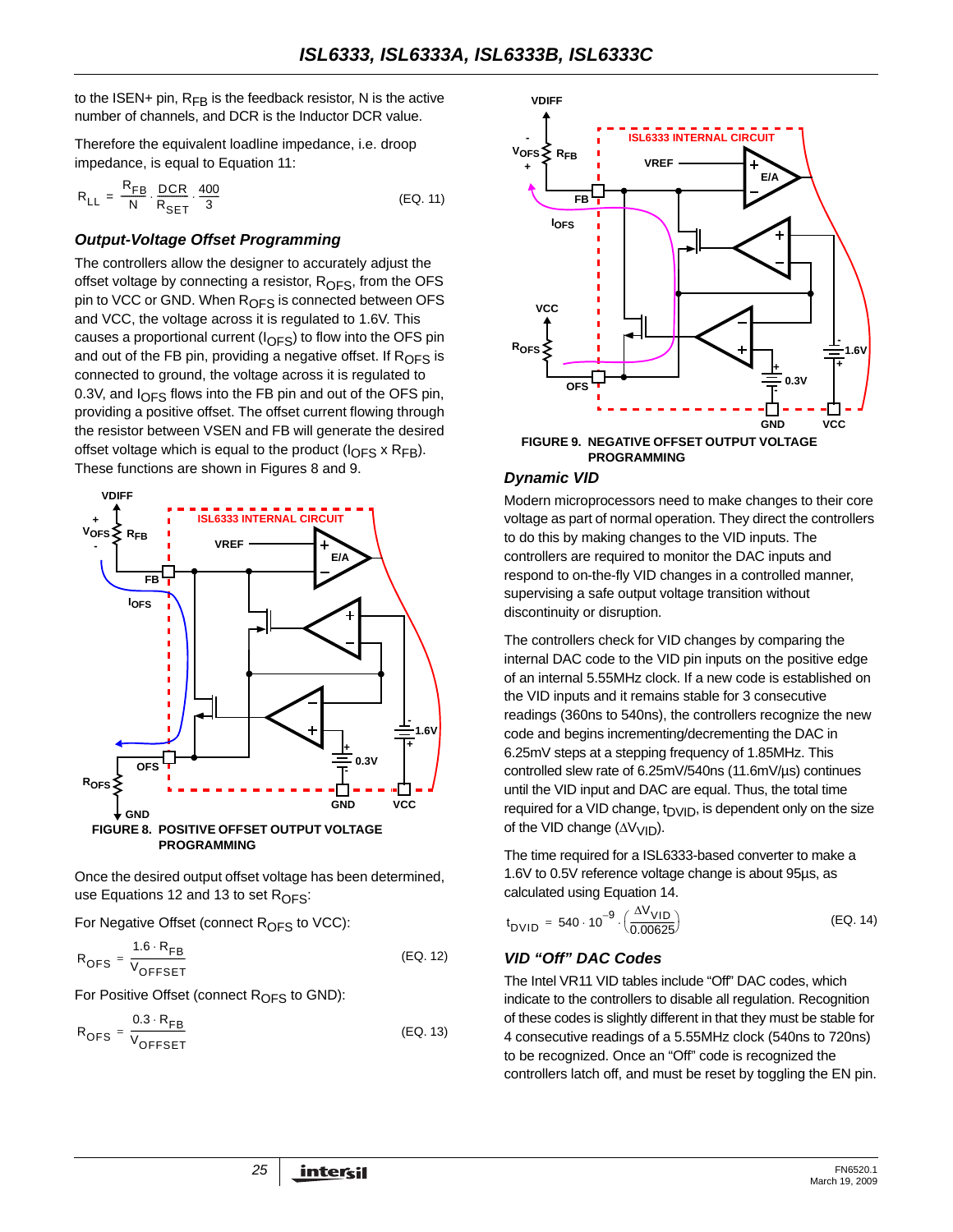#### *Compensating Dynamic VID Transitions*

During a VID transition, the resulting change in voltage on the FB pin and the COMP pin causes an AC current to flow through the error amplifier compensation components from the FB to the COMP pin. This current then flows through the feedback resistor, R<sub>FB</sub>, and can cause the output voltage to overshoot or undershoot at the end of the VID transition. In order to ensure the smooth transition of the output voltage during a VID change, a VID-on-the-fly compensation network is required. This network is composed of a resistor and capacitor in series,  $R_{\text{DVC}}$  and  $C_{\text{DVC}}$ , between the DVC and the FB pin.

This VID-on-the-fly compensation network works by sourcing AC current into the FB node to offset the effects of the AC current flowing from the FB to the COMP pin during a VID transition. To create this compensation current the controllers set the voltage on the DVC pin to be 2x the voltage on the REF pin. Since the error amplifier forces the voltage on the FB pin and the REF pin to be equal, the resulting voltage across the series RC between DVC and FB is equal to the REF pin voltage. The RC compensation components,  $R_{\text{DVC}}$  and  $C_{\text{DVC}}$ , can then be selected to create the desired amount of compensation current.



**FIGURE 10. DYNAMIC VID COMPENSATION NETWORK**

The amount of compensation current required is dependant on the modulator gain of the system, K1, and the error amplifier R-C components,  $R_C$  and  $C_C$ , that are in series between the FB and COMP pins. Use Equations [15](#page-25-0), [16,](#page-25-1) and [17](#page-25-2) to calculate the RC component values,  $R_{\text{DVC}}$  and  $C_{\text{DVC}}$ , for the VID-on-the-fly compensation network. For these equations:  $V_{IN}$  is the input voltage for the power train;  $V_{P-P}$ is the oscillator ramp amplitude (1.5V); and  $R<sub>C</sub>$  and  $C<sub>C</sub>$  are the error amplifier R-C components between the FB and COMP pins.

<span id="page-25-0"></span>
$$
K1 = \frac{V_{1N}}{V_{PP}} \qquad A = \frac{K1}{K1 - 1}
$$
 (EQ. 15)

<span id="page-25-1"></span>
$$
R_{\text{DVC}} = A \times R_{\text{C}} \tag{Eq. 16}
$$

<span id="page-25-2"></span>
$$
C_{\text{DVC}} = \frac{C_{\text{C}}}{A} \tag{EQ.17}
$$

## *Driver Operation*

#### *Adaptive Zero Shoot-Through Deadtime Control*

The integrated drivers incorporate an adaptive deadtime control technique to minimize deadtime and to prevent the upper and lower MOSFETs from conducting simultaneously. This results in high efficiency from the reduced freewheeling time of the lower MOSFET body-diode conduction. This is accomplished by ensuring either rising gate turns on its MOSFET with minimum and sufficient delay after the other has turned off.

During turn-off of the lower MOSFET, the LGATE voltage is monitored until it reaches 1.75V. At this time the UGATE is released to rise. Once the PHASE is high, the advanced adaptive shoot-through circuitry monitors the PHASE and UGATE voltages during a PWM falling edge and the subsequent UGATE turn-off. If either the UGATE falls to less than 1.75V above the PHASE or the PHASE falls to less than +0.8V, the LGATE is released to turn on.

#### *Internal Bootstrap Device*

All three integrated drivers feature an internal bootstrap schottky diode. Simply adding an external capacitor across the BOOT and PHASE pins completes the bootstrap circuit. The bootstrap function is also designed to prevent the bootstrap capacitor from overcharging due to the large negative swing at the PHASE node. This reduces voltage stress on the boot to phase pins.

The bootstrap capacitor should have a maximum voltage rating that's at least 30% above PVCC and its capacitance value can be chosen from Equation 18:

$$
C_{\text{BOOT}\_\text{CAP}} \ge \frac{Q_{\text{GATE}}}{\Delta V_{\text{BOOT}\_\text{CAP}}}
$$
\n(EQ. 18)\n
$$
Q_{\text{GATE}} = \frac{Q_{\text{G1}} \cdot \text{PVCC}}{V_{\text{GS1}}} \cdot N_{\text{Q1}}
$$

where  $Q_{G1}$  is the amount of gate charge per upper MOSFET at  $V_{GS1}$  gate-source voltage and  $N_{Q1}$  is the number of control MOSFETs. The  $\Delta V_{\text{BOOT}}$  CAP term is defined as the allowable droop in the rail of the upper gate drive.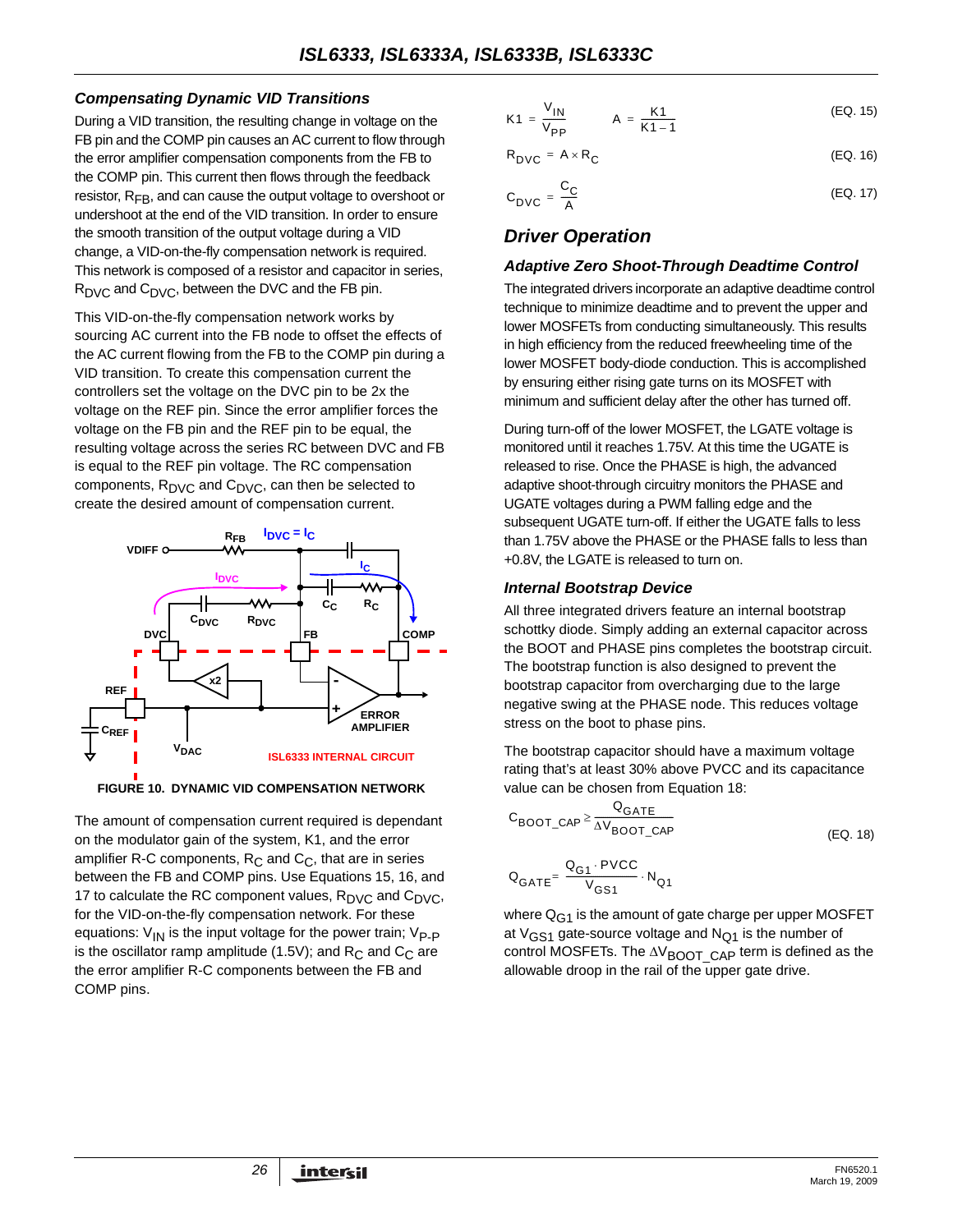



**GAVE VOLTAGE OPTIMIZATION (GVOT)**

#### <span id="page-26-0"></span>*Gate Voltage Optimization Technology (GVOT) (ISL6333, ISL6333B Only)*

The ISL6333 and ISL6333B are designed to optimize the Channel 1 lower MOSFET gate drive voltage to ensure high efficiency in both normal and low power states. In the normal power state when the converter load current is high, the conduction losses of the lower MOSFETs play a large role in the overall system efficiency. In normal power state, the lower gate drive voltage should be higher to decrease the conduction losses of the lower MOSFETs and increase the system efficiency. In the low power state, where the converter load current is significantly smaller, MOSFET driving loss becomes a much higher percentage of power

loss associated with the lower MOSFET. In low power state, the lower gate drive voltage can therefore be reduced to decrease the driving losses of the lower MOSFETs and increase the system efficiency.

This gate drive voltage optimization is accomplished by an internal linear regulator that regulates the Channel 1 lower gate drive voltage, LVCC1, to certain levels depending on the state of the PSI# and SS pins. The input and output of this internal regulator is the PVCC1 pin and BYP1 pin, respectively. The regulator input, PVCC1, should be connected to a +12V source and decoupled with a quality 1.0µF ceramic capacitor. The regulator output, BYP1, is internally connected to the lower gate drive of the Channel 1 MOSFET driver, LVCC1. The BYP1 pin should also be decoupled using a quality 1.0µF ceramic capacitor..



<span id="page-26-1"></span>



<span id="page-26-2"></span>As Figures [13](#page-26-1) and [14](#page-26-2) illustrate, the internal regulator has been designed so that its output voltage, BYP1, is dependent upon the average load current. In the normal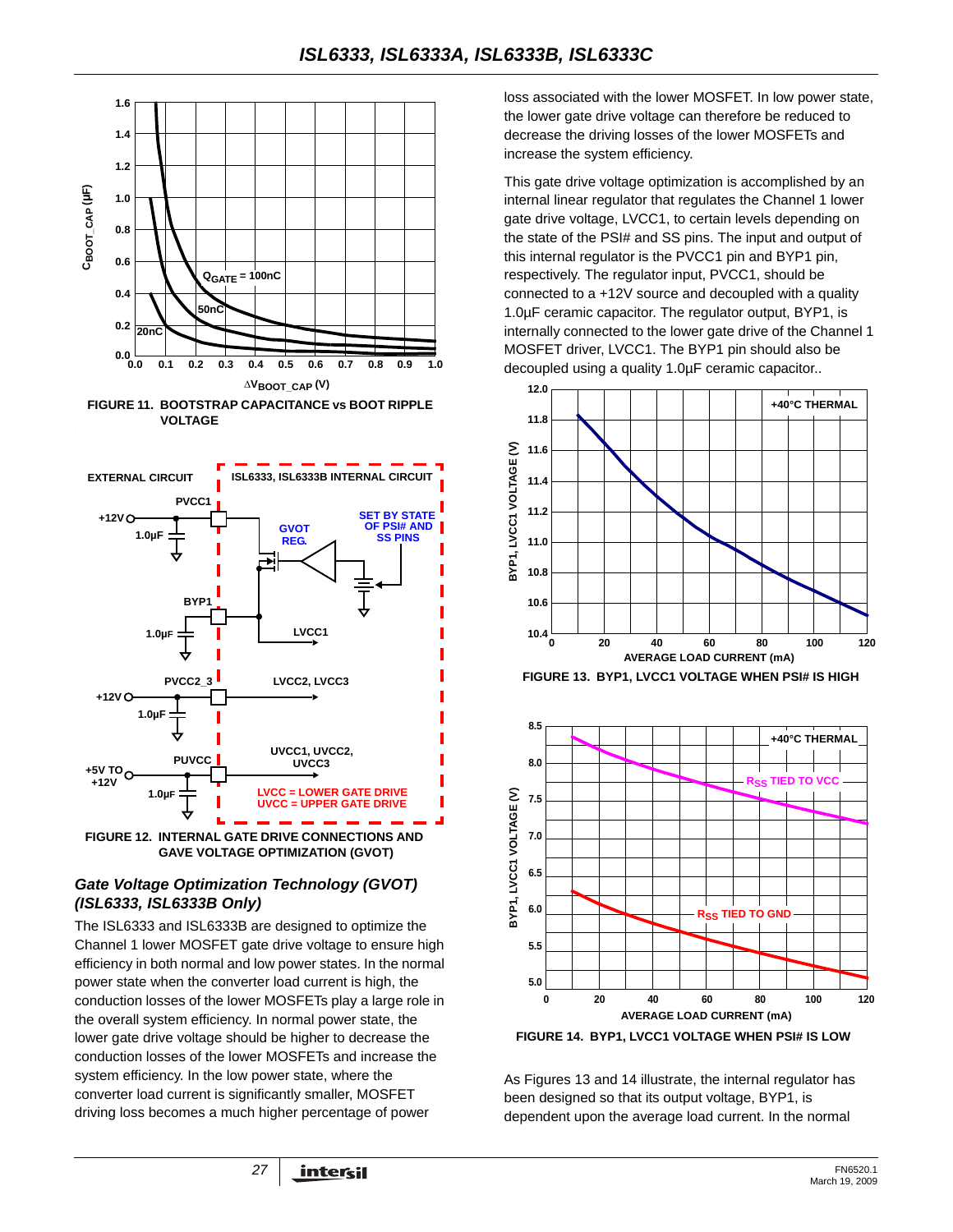power state, when PSI# is high, the ISL6333 and ISL6333B regulate BYP1 to around 11.2V at a 50mA average load current. In the low power state, when PSI# is low, BYP1 is regulated down to one of two voltages depending on the state of the SS pin. If the SS pin is tied to ground through the  $R_{SS}$  resistor, BYP1 is regulated down to 5.75V at a 50mA average load current. If the SS pin is tied to VCC through the R<sub>SS</sub> resistor, BYP1 is regulated down to 7.75V at a 50mA average load current.

It is possible to disable the internal GVOT regulator by shorting the PVCC1 pin to the BYP1 pin. This essentially bypasses the internal regulator setting the Channel 1 lower gate drive voltage, LVCC1, to the voltage input on the PVCC1 pin.

### *Upper MOSFET Gate Drive Voltage Versatility*

The controllers provide the user flexibility in choosing the upper MOSFET gate drive voltage for efficiency optimization. The controllers tie all the upper gate drive rails together to the PUVCC pin. Simply applying a voltage from +5V up to +12V on PUVCC sets all of the upper gate drive rail voltages simultaneously.

## *Initialization*

Prior to initialization, proper conditions must exist on the EN, VCC, PVCC1, PVCC2\_3, PUVCC, BYP1 and VID pins. When the conditions are met, the controllers begin soft-start. Once the output voltage is within the proper window of operation, the controllers assert VR\_RDY.



### <span id="page-27-1"></span>*Enable and Disable*

While in shutdown mode, the LGATE and UGATE signals are held low to assure the MOSFETs remain off. The following input conditions must be met before the controllers are released from shutdown mode to begin the soft-start startup sequence:

- 1. The bias voltage applied at VCC must reach the internal power-on reset (POR) rising threshold. Once this threshold is reached, proper operation of all aspects of the controllers are guaranteed. Hysteresis between the rising and falling thresholds assure that once enabled, the controllers will not inadvertently turn off unless the bias voltage drops substantially (see "Electrical Specifications" on page [13\)](#page-12-3).
- 2. The voltage on EN must be above 0.86V. The enable comparator holds the controllers in shutdown until the voltage at EN rises above 0.86V. The enable comparator has 104mV of hysteresis to prevent bounce.
- 3. The driver bias voltage applied at the PVCC1, PVCC2\_3, PVCC2, PVCC3, PUVCC, and BYP1 pins must reach the internal power-on reset (POR) rising threshold. Hysteresis between the rising and falling thresholds assure that once enabled, the controllers will not inadvertently turn off unless the bias voltages drops substantially (see "Electrical Specifications" on page [13\)](#page-12-2).

Once all of these conditions are met the controllers will begin the soft-start sequence and will ramp the output voltage up as described in ["Soft-Start" on page 28.](#page-27-0)

## <span id="page-27-0"></span>*Soft-Start*

The soft-start function allows the converter to bring up the output voltage in a controlled fashion, resulting in a linear ramp-up. The soft-start sequence is composed of four periods, as shown in Figure 16. Once the controllers are released from shutdown and soft-start begins (as described in ["Enable and Disable" on page 28\)](#page-27-1), there will be a fixed delay period,  $t_{d1}$ , of typically 1.10ms. After this delay period, the controllers will begin the first soft-start ramp, increasing the output voltage until it reaches the 1.1V VBOOT voltage.

The controllers will then regulate the output voltage at 1.1V for another fixed delay period,  $t_{d3}$ , of typically 93µs. At the end of the  $t_{d3}$  period, the controllers will read the VID signals. It is recommended that the VID codes be set no later then 50 $\mu$ s into period  $t_{d3}$ . If the VID code is valid, the controllers will initiate the second soft-start ramp, regulating the output voltage up to the VID voltage  $\pm$  any offset or droop voltage.

The soft-start time is the sum of the 4 periods as shown in

$$
t_{SS} = t_{d1} + t_{d2} + t_{d3} + t_{d4}
$$
 (EQ. 19)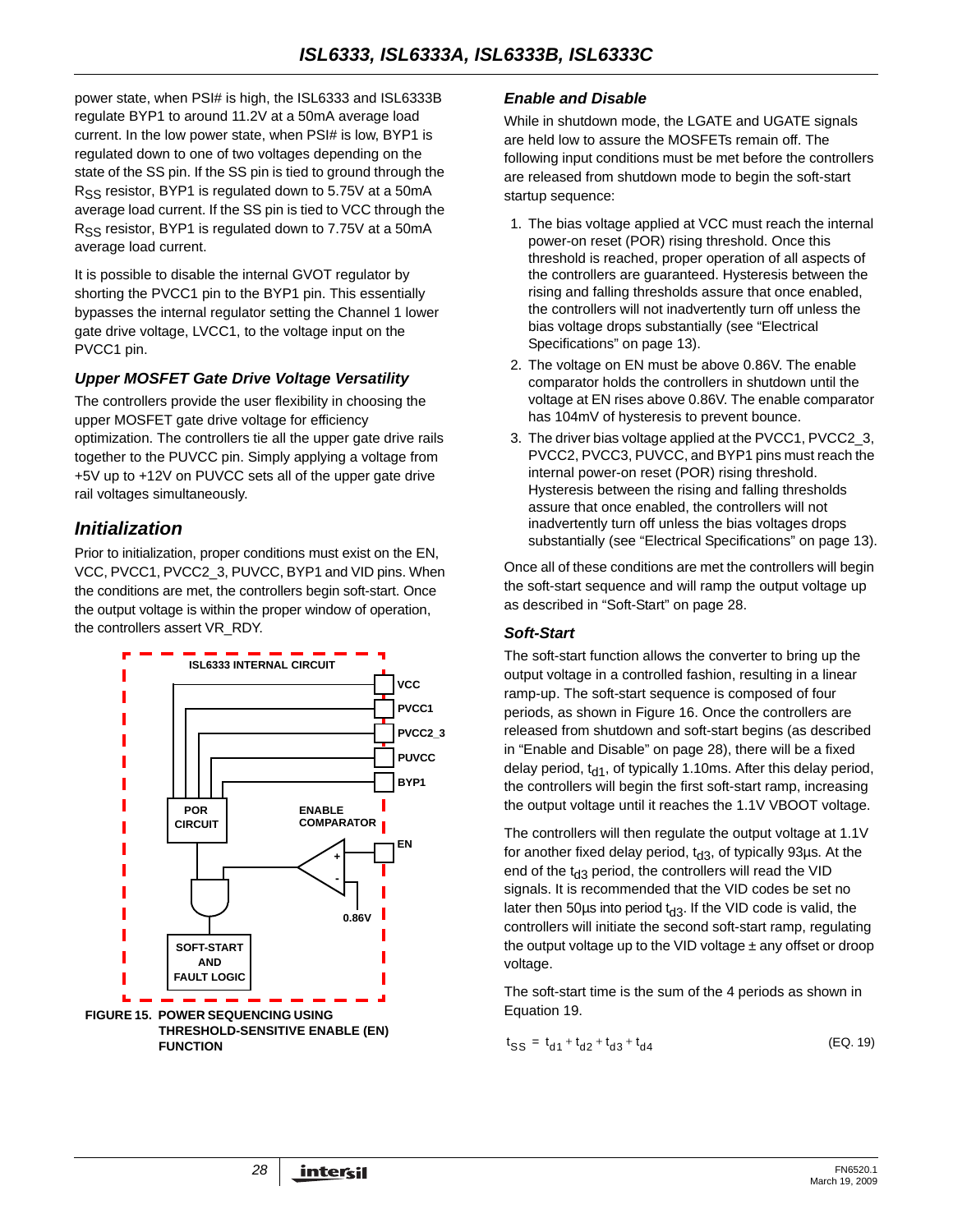

During  $t_{d2}$  and  $t_{d4}$ , the controllers digitally control the DAC voltage change at 6.25mV per step. The time for each step is determined by the frequency of the soft-start oscillator, which is defined by the resistor  $R_{SS}$  on the SS pin. The soft-start ramp times,  $t_{d2}$  and  $t_{d4}$ , can be calculated based on Equations 20 and 21:

$$
t_{d2} = 1.1 \cdot R_{SS} \cdot 8 \cdot 10^{-3} (\mu s) \tag{Eq. 20}
$$

$$
t_{d4} = |V_{VID} - 1.1| \cdot R_{SS} \cdot 8 \cdot 10^{-3} (\mu s)
$$
 (EQ. 21)

For example, when VID is set to 1.5V and the  $R_{SS}$  is set at 100kΩ, the first soft-start ramp time t<sub>d2</sub> will be 880µs and the second soft-start ramp time  $t_{d4}$  will be 320µs.

After the DAC voltage reaches the final VID setting, VR\_RDY will be set to high with the fixed delay  $t_{\text{d5}}$ . The typical value for  $t_{d5}$  is 93µs.



**FIGURE 17. SOFT-START WAVEFORMS FOR ISL6333-BASED MULTI-PHASE CONVERTER**

#### *Pre-Biased Soft-Start*

The controllers also have the ability to start up into a pre-charged output, without causing any unnecessary

disturbance. The FB pin is monitored during soft-start, and should it be higher than the equivalent internal ramping reference voltage, the output drives hold both MOSFETs off. Once the internal ramping reference exceeds the FB pin potential, the output drives are enabled, allowing the output to ramp from the pre-charged level to the final level dictated by the DAC setting. Should the output be pre-charged to a level exceeding the DAC setting, the output drives are enabled at the end of the soft-start period, leading to an abrupt correction in the output voltage down to the DAC-set level.

## *Fault Monitoring and Protection*

The controllers actively monitor the output voltage and current to detect fault conditions. Fault monitors trigger protective measures to prevent damage to a microprocessor load. One common VR\_RDY indicator is provided for linking to external system monitors. The schematic in Figure 18 outlines the interaction between the fault monitors and the VR\_RDY signal.



#### *VR\_RDY Signal*

The VR, RDY pin is an open-drain logic output that signals whether or not the controllers are regulating the output voltage within the proper levels, and whether any fault conditions exist. This pin should be tied through a resistor to a voltage source that's equal to or less then VCC.

VR\_RDY indicates whether VDIFF is within specified overvoltage and undervoltage limits after a fixed delay from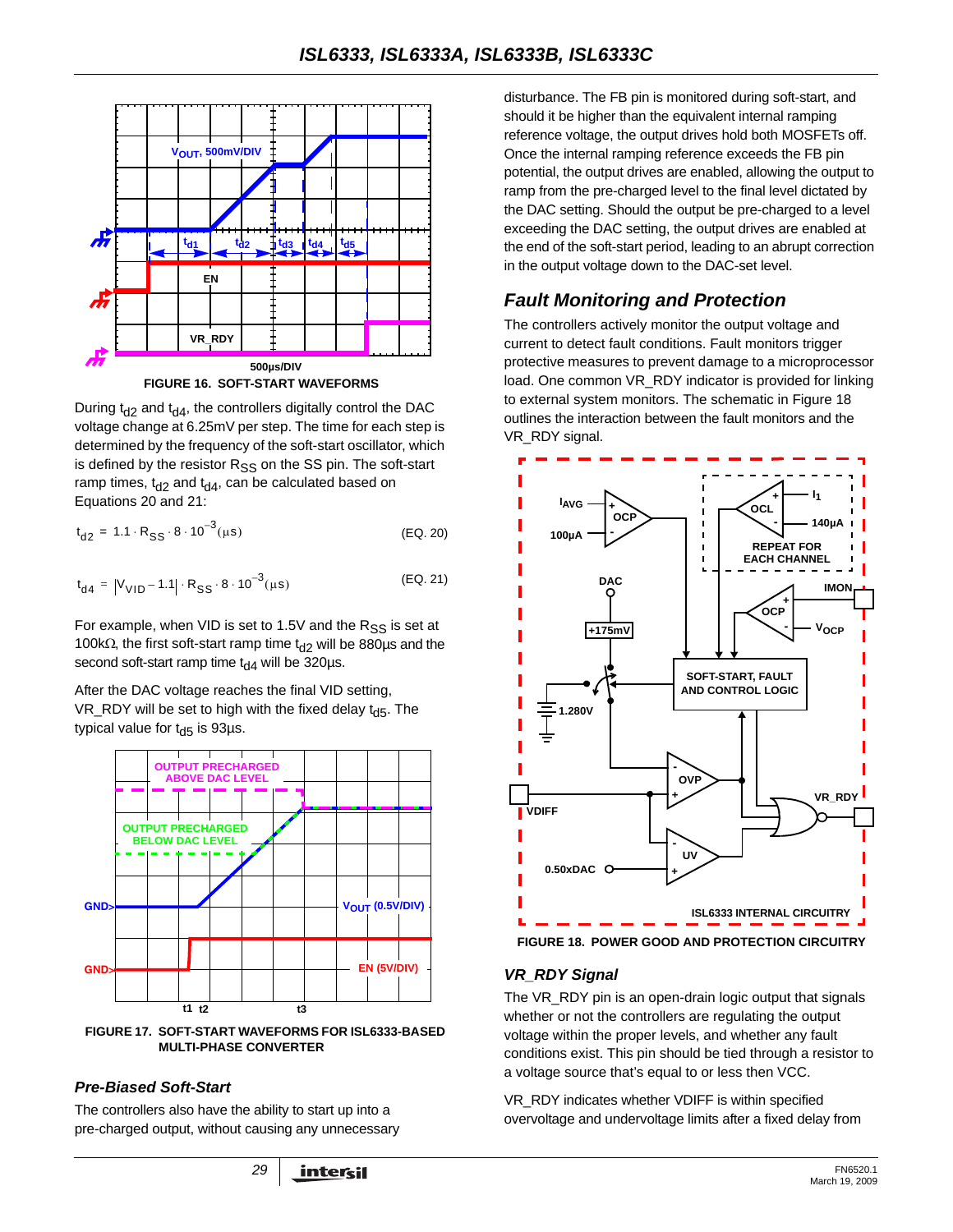the end of soft-start. VR\_RDY transitions low when an undervoltage, overvoltage, or overcurrent condition is detected or when the controllers are disabled by a reset from EN, POR, or one of the no-CPU VID codes. In the event of an overvoltage or overcurrent condition, or a no-CPU VID code, the controllers latch off and VR\_RDY will not return high until EN is toggled and a successful soft-start is completed. In the case of an undervoltage event, VR\_RDY will return high when the output voltage rises above the undervoltage hysteresis level. VR\_RDY is always low prior to the end of soft-start.

#### *Overvoltage Protection*

The controllers constantly monitor the difference between the VSEN and RGND voltages to detect if an overvoltage event occurs. During soft-start, while the DAC is ramping up, the overvoltage trip level is the higher of a fixed voltage 1.280V or DAC + 175mV. Upon successful soft-start, the overvoltage trip level is only DAC + 175mV. When the output voltage rises above the OVP trip level actions are taken by the controllers to protect the microprocessor load.

At the inception of an overvoltage event, LGATE1, LGATE2, and LGATE3 are commanded high and the VR\_RDY signal is driven low. This turns on the all of the lower MOSFETs and pulls the output voltage below a level that might cause damage to the load. The LGATE outputs remain high until VDIFF falls 110mV below the OVP threshold that tripped the overvoltage protection circuitry. The controllers will continue to protect the load in this fashion as long as the overvoltage condition recurs. Once an overvoltage condition ends the controllers latch off, and must be reset by toggling EN, or through POR, before a soft-start can be reinitiated.

There is an OVP condition that exists that will not latch off the controllers. During a soft-start sequence, if the VDIFF voltage is above the OVP threshold an overvoltage event will occur, but will be released once VDIFF falls 110mV below the OVP threshold. If VDIFF then rises above the OVP trip threshold a second time, the controllers will be latched off and cannot be restarted until the controllers are reset.

#### *Pre-POR Overvoltage Protection*

Prior to the controller and driver bias pins exceeding their POR levels, the controllers are designed to protect the load from any overvoltage events that may occur. This is accomplished by means of an internal 10kΩ resistor tied from PHASE to LGATE, which turns on the lower MOSFET to control the output voltage until the overvoltage event ceases or the input power supply cuts off. For complete protection, the low side MOSFET should have a gate threshold well below the maximum voltage rating of the load/microprocessor.

In the event that during normal operation the controller or driver bias voltages fall back below their POR threshold, the pre-POR overvoltage protection circuitry reactivates to protect from any more pre-POR overvoltage events.

#### *Undervoltage Detection*

The undervoltage threshold is set at DAC\*0.50V of the VID code. When the output voltage (VDIFF) is below the undervoltage threshold, VR\_RDY gets pulled low. No other action is taken by the controllers. VR\_RDY will return high if the output voltage rises above DAC\*0.60V.

#### *Open Sense Line Prevention*

In the case that either of the remote sense lines, VSEN or GND, become open, the controllers are designed to prevent the regulator from regulating. This is accomplished by means of a small 5µA pull-up current on VSEN, and a pull-down current on RGND. If the sense lines are opened at any time, the voltage difference between VSEN and RGND will increase until an overvoltage event occurs, at which point overvoltage protection activates and the controllers stop regulating. The controllers will be latched off and cannot be restarted until they are reset.

#### *Overcurrent Protection*

The controllers take advantage of the proportionality between the load current and the average current,  $I_{AVG}$ , to detect an overcurrent condition. Two different methods of detecting overcurrent events are available on the controllers. The first method continually compares the average sense current with a constant 100µA OCP reference current, as shown in Figure 18. Once the average sense current exceeds the OCP reference current, a comparator triggers the converter to begin overcurrent protection procedures.

For this first method the overcurrent trip threshold is dictated by the DCR of the inductors, the number of active channels, and the RSET pin resistor,  $R_{\text{SET}}$ . To calculate the overcurrent trip level,  $I_{OCP}$ , using this method use Equation 22, where N is the number of active channels, DCR is the individual inductor's DCR, and  $R_{SFT}$  is the RSET pin resistor value.

$$
I_{OCP} = \frac{100 \cdot 10^{-6} \cdot R_{SET} \cdot N \cdot 3}{DCR \cdot 400}
$$
 (EQ. 22)

During VID-on-the-fly transitions the overcurrent trip level for this method is boosted to prevent false overcurrent trip events that can occur. Starting from the beginning of a dynamic VID transition, the overcurrent trip level is boosted to 140µA. The OCP level will stay at this boosted level until 50µs after the end of the dynamic VID transition, at which point it will return to the typical 100µA trip level.

The second method for detecting overcurrent events continuously compares the voltage on the IMON pin, V<sub>IMON</sub>, to the overcurrent protection voltage,  $V_{OCP}$ , as shown in Figure 18. The average channel sense current flows out the IMON pin and through  $R_{IMON}$ , creating the IMON pin voltage which is proportional to the output current. When the IMON pin voltage exceeds the  $V_{\Omega}$  voltage threshold, the overcurrent protection circuitry activates. Since the IMON pin voltage is proportional to the output current, the overcurrent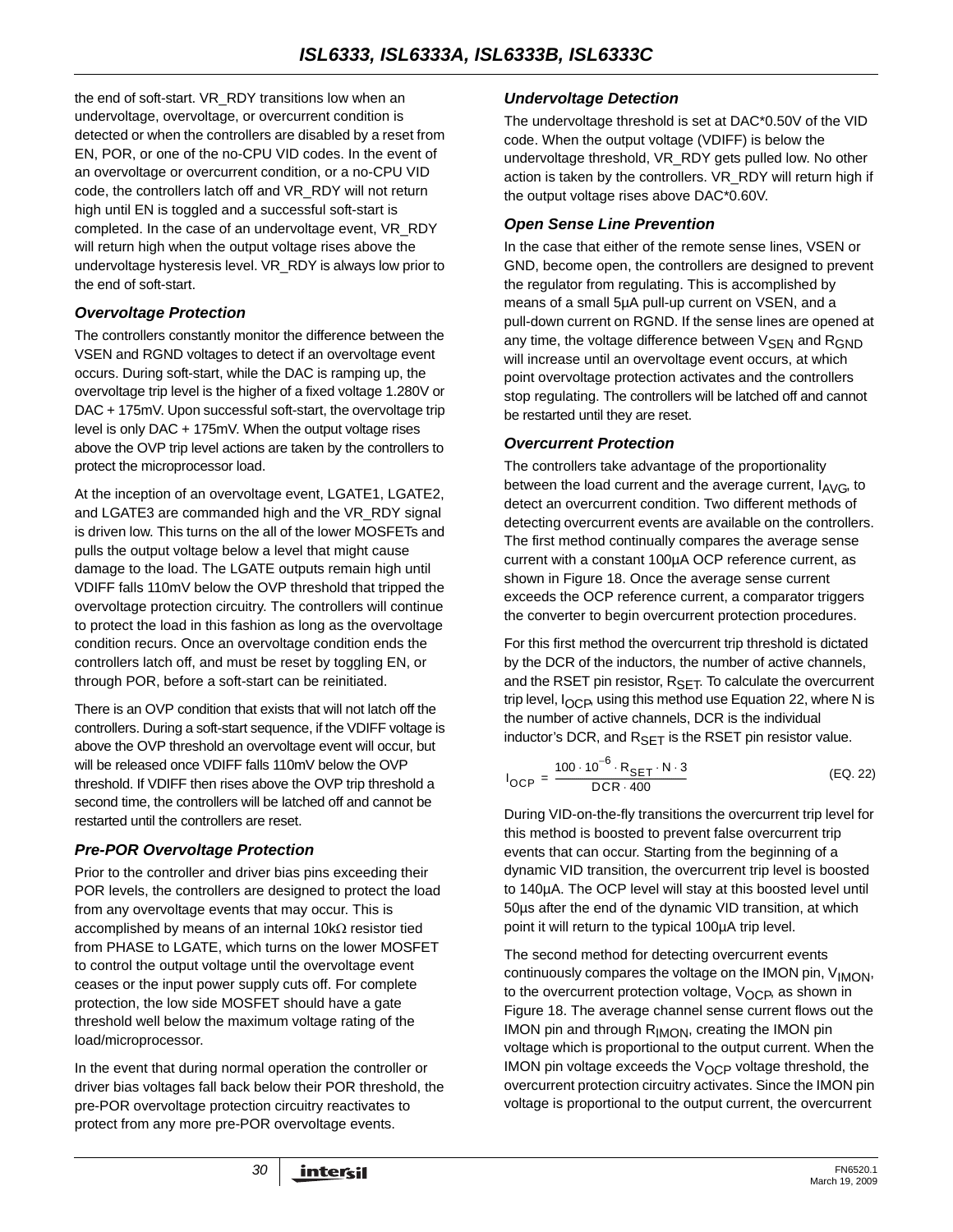trip level,  $I_{OCP}$ , can be set by selecting the proper value for RIMON, as shown in Equation 23.

$$
I_{OCP} = \frac{3 \cdot V_{OCP} \cdot R_{SET} \cdot N}{DCR \cdot R_{IOUT} \cdot 400}
$$
 (EQ. 23)

Once the output current exceeds the overcurrent trip level,  $V_{\text{IMON}}$  will exceed  $V_{\text{OCP}}$  and a comparator will trigger the converter to begin overcurrent protection procedures.

At the beginning of an overcurrent shutdown, the controllers turn off both upper and lower MOSFETs and lowers VR\_RDY. The controllers will then immediately attempt to soft-start. If the overcurrent fault remains, the trip-retry cycles will continue until either the controllers are disabled or the fault is cleared. If five overcurrent events occur without successfully completing soft-start, the controllers will latch off after the fifth try and must be reset by toggling EN before a soft-start can be reinitiated. Note that the energy delivered during trip-retry cycling is much less than during full-load operation, so there is no thermal hazard.



**FIGURE 19. OVERCURRENT BEHAVIOR IN HICCUP MODE**

## *Individual Channel Overcurrent Limiting*

The controllers have the ability to limit the current in each individual channel without shutting down the entire regulator. This is accomplished by continuously comparing the sensed currents of each channel with a constant 140µA OCL reference current, as shown in Figure 18. If a channel's individual sensed current exceeds this OCL limit, the UGATE signal of that channel is immediately forced low, and the LGATE signal is forced high. This turns off the upper MOSFET(s), turns on the lower MOSFET(s), and stops the rise of current in that channel, forcing the current in the channel to decrease. That channel's UGATE signal will not be able to return high until the sensed channel current falls back below the 140µA reference.

During VID-on-the-fly transitions the OCL trip level is boosted to prevent false overcurrent limiting events that can occur. Starting from the beginning of a dynamic VID transition, the overcurrent trip level is boosted to 196µA. The OCL level will stay at this boosted level until 50µs after the

end of the dynamic VID transition, at which point it will return to the typical 140µA trip level.

## <span id="page-30-0"></span>*MOSFETs General Design Guide*

This design guide is intended to provide a high-level explanation of the steps necessary to create a multi-phase power converter. It is assumed that the reader is familiar with many of the basic skills and techniques referenced in the following. In addition to this guide, Intersil provides complete reference designs that include schematics, bills of materials, and example board layouts for all common microprocessor applications.

#### *Power Stages*

The first step in designing a multi-phase converter is to determine the number of phases. This determination depends heavily on the cost analysis, which in turn depends on system constraints that differ from one design to the next. Principally, the designer will be concerned with whether components can be mounted on both sides of the circuit board, whether through-hole components are permitted, the total board space available for power-supply circuitry, and the maximum amount of load current. Generally speaking, the most economical solutions are those in which each phase handles between 25A and 30A. All surface-mount designs will tend toward the lower end of this current range. If through-hole MOSFETs and inductors can be used, higher per-phase currents are possible. In cases where board space is the limiting constraint, current can be pushed as high as 40A per phase, but these designs require heat sinks and forced air to cool the MOSFETs, inductors and heat-dissipating surfaces.

#### **MOSFETS**

The choice of MOSFETs depends on the current each MOSFET will be required to conduct, the switching frequency, the capability of the MOSFETs to dissipate heat, and the availability and nature of heat sinking and air flow.

#### **LOWER MOSFET POWER CALCULATION**

The calculation for power loss in the lower MOSFET is simple, since virtually all of the loss in the lower MOSFET is due to current conducted through the channel resistance  $(r_{DS(ON)})$ . In Equation 24,  $I_M$  is the maximum continuous output current, I<sub>P-P</sub> is the peak-to-peak inductor current (see Equation 1), and d is the duty cycle  $(V_{\text{OUT}}/V_{\text{IN}})$ .

$$
P_{LOW(1)} = r_{DS(ON)} \cdot \left[ \left( \frac{I_M}{N} \right)^2 \cdot (1-d) + \frac{I_{L(P-P)}^2(1-d)}{12} \right] \tag{EQ.24}
$$

An additional term can be added to the lower-MOSFET loss equation to account for additional loss accrued during the dead time when inductor current is flowing through the lower-MOSFET body diode. This term is dependent on the diode forward voltage at  $I_M$ ,  $V_{D(ON)}$ , the switching frequency,  $f_S$ , and the length of dead times,  $t_{d1}$  and  $t_{d2}$ , at the beginning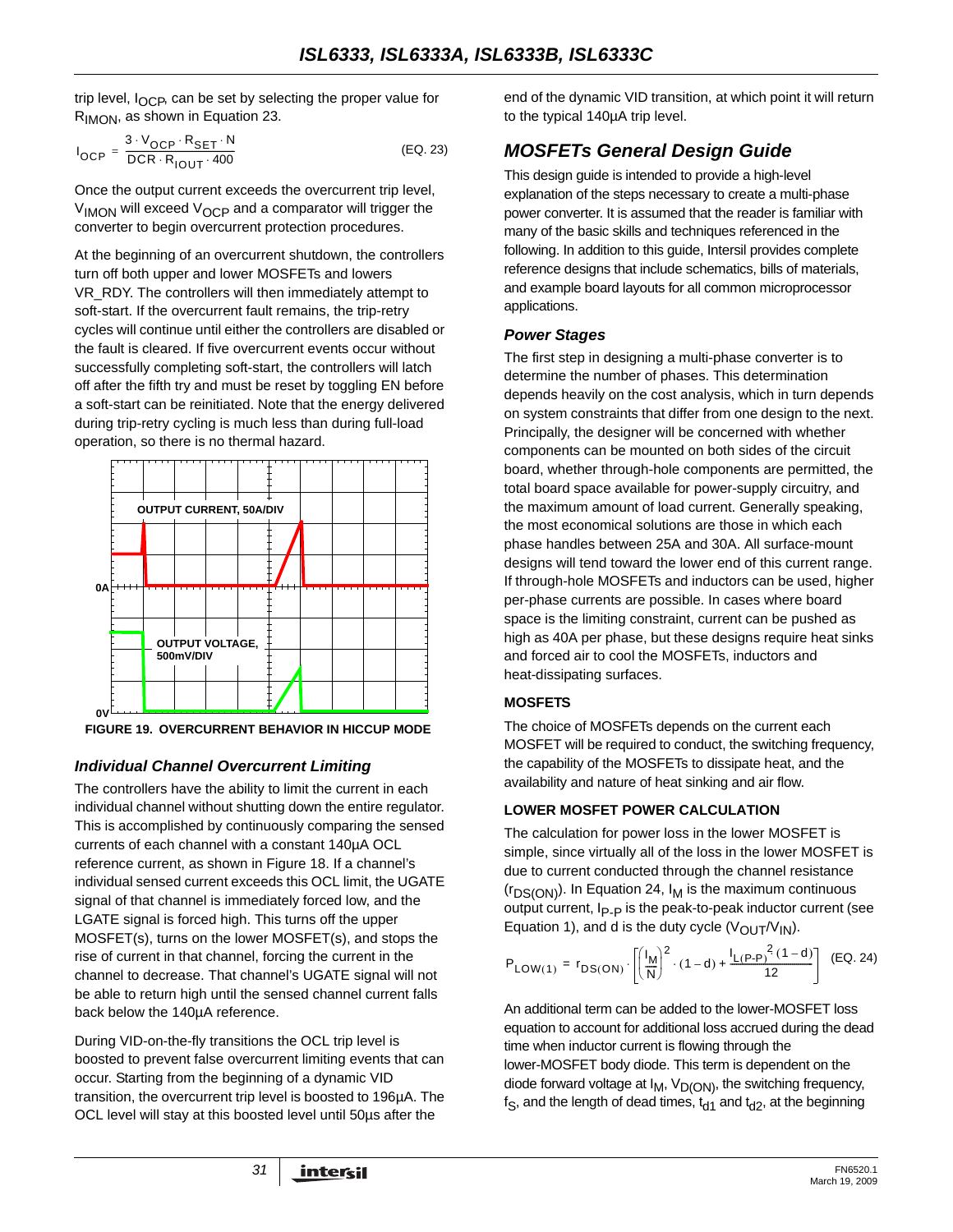and the end of the lower-MOSFET conduction interval respectively.

$$
P_{LOW(2)} = V_{D(ON)} \cdot f_S \cdot \left[ \left( \frac{I_M}{N} + \frac{I_{P-P}}{2} \right) \cdot t_{d1} + \left( \frac{I_M}{N} - \frac{I_{P-P}}{2} \right) \cdot t_{d2} \right]
$$
\n(EQ. 25)

The total maximum power dissipated in each lower MOSFET is approximated by the summation of  $P_{LOW(1)}$  and  $P_{LOW(2)}$ .

#### **UPPER MOSFET POWER CALCULATION**

In addition to  $r_{DS(ON)}$  losses, a large portion of the upper-MOSFET losses are due to currents conducted across the input voltage  $(V_{1N})$  during switching. Since a substantially higher portion of the upper-MOSFET losses are dependent on switching frequency, the power calculation is more complex. Upper MOSFET losses can be divided into separate components involving the upper-MOSFET switching times, the lower-MOSFET body-diode reverse-recovery charge, Q<sub>rr</sub>, and the upper MOSFET  $r_{DS(ON)}$  conduction loss.

When the upper MOSFET turns off, the lower MOSFET does not conduct any portion of the inductor current until the voltage at the phase node falls below ground. Once the lower MOSFET begins conducting, the current in the upper MOSFET falls to zero as the current in the lower MOSFET ramps up to assume the full inductor current. In Equation 26, the required time for this commutation is  $t_1$  and the approximated associated power loss is  $P_{UP(1)}$ .

$$
P_{UP(1)} \approx V_{IN} \cdot \left(\frac{l_M}{N} + \frac{l_{P-P}}{2}\right) \cdot \left(\frac{t_1}{2}\right) \cdot f_S
$$
 (EQ. 26)

At turn-on, the upper MOSFET begins to conduct and this transition occurs over a time  $t<sub>2</sub>$ . In Equation 27, the approximate power loss is  $P_{UP(2)}$ .

$$
P_{UP(2)} \approx V_{1N} \cdot \left(\frac{I_M}{N} - \frac{I_{P-P}}{2}\right) \cdot \left(\frac{t_2}{2}\right) \cdot f_S
$$
 (EQ. 27)

A third component involves the lower MOSFET reverse-recovery charge,  $Q_{rr}$ . Since the inductor current has fully commutated to the upper MOSFET before the lower-MOSFET body diode can recover all of  $Q_{rr}$ , it is conducted through the upper MOSFET across VIN. The power dissipated as a result is  $P_{UP(3)}$  shown in Equation 28.

$$
P_{UP(3)} = V_{IN} \cdot Q_{rr} \cdot f_S
$$
 (EQ. 28)

Finally, the resistive part of the upper MOSFET is given in Equation 29 as  $P_{UP(4)}$ .

$$
P_{\mathsf{UP}(4)} \approx r_{\mathsf{DS}(\mathsf{ON})} \cdot d \cdot \left[ \left( \frac{I_{\mathsf{M}}}{\mathsf{N}} \right)^2 + \frac{I_{\mathsf{P}} \cdot P}{12} \right] \tag{EQ.29}
$$

The total power dissipated by the upper MOSFET at full load can now be approximated as the summation of the results from Equations 26, 27, 28 and 29. Since the power equations depend on MOSFET parameters, choosing the correct MOSFETs can be an iterative process involving repetitive solutions to the loss equations for different MOSFETs and different switching frequencies.

#### *Package Power Dissipation*

When choosing MOSFETs it is important to consider the amount of power being dissipated in the integrated drivers located in the controllers. Since there are a total of three drivers in the controller package, the total power dissipated by all three drivers must be less than the maximum allowable power dissipation for the QFN package.

Calculating the power dissipation in the drivers for a desired application is critical to ensure safe operation. Exceeding the maximum allowable power dissipation level will push the IC beyond the maximum recommended operating junction temperature of +125°C. The maximum allowable IC power dissipation for the 7x7 QFN package is approximately 3.5W at room temperature. See ["Layout Considerations" on](#page-37-0)  [page 38](#page-37-0) for thermal transfer improvement suggestions.

When designing the controllers into an application, it is recommended that the following calculation is used to ensure safe operation at the desired frequency for the selected MOSFETs. The total gate drive power losses, P<sub>Qg\_TOT</sub>, due to the gate charge of MOSFETs and the integrated driver's internal circuitry and their corresponding average driver current can be estimated with Equations 30 and 31, respectively.

$$
P_{Qg\_TOT} = P_{Qg\_Q1} + P_{Qg\_Q2} + I_Q \cdot VCC
$$
 (EQ. 30)

$$
\mathsf{P}_{\mathsf{Q} g\_ \mathsf{Q} 1} = \frac{3}{2} \cdot \mathsf{Q}_{\mathsf{G} 1} \cdot \mathsf{PVCC} \cdot \mathsf{F}_{\mathsf{SW}} \cdot \mathsf{N}_{\mathsf{Q} 1} \cdot \mathsf{N}_{\mathsf{PHASE}}
$$

$$
P_{Qg\_Q2} = Q_{G2} \cdot \text{PVCC} \cdot F_{SW} \cdot N_{Q2} \cdot N_{\text{PHASE}}
$$
\n
$$
(EQ. 31)
$$

$$
I_{DR} = \left(\frac{3}{2} \cdot \mathbf{Q}_{G1} \cdot \mathbf{N}_{Q1} + \mathbf{Q}_{G2} \cdot \mathbf{N}_{Q2}\right) \cdot \mathbf{N}_{PHASE} \cdot F_{SW} + I_Q
$$

In Equations 30 and 31,  $P_{QqQ}$ <sub>Q1</sub> is the total upper gate drive power loss and  $P_{QqQ}$  is the total lower gate drive power loss; the gate charge ( $Q_{C1}$  and  $Q_{C2}$ ) is defined at the particular gate to source drive voltage PVCC in the corresponding MOSFET data sheet;  $I<sub>O</sub>$  is the driver total quiescent current with no load at both drive outputs;  $N<sub>O1</sub>$  and  $N<sub>O2</sub>$  are the number of upper and lower MOSFETs per phase, respectively; N<sub>PHASE</sub> is the number of active phases. The  $I_{\Omega}$ <sup>\*</sup>VCC product is the quiescent power of the controller without capacitive load and is typically 75mW at 300kHz.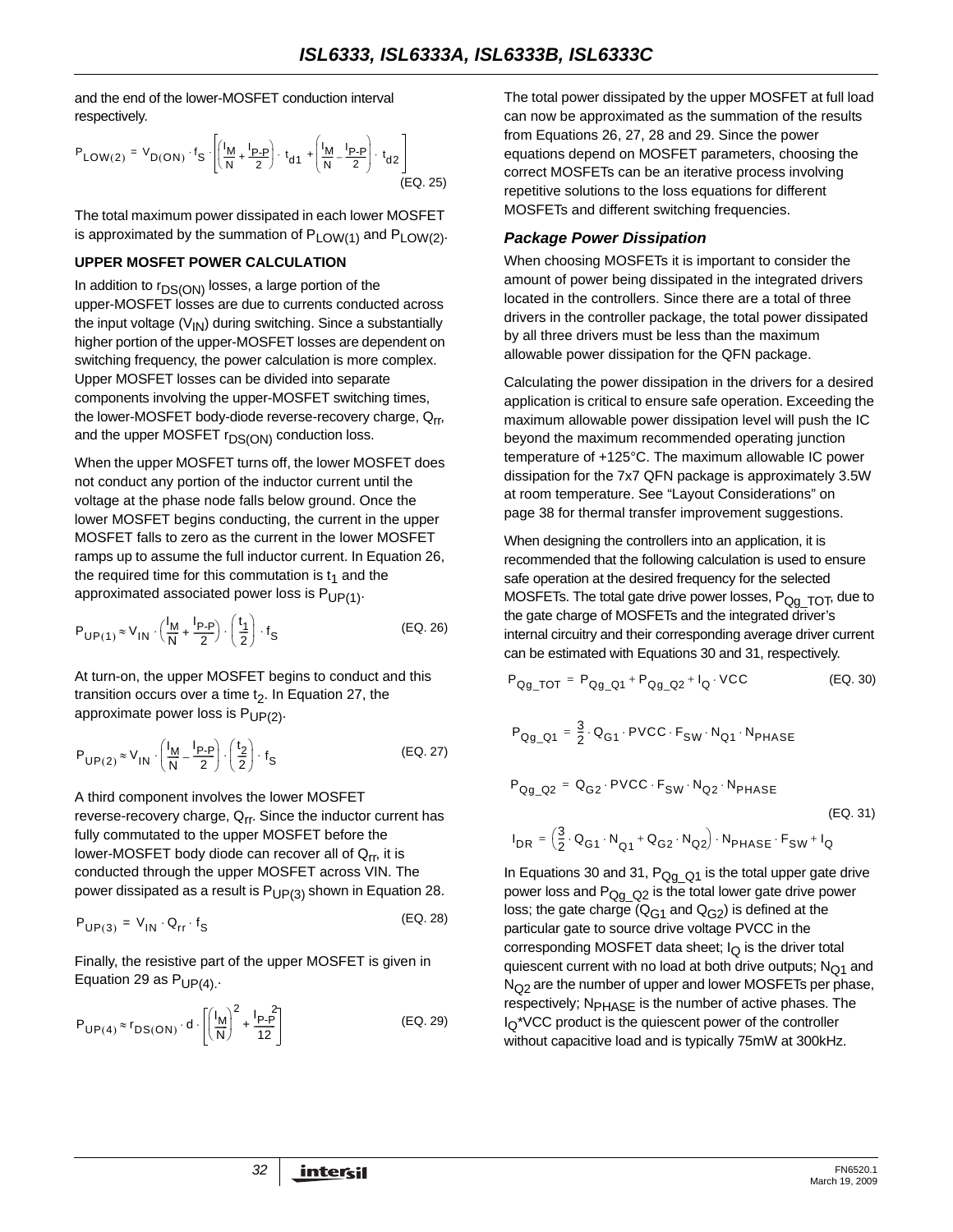

**FIGURE 20. TYPICAL UPPER-GATE DRIVE TURN-ON PATH**



**FIGURE 21. TYPICAL LOWER-GATE DRIVE TURN-ON PATH**

The total gate drive power losses are dissipated among the resistive components along the transition path and in the bootstrap diode. The portion of the total power dissipated in the controller itself is the power dissipated in the upper drive path resistance,  $P_{DR-UP}$ , the lower drive path resistance,  $P_{DR-UP}$ , and in the boot strap diode,  $P_{BOOT}$ . The rest of the power will be dissipated by the external gate resistors ( $R<sub>G1</sub>$ and  $R<sub>G2</sub>$ ) and the internal gate resistors ( $R<sub>G11</sub>$  and  $R<sub>G12</sub>$ ) of the MOSFETs. Figures 20 and 21 show the typical upper and lower gate drives turn-on transition path. The total power dissipation in the controller itself,  $P_{DR}$ , can be roughly estimated as calculated in Equation [32](#page-32-0):

$$
P_{DR} = P_{DR\_UP} + P_{DR\_LOW} + P_{BOOT} + (I_Q \cdot VCC)
$$
\n
$$
P_{BOOT} = \frac{P_{Qg\_Q1}}{3}
$$
\n
$$
P_{DR\_UP} = \left(\frac{R_{H11}}{R_{H11} + R_{EXT1}} + \frac{R_{LO1}}{R_{LO1} + R_{EXT1}}\right) \cdot \frac{P_{Qg\_Q1}}{3}
$$
\n
$$
P_{DR\_LOW} = \left(\frac{R_{H12}}{R_{H12} + R_{EXT2}} + \frac{R_{LO2}}{R_{LO2} + R_{EXT2}}\right) \cdot \frac{P_{QQ\_Q2}}{2}
$$
\n
$$
R_{EXT1} = R_{G1} + \frac{R_{GI1}}{N_{Q1}}
$$
\n
$$
R_{EXT2} = R_{G2} + \frac{R_{GI2}}{N_{Q2}}
$$

#### *Inductor DCR Current Sensing Component Selection*

The controllers sense each individual channel's inductor current by detecting the voltage across the output inductor DCR of that channel (As described in the "Continuous Current Sensing" on page 21). As Figure [22](#page-32-1) illustrates, an R-C network is required to accurately sense the inductor DCR voltage and convert this information into a current, which is proportional to the total output current. The time constant of this R-C network must match the time constant of the inductor L/DCR.

Follow the steps below to choose the component values for this RC network.

- 1. Choose an arbitrary value for  $C_1$ . The recommended value is 0.1µF.
- 2. Plug the inductor L and DCR component values, and the value for  $C_1$  chosen in step 1, into Equation 33 to calculate the value for  $R_1$ .

$$
R_1 = \frac{L}{DCR \cdot C_1}
$$
 (EQ. 33)

Once the R-C network components have been chosen, the effective internal  $R_{\text{ISEN}}$  resistance must then be set. The R<sub>ISEN</sub> resistance sets the gain of the load line regulation loop as well as the gain of the channel-current balance loop and the overcurrent trip level. The effective internal  $R_{\text{ISEN}}$  resistance is set through a single resistor on the  $R_{\text{SFT}}$  pin,  $R_{\text{SFT}}$ .



**FIGURE 22. DCR SENSING CONFIGURATION**

<span id="page-32-1"></span><span id="page-32-0"></span>Use Equation [34](#page-33-0) to calculate the value of  $R_{\text{SFT}}$ . In Equation 34, DCR is the DCR of the output inductor at room temperature,  $I_{\text{OCP}}$  is the desired overcurrent trip level, and N is the number of phases. It is recommended that the desired overcurrent trip level, I<sub>OCP</sub>, be chosen so that it's 30% larger then the maximum load current expected.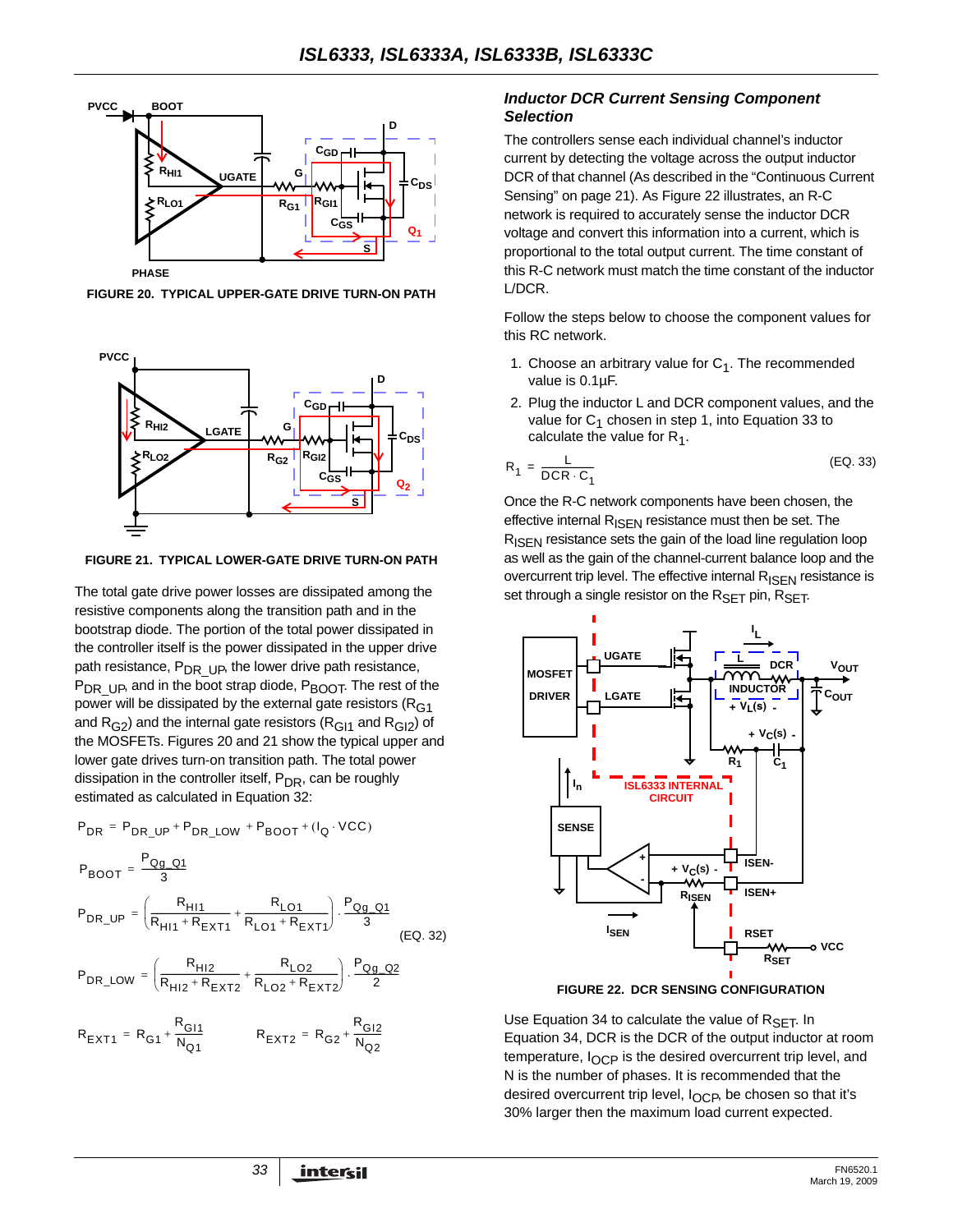$$
R_{\text{SET}} = \frac{\text{DCR}}{100 \times 10^{-6}} \cdot \frac{I_{\text{OCP}}}{N} \cdot \frac{400}{3}
$$
 (EQ. 34)

Due to errors in the inductance or DCR it may be necessary to adjust the value of  $R_1$  to match the time constants correctly. The effects of time constant mismatch can be seen in the form of droop overshoot or undershoot during the initial load transient spike, as shown in Figure 23. Follow the steps below to ensure the R-C and inductor L/DCR time constants are matched accurately.

- 1. Capture a transient event with the oscilloscope set to about L/DCR/2 (sec/div). For example, with  $L = 1\mu H$  and DCR = 1m $\Omega$ , set the oscilloscope to 500 $\mu$ s/div.
- 2. Record ΔV1 and ΔV2 as shown in Figure 23.
- 3. Select new values,  $R_{1(NEW)}$ , for the time constant resistor based on the original value,  $R_{1(OLD)}$ , using Equation 35.

$$
R_{1(NEW)} = R_{1(OLD)} \cdot \frac{\Delta V_1}{\Delta V_2}
$$
 (EQ. 35)

4. Replace  $R_1$  with the new value and check to see that the error is corrected. Repeat the procedure if necessary.



#### **FIGURE 23. TIME CONSTANT MISMATCH BEHAVIOR**

#### *Loadline Regulation Resistor*

If load line regulation is desired on the ISL6333 and ISL6333A, the IDROOP pin should be connected to the FB pin in order for the internal average sense current to flow out across the loadline regulation resistor, labeled  $R_{FR}$  in Figure [7.](#page-23-0) The ISL6333B and ISL6333C always have the load line regulation enabled. The  $R_{FR}$  resistor value sets the desired loadline required for the application. The desired loadline,  $R_{LL}$ , can be calculated by Equation 36 where V<sub>DROOP</sub> is the desired droop voltage at the full load current  $I_{FI}$ .

$$
R_{LL} = \frac{V_{DROOP}}{I_{FL}}
$$
 (EQ. 36)

Based on the desired loadline, the loadline regulation resistor,  $R_{FB}$ , can be calculated from Equation 37.

<span id="page-33-0"></span>
$$
R_{FB} = \frac{R_{LL} \cdot N \cdot R_{SET}}{DCR} \cdot \frac{3}{400}
$$
 (EQ. 37)

In Equation 37,  $R_{LL}$  is the loadline resistance; N is the number of active channels; DCR is the DCR of the individual output inductors; and  $R_{\text{SET}}$  is the RSET pin resistor.

If no loadline regulation is required on the ISL6333 and ISL6333A, the IDROOP pin should be left unconnected. To choose the value for  $R_{FR}$  in this situation, please refer to "Compensation Without Load-line Regulation" on page 35.

#### *IMON Pin Resistor*

A copy of the average sense current flows out of the IMON pin, and a resistor, R<sub>IMON</sub>, placed from this pin to ground can be used to set the overcurrent protection trip level. Based on the desired overcurrent trip threshold,  $I_{\text{OCP}}$ , the IMON pin resistor, R<sub>IMON</sub>, can be calculated from Equation 38.

$$
R_{\text{IMON}} = \frac{R_{\text{SET}} \cdot N}{\text{DCR} \cdot I_{\text{OCP}}} \cdot \frac{3.381}{400}
$$
 (EQ. 38)

#### *APA Pin Component Selection*

A 100 $\mu$ A current flows into the APA pin and across  $R_{APA}$  to set the APA trip level. A 1000pF capacitor,  $C_{APA}$ , should also be placed across the  $R_{APA}$  resistor to help with noise immunity. Use Equation [39](#page-33-1) to set  $R_{APA}$  to get the desired APA trip level. An APA trip level of 500mV is recommended for most applications.

<span id="page-33-1"></span>
$$
R_{APA} = \frac{V_{APA(TRIP)}}{100 \times 10^{-6}} = \frac{500 \text{ mV}}{100 \times 10^{-6}} = 5 \text{k}\Omega
$$
 (EQ. 39)

#### *Compensation*

The two opposing goals of compensating the voltage regulator are stability and speed. Depending on whether the regulator employs the optional load-line regulation as described in Load-Line Regulation, there are two distinct methods for achieving these goals.

#### **COMPENSATION WITH LOAD-LINE REGULATION**

The load-line regulated converter behaves in a similar manner to a peak current mode controller because the two poles at the output filter L-C resonant frequency split with the introduction of current information into the control loop. The final location of these poles is determined by the system function, the gain of the current signal, and the value of the compensation components,  $R_C$  and  $C_C$ . See Figure 24.

Since the system poles and zero are affected by the values of the components that are meant to compensate them, the solution to the system equation becomes fairly complicated. Fortunately, there is a simple approximation that comes very close to an optimal solution. Treating the system as though it were a voltage-mode regulator, by compensating the L-C poles and the ESR zero of the voltage mode approximation, yields a solution that is always stable with very close to ideal transient performance.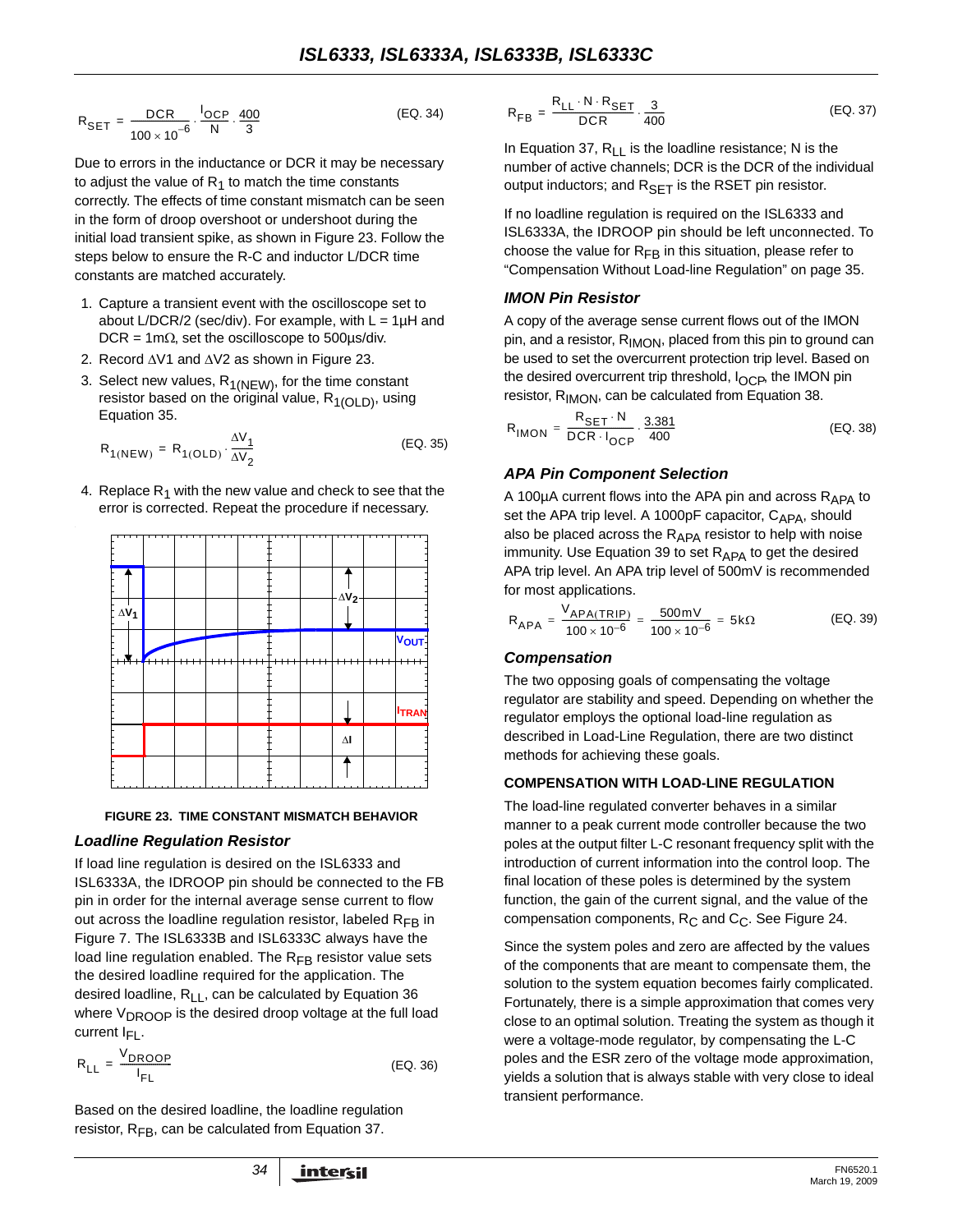

#### **FIGURE 24. COMPENSATION CONFIGURATION FOR LOAD-LINE REGULATED ISL6333 CIRCUIT**

Select a target bandwidth for the compensated system,  $f_0$ . The target bandwidth must be large enough to assure adequate transient performance, but smaller than 1/3 of the per-channel switching frequency. The values of the compensation components depend on the relationships of  $f_0$ to the L-C pole frequency and the ESR zero frequency. For each of the following three, there is a separate set of equations for the compensation components.

In Equation 40, L is the per-channel filter inductance divided by the number of active channels; C is the sum total of all output capacitors; ESR is the equivalent series resistance of the bulk output filter capacitance; and  $V_{\text{P-P}}$  is the peak-to-peak sawtooth signal amplitude, as described in the "Electrical Specifications" on [page 13](#page-12-4).

Once selected, the compensation values in Equation 40 assure a stable converter with reasonable transient performance. In most cases, transient performance can be improved by making adjustments to  $R<sub>C</sub>$ . Slowly increase the value of  $R_C$  while observing the transient performance on an oscilloscope until no further improvement is noted. Normally,  $C_{\text{C}}$  will not need adjustment. Keep the value of  $C_{\text{C}}$  from Equation 40 unless some performance issue is noted.

The optional capacitor  $C_2$ , is sometimes needed to bypass noise away from the PWM comparator (see Figure 24). Keep a position available for  $C_2$ , and be prepared to install a high-frequency capacitor of between 22pF and 150pF in case any leading edge jitter problem is noted.

Case 1:

$$
\frac{1}{2 \cdot \pi \cdot \sqrt{L \cdot C}} > f_0
$$
  
R<sub>C</sub> = R<sub>FB</sub> 
$$
\frac{2 \cdot \pi \cdot f_0 \cdot V_{p.p} \cdot \sqrt{L \cdot C}}{V_{IN}}
$$
  
C<sub>C</sub> = 
$$
\frac{V_{IN}}{2 \cdot \pi \cdot V_{p.p} \cdot R_{FB} \cdot f_0}
$$

1

2. 
$$
\frac{1}{2 \cdot \pi \cdot \sqrt{L \cdot C}} \le f_0 < \frac{1}{2 \cdot \pi \cdot C \cdot ESR}
$$

$$
R_C = R_{FB} \cdot \frac{V_{PP} \cdot (2 \cdot \pi)^2 \cdot f_0^2 \cdot L \cdot C}{V_{IM}}
$$

$$
C_C = \frac{V_{IN}}{(2 \cdot \pi)^2 \cdot f_0^2 \cdot V_{P-P} \cdot R_{FB} \cdot \sqrt{L \cdot C}}
$$

(EQ. 40)

Case 3:

Case

$$
f_0 > \frac{1}{2 \cdot \pi \cdot C \cdot ESR}
$$
  
\n
$$
R_C = R_{FB} \cdot \frac{2 \cdot \pi \cdot f_0 \cdot V_{P\cdot P} \cdot L}{V_{IN} \cdot ESR}
$$
  
\n
$$
C_C = \frac{V_{IN} \cdot ESR \cdot \sqrt{C}}{2 \cdot \pi \cdot V_{P\cdot P} \cdot R_{FB} \cdot f_0 \cdot \sqrt{L}}
$$

#### **COMPENSATION WITHOUT LOAD-LINE REGULATION**

The non load-line regulated converter is accurately modeled as a voltage-mode regulator with two poles at the L-C resonant frequency and a zero at the ESR frequency. A type III controller, as shown in Figure [25,](#page-34-0) provides the necessary compensation.



#### <span id="page-34-0"></span>**FIGURE 25. COMPENSATION CIRCUIT WITHOUT LOAD-LINE REGULATION**

The first step is to choose the desired bandwidth,  $f_0$ , of the compensated system. Choose a frequency high enough to assure adequate transient performance but not higher than 1/3 of the switching frequency. The type-III compensator has an extra high-frequency pole,  $f_{HF}$ . This pole can be used for added noise rejection or to assure adequate attenuation at the error-amplifier high-order pole and zero frequencies. A good general rule is to choose  $f_{HF} = 10f_0$ , but it can be higher if desired. Choosing f<sub>HF</sub> to be lower than 10f<sub>0</sub> can cause problems with too much phase shift below the system bandwidth.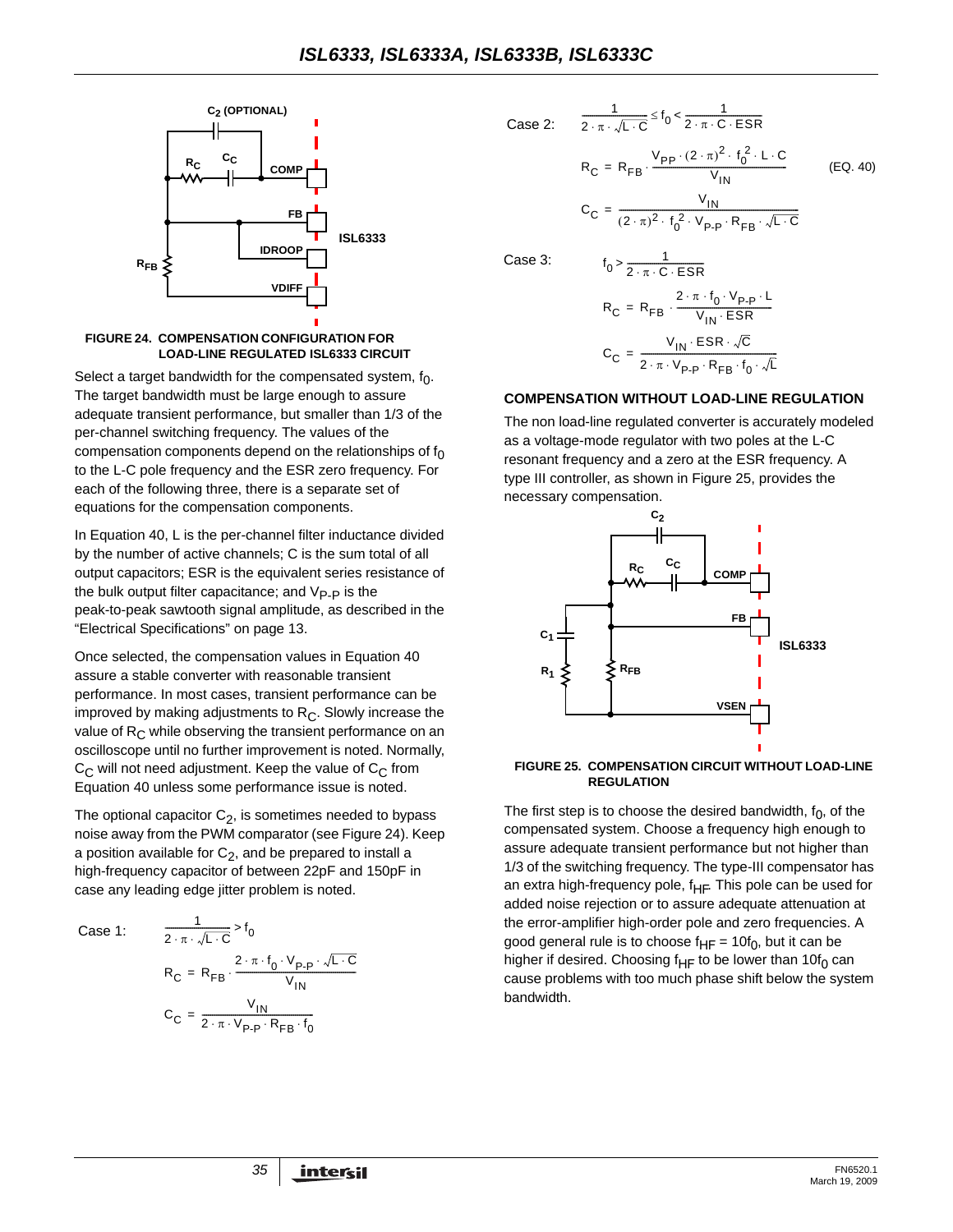$$
R_1 = R_{FB} \cdot \frac{C \cdot ESR}{\sqrt{L \cdot C} - C \cdot ESR}
$$

$$
C_1 = \frac{\sqrt{L \cdot C} - C \cdot ESR}{R_{FB}}
$$

$$
C_2 = \frac{V_{IN}}{(2 \cdot \pi)^2 \cdot f_0 \cdot f_{HF} \cdot (\sqrt{L \cdot C}) \cdot R_{FB} \cdot V_{P\cdot P}}
$$
\n(EQ. 41)

$$
R_C = \frac{V_{pp} \cdot (2\pi)^2 \cdot f_0 \cdot f_{HF} \cdot L \cdot C \cdot R_{FB}}{V_{IN} \cdot (2 \cdot \pi \cdot f_{HF} \cdot \sqrt{L \cdot C} - 1)}
$$

$$
C_C = \frac{V_{IN} \cdot (2 \cdot \pi \cdot f_{HF} \cdot \sqrt{L \cdot C} - 1)}{(2 \cdot \pi)^2 \cdot f_0 \cdot f_{HF} \cdot (\sqrt{L \cdot C}) \cdot R_{FB} \cdot V_{P\cdot P}}
$$

In the solutions to the compensation equations, there is a single degree of freedom. For the solutions presented in Equation [41](#page-35-0),  $R_{FB}$  is selected arbitrarily. The remaining compensation components are then selected.

In Equation [41,](#page-35-0) L is the per-channel filter inductance divided by the number of active channels; C is the sum total of all output capacitors; ESR is the equivalent-series resistance of the bulk output-filter capacitance; and  $V_{\text{P-P}}$  is the peak-to-peak sawtooth signal amplitude, as described in the "Electrical Specifications" on [page 13](#page-12-4).

#### *Output Filter Design*

The output inductors and the output capacitor bank together to form a low-pass filter responsible for smoothing the pulsating voltage at the phase nodes. The output filter also must provide the transient energy until the regulator can respond. Because it has a low bandwidth compared to the switching frequency, the output filter limits the system transient response. The output capacitors must supply or sink load current while the current in the output inductors increases or decreases to meet the demand.

In high-speed converters, the output capacitor bank is usually the most costly (and often the largest) part of the circuit. Output filter design begins with minimizing the cost of this part of the circuit. The critical load parameters in choosing the output capacitors are the maximum size of the load step, ΔI, the load-current slew rate, di/dt, and the maximum allowable output-voltage deviation under transient loading, ΔV<sub>MAX</sub>. Capacitors are characterized according to their capacitance, ESR, and ESL (equivalent series inductance).

At the beginning of the load transient, the output capacitors supply all of the transient current. The output voltage will initially deviate by an amount approximated by the voltage drop across the ESL. As the load current increases, the voltage drop across the ESR increases linearly until the load current reaches its final value. The capacitors selected must have sufficiently low ESL and ESR so that the total

output-voltage deviation is less than the allowable maximum. Neglecting the contribution of inductor current and regulator response, the output voltage initially deviates by an amount as shown in Equation [42.](#page-35-1)

<span id="page-35-1"></span>
$$
\Delta V \approx ESL \cdot \frac{di}{dt} + ESR \cdot \Delta I
$$
 (EQ. 42)

The filter capacitor must have sufficiently low ESL and ESR so that  $\Delta V < \Delta V_{MAX}$ .

<span id="page-35-0"></span>Most capacitor solutions rely on a mixture of high frequency capacitors with relatively low capacitance in combination with bulk capacitors having high capacitance but limited high-frequency performance. Minimizing the ESL of the high-frequency capacitors allows them to support the output voltage as the current increases. Minimizing the ESR of the bulk capacitors allows them to supply the increased current with less output voltage deviation.

The ESR of the bulk capacitors also creates the majority of the output-voltage ripple. As the bulk capacitors sink and source the inductor AC ripple current (see "Interleaving" on page 17 and Equation 2), a voltage develops across the bulk capacitor ESR equal to  $I_{\text{C}}(P-P)(ESR)$ . Thus, once the output capacitors are selected, the maximum allowable ripple voltage,  $V_{\text{P}}$ P(MAX), determines the lower limit on the inductance.

$$
L \geq ESR \cdot \frac{\left(V_{IN} - N \cdot V_{OUT}\right) \cdot V_{OUT}}{f_S \cdot V_{IN} \cdot V_{P\cdot P(MAX)}} \tag{Eq. 43}
$$

Since the capacitors are supplying a decreasing portion of the load current while the regulator recovers from the transient, the capacitor voltage becomes slightly depleted. The output inductors must be capable of assuming the entire load current before the output voltage decreases more than  $\Delta V_{MAX}$ . This places an upper limit on inductance.

Equation 44 gives the upper limit on L for the cases when the trailing edge of the current transient causes a greater output-voltage deviation than the leading edge. Equation 45 addresses the leading edge. Normally, the trailing edge dictates the selection of L because duty cycles are usually less than 50%. Nevertheless, both inequalities should be evaluated, and L should be selected based on the lower of the two results. In each equation, L is the per-channel inductance, C is the total output capacitance, and N is the number of active channels.

$$
L \leq \frac{2 \cdot N \cdot C \cdot V_O}{(\Delta I)^2} \cdot \left[ \Delta V_{MAX} - (\Delta I \cdot ESR) \right]
$$
 (EQ. 44)

$$
L \leq \frac{1.25 \cdot N \cdot C}{(\Delta I)^2} \cdot \left[ \Delta V_{MAX} - (\Delta I \cdot ESR) \right] \cdot \left( V_{IN} - V_O \right) \qquad (EQ. 45)
$$

#### *Switching Frequency*

There are a number of variables to consider when choosing the switching frequency, as there are considerable effects on the upper MOSFET loss calculation. These effects are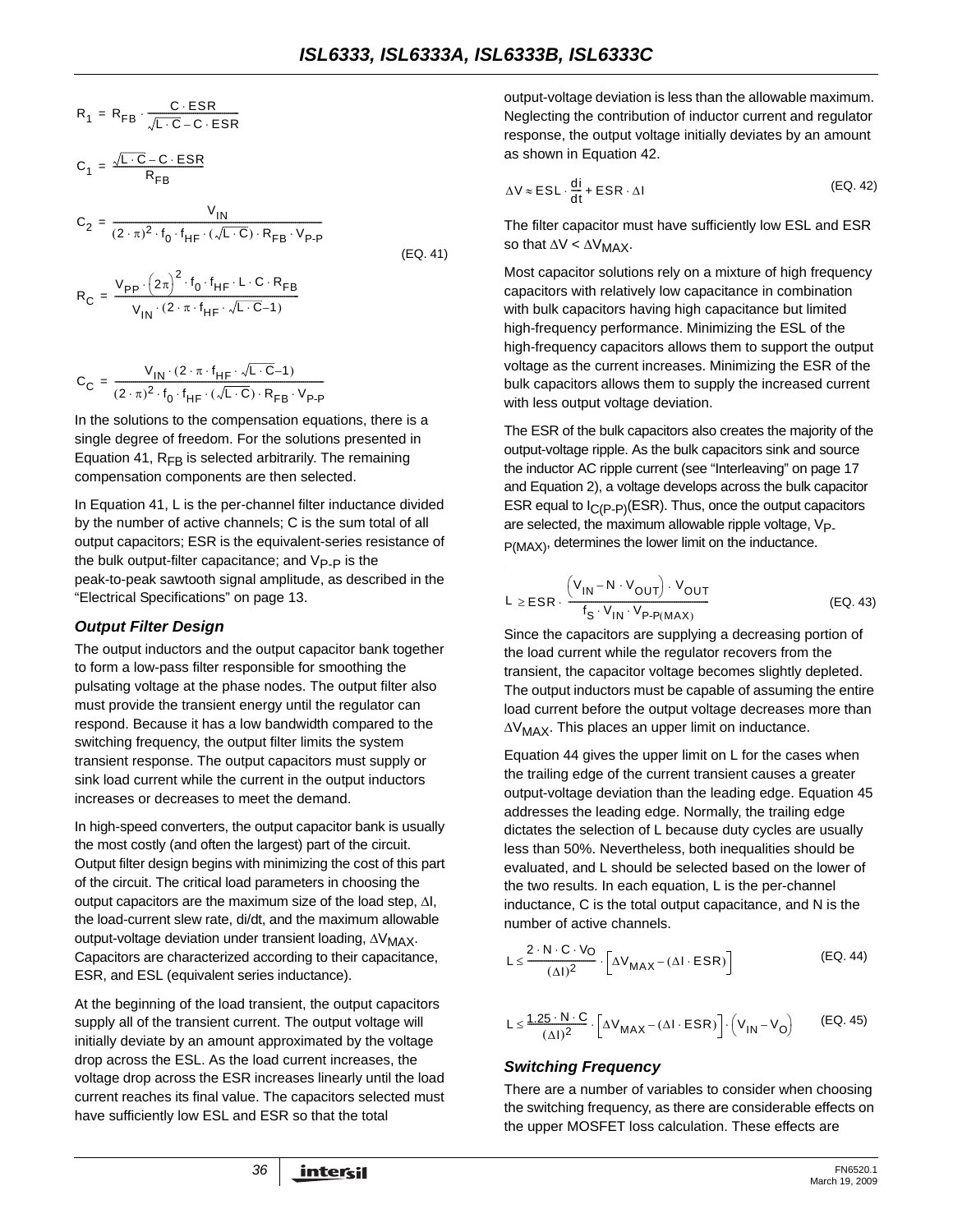outlined in the ["MOSFETs General Design Guide" on](#page-30-0)  [page 31](#page-30-0) and they establish the upper limit for the switching frequency. The lower limit is established by the requirement for fast transient response and small output-voltage ripple. Choose the lowest switching frequency that allows the regulator to meet the transient-response requirements.

Switching frequency is determined by the selection of the frequency-setting resistor,  $R_T$ . Figure 26 and Equation 46 are provided to assist in selecting the correct value for  $R_T$ .



#### *Input Capacitor Selection*

The input capacitors are responsible for sourcing the AC component of the input current flowing into the upper MOSFETs. Their RMS current capacity must be sufficient enough to handle the AC component of the current drawn by the upper MOSFETs which is related to duty cycle and the number of active phases.

For a three-phase design, use Figure [27](#page-36-0) to determine the input-capacitor RMS current requirement set by the duty cycle, maximum sustained output current  $(I<sub>O</sub>)$ , and the ratio of the peak-to-peak inductor current  $(I_{L,(P-P)})$  to  $I_{O}$ .

Select a bulk capacitor with a ripple current rating which will minimize the total number of input capacitors required to support the RMS current calculated. The voltage rating of the capacitors should also be at least 1.25x greater than the maximum input voltage. Figures [28](#page-36-1) and [29](#page-36-2) provide the same input RMS current information for two-phase and single-phase designs respectively. Use the same approach for selecting the bulk capacitor type and number.

Low capacitance, high-frequency ceramic capacitors are needed in addition to the input bulk capacitors to suppress leading and falling edge voltage spikes. The spikes result from the high current slew rate produced by the upper MOSFET turn on and off. Select low ESL ceramic capacitors and place one as close as possible to each upper MOSFET drain to minimize board parasitics and maximize suppression.





<span id="page-36-0"></span>

<span id="page-36-2"></span><span id="page-36-1"></span>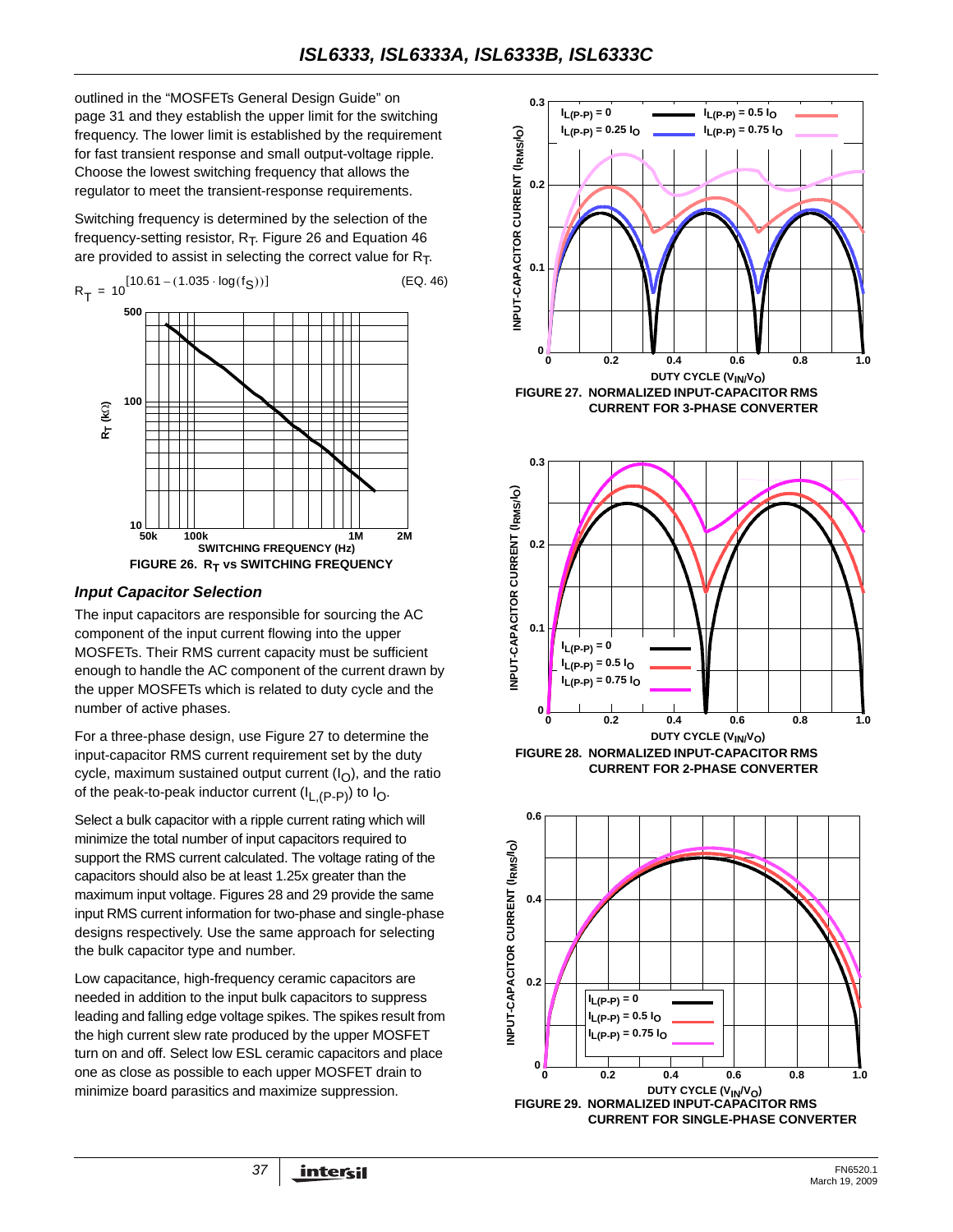## <span id="page-37-0"></span>*Layout Considerations*

MOSFETs switch very fast and efficiently. The speed with which the current transitions from one device to another causes voltage spikes across the interconnecting impedances and parasitic circuit elements. These voltage spikes can degrade efficiency, radiate noise into the circuit and lead to device overvoltage stress. Careful component selection, layout, and placement minimizes these voltage spikes. Consider, as an example, the turnoff transition of the upper PWM MOSFET. Prior to turnoff, the upper MOSFET was carrying channel current. During the turnoff, current stops flowing in the upper MOSFET and is picked up by the lower MOSFET. Any inductance in the switched current path generates a large voltage spike during the switching interval. Careful component selection, tight layout of the critical components, and short, wide circuit traces minimize the magnitude of voltage spikes.

There are two sets of critical components in a DC/DC converter using the ISL6333 family of controllers. The power components are the most critical because they switch large amounts of energy. Next are small signal components that connect to sensitive nodes or supply critical bypassing current and signal coupling.

The power components should be placed first, which includes the MOSFETs, input and output capacitors, and the inductors. It is important to have a symmetrical layout for each power train, preferably with the controller located equidistant from each. Symmetrical layout allows heat to be dissipated equally across all power trains. Equidistant placement of the controller to the power trains it controls through the integrated drivers helps keep the gate drive traces equally short, resulting in equal trace impedances and similar drive capability of all sets of MOSFETs.

When placing the MOSFETs, try to keep the source of the upper FETs and the drain of the lower FETs as close as thermally possible. Input bulk capacitors should be placed close to the drain of the upper FETs and the source of the lower FETs. Locate the output inductors and output capacitors between the MOSFETs and the load. The high-frequency input and output decoupling capacitors (ceramic) should be placed as close as practicable to the decoupling target, making use of the shortest connection paths to any internal planes, such as vias to GND next or on the capacitor solder pad.

The critical small components include the bypass capacitors for VCC and PVCC, and many of the components surrounding the controller including the feedback network and current sense components. Locate the VCC/PVCC bypass capacitors as close to the controller as possible. It is especially important to locate the components associated with the feedback circuit close to their respective controller pins, since they belong to a high-impedance circuit loop, sensitive to EMI pick-up.

A multi-layer printed circuit board is recommended. Figure 30 shows the connections of the critical components for the converter. Note that capacitors  $C_{XX(IN)}$  and  $C_{XX(OUT)}$  could each represent numerous physical capacitors. Dedicate one solid layer, usually the one underneath the component side of the board, for a ground plane and make all critical component ground connections with vias to this layer.

Dedicate another solid layer as a power plane and break this plane into smaller islands of common voltage levels. Keep the metal runs from the PHASE terminal to output inductors short. The power plane should support the input power and output power nodes. Use copper filled polygons on the top and bottom circuit layers for the phase nodes. Use the remaining printed circuit layers for small signal wiring.

#### *Routing UGATE, LGATE, and PHASE Traces*

Great attention should be paid to routing the UGATE, LGATE, and PHASE traces since they drive the power train MOSFETs using short, high current pulses. It is important to size them as large and as short as possible to reduce their overall impedance and inductance. They should be sized to carry at least one ampere of current (0.02" to 0.05"). Going between layers with vias should also be avoided, but if so, use two vias for interconnection when possible.

Extra care should be given to the LGATE traces in particular since keeping their impedance and inductance low helps to significantly reduce the possibility of shoot-through. It is also important to route each channels UGATE and PHASE traces in as close proximity as possible to reduce their inductances.

#### *Current Sense Component Placement and Trace Routing*

One of the most critical aspects of the controller regulator layout is the placement of the inductor DCR current sense components and traces. The R-C current sense components must be placed as close to their respective ISEN+ and ISEN- pins on the controller as possible.

The sense traces that connect the R-C sense components to each side of the output inductors should be routed on the bottom of the board, away from the noisy switching components located on the top of the board. These traces should be routed side by side, and they should be very thin traces. It's important to route these traces as far away from any other noisy traces or planes as possible. These traces should pick up as little noise as possible.

#### *Thermal Management*

For maximum thermal performance in high current, high switching frequency applications, connecting the thermal GND pad of the controllers to the ground plane with multiple vias is recommended. This heat spreading allows the part to achieve its full thermal potential. It is also recommended that the controllers be placed in a direct path of airflow if possible to help thermally manage the part.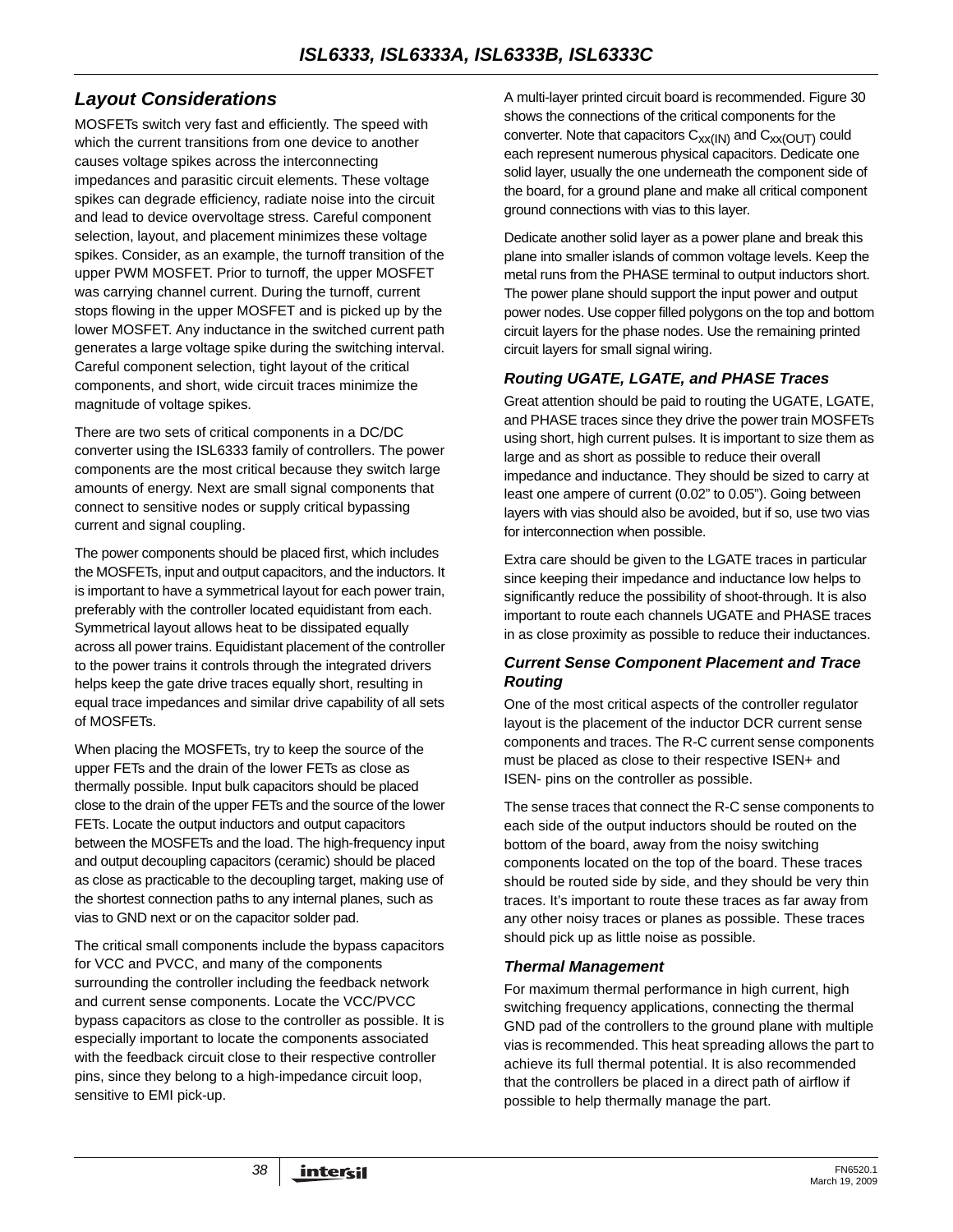

**FIGURE 30. PRINTED CIRCUIT BOARD POWER PLANES AND ISLANDS**

All Intersil U.S. products are manufactured, assembled and tested utilizing ISO9000 quality systems. Intersil Corporation's quality certifications can be viewed at www.intersil.com/design/quality

*Intersil products are sold by description only. Intersil Corporation reserves the right to make changes in circuit design, software and/or specifications at any time without notice. Accordingly, the reader is cautioned to verify that data sheets are current before placing orders. Information furnished by Intersil is believed to be accurate and* reliable. However, no responsibility is assumed by Intersil or its subsidiaries for its use; nor for any infringements of patents or other rights of third parties which may result *from its use. No license is granted by implication or otherwise under any patent or patent rights of Intersil or its subsidiaries.*

For information regarding Intersil Corporation and its products, see www.intersil.com